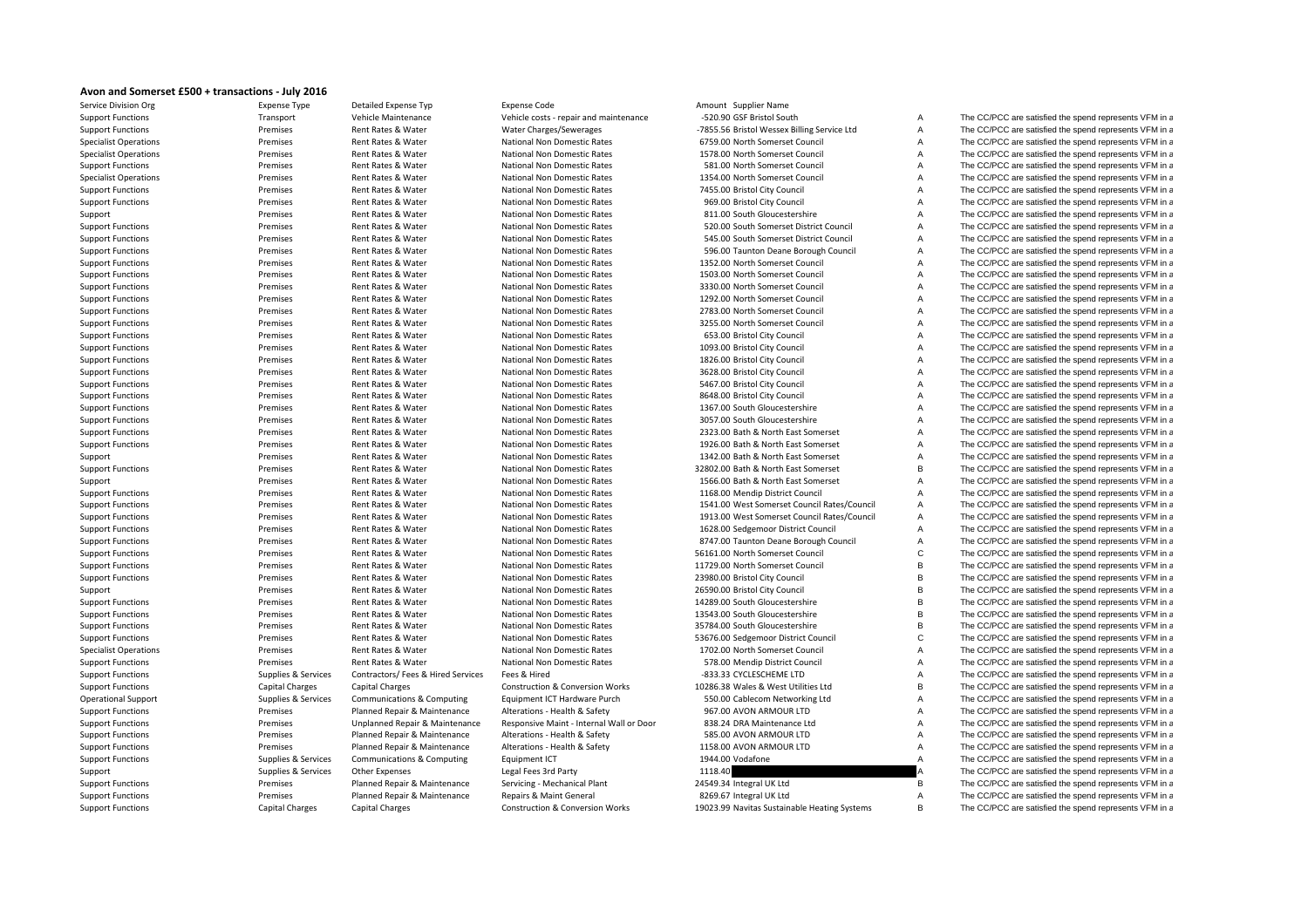**Roads Policing** 

Support Functions Premises Planned Repair & Maintenance Servicing - Mechanical Plant 6587.29 Integral UK Ltd A The CC/PCC are satisfied the spend represents VFM in a

| 387.29 integral OK Ltu                     |  |
|--------------------------------------------|--|
| 355.46 HMRC                                |  |
| 170.50 ORCHID CELLMARK LTD                 |  |
| 745.61 Somerset County Council Pension Fun |  |
| 998.60 SOUTHWEST ONE                       |  |
| 286.94 PCC for Gloucestershire             |  |
| 578.09 Vodafone Corporate Limited          |  |
| 312.91 CORONA ENERGY RETAIL 4 LTD          |  |
| 336.97 SOUTHWEST ONE ICT                   |  |
| 500.00 Stonewall Equality Ltd              |  |
| 551.49 Integral UK Ltd                     |  |
| 304.36 Integral UK Ltd                     |  |
| 585.00                                     |  |
| 480.00 College of Policing                 |  |
| 719.60 Insight Direct (UK) Ltd             |  |
| 416.80 Insight Direct (UK) Ltd             |  |
| 332.00 ENVIRONMENTAL SCIENTIFICS GROUP LTD |  |
| 244.60 GOODYEAR DUNLOP TYRES UK LTD        |  |
| 383.90 GOODYEAR DUNLOP TYRES UK LTD        |  |
| 983.17 INSIGHT DIRECT (UK) LTD             |  |
| 548.00 SBI Tac Pro Ltd                     |  |
| 376.31 GOODYEAR DUNLOP TYRES UK LTD        |  |
| 517.32 GOODYEAR DUNLOP TYRES UK LTD        |  |
| <b>155.94 ROYAL MAIL GROUP LTD</b>         |  |
| 300.00 Landscape Services South West Ltd   |  |
| 035.00 Randox Testing Services             |  |
| 200.00 EDGAR BROTHERS                      |  |
| 547.00 STQ SAFE T QUIP                     |  |
| 465.41 SERCO LTD                           |  |
| 407.00 SERCO LTD                           |  |
| 545.00 Corporate Support Concorde House Im |  |
| 132.20 Corporate Support Concorde House Im |  |
| 580.00 Cleartone Telecoms Ltd              |  |
| 926.00 Cellebrite UK Ltd                   |  |
| 214.00 Cellebrite UK Ltd                   |  |
| 214.00 Cellebrite UK Ltd                   |  |
| 942.00 Cellebrite UK Ltd                   |  |
| 500.00                                     |  |
| 900.00                                     |  |
| 450.00 Solar Valley Electrical Limited     |  |
| 327.50 Solar Valley Electrical Limited     |  |
| 787.70 Solar Valley Electrical Limited     |  |
| 812.51 PCC for Gloucestershire             |  |
| 540.00 AVON & SOM CONSTABULARY CLUB NO 1 A |  |
| 530.42                                     |  |
| 327.00 Senator International Ltd           |  |
| 200.00 Recipero Ltd                        |  |
| 955.68 Key Forensic Services Ltd           |  |
| 541.75 Key Forensic Services Ltd           |  |
| 337.78 BMW (UK) Ltd                        |  |
| 595.19 North Somerset Council              |  |
| 189.00 MASS SPEC ANALYTICAL LTD            |  |
| 012.27 HOWARDS PEUGEOT                     |  |
| <b>512.00 BATHWICK TYRES LTD</b>           |  |
| 720.50 ORCHID CELLMARK LTD                 |  |
| 585.00 ORCHID CELLMARK LTD                 |  |
| 545.25 ORCHID CELLMARK LTD                 |  |
| 357.46 West Midlands Police                |  |
| 582.94 PCC for Devon & Cornwall            |  |
| 157 52 W A Products (LIK) LTD              |  |

Support Supplies & Services Other Expenses Interest General 1855.46 HMRC A The CC/PCC are satisfied the spend represents VFM in a Investigative Support Support Support Support Support Services Forensic Science Services Forensic Science Services 1170.50 ORCHID CELLMARK LTD A The CC/PCC are satisfied the spend represents VFM in a Support Employees Indirect Employee Expenses Capital Cost‐Early Retirement 16745.61 Somerset County Council Pension Fun B The CC/PCC are satisfied the spend represents VFM in a Operational Support Supplies & Services Communications & Computing Equipment ICT Hardware Purch 10998.60 SOUTHWEST ONE B The CC/PCC are satisfied the spend represents VFM in a Support Third Party Payments Other Local Authorities or Forces Contributions to Other Forces 5286.94 PCC for Gloucestershire A The CC/PCC are satisfied the spend represents VFM in a Specialist Operations Supplies & Services Communications & Computing Telephone Calls 1578.09 Vodafone Corporate Limited A The CC/PCC are satisfied the spend represents VFM in a Support Functions energy Costs Energy Costs Gas Gas The CORONA ENERGY RETAIL 4 LTD A The CC/PCC are satisfied the spend represents VFM in a Support Functions Capital Charges Capital Charges Capital Charges ICT Equipment Purchase 36836.97 SOUTHWEST ONE ICT B The CC/PCC are satisfied the spend represents VFM in a Support Functions Supplies A Services Grants & Subscriptions Subscriptions Subscriptions 2500.00 Stonewall Equality Ltd A The CC/PCC are satisfied the spend represents VFM in a Support Functions **Premises** Planned Repair & Maintenance Repairs & Maint General 20551.49 Integral UK Ltd B The CC/PCC are satisfied the spend represents VFM in a Support Functions Premises Planned Repair & Maintenance Servicing - Mechanical Plant 7304.36 Integral UK Ltd A The CC/PCC are satisfied the spend represents VFM in a Support Support Supporters Supporters Support of Claims and Party Claims and Party 2685.00 A The CC/PCC are satisfied the spend represents VFM in a Support Supplies & Services Other Expenses Courses Fees Courses Fees 11480.00 College of Policing B The CC/PCC are satisfied the spend represents VFM in a Support Functions Supplies Supplies & Services Communications & Computing Faultoment ICT Repairs & Maintenance 719.60 Insight Direct (UK) Ltd A The CC/PCC are satisfied the spend represents VFM in a Support Functions Supplies Supplies & Services Communications & Computing Faultoment ICT Repairs & Maintenance 1416.80 Insight Direct (UK) Ltd A The CC/PCC are satisfied the spend represents VFM in a Support Supplies & Services Contractors/ Fees & Hired Services Forensic Science Services 1332.00 ENVIRONMENTAL SCIENTIFICS GROUP LTD A The CC/PCC are satisfied the spend represents VFM in a Support Functions Transport Vehicle Maintenance Vehicle costs - tyres and tubes 1244.60 GOODYEAR DUNLOP TYRES UK LTD A The CC/PCC are satisfied the spend represents VFM in a Support Functions Transport Vehicle Maintenance Vehicle costs - tyres and tubes 883.90 GOODYEAR DUNLOP TYRES UK LTD A The CC/PCC are satisfied the spend represents VFM in a Support Functions Supplies & Services Communications & Computing Equipment ICT Repairs & Maintenance 48983.17 INSIGHT DIRECT (UK) LTD B The CC/PCC are satisfied the spend represents VFM in a Support Functions Supplies & Services Clothing Uniforms & Laundry Clothing & Uniforms - non-stock 648.00 SBI Tac Pro Ltd A The CC/PCC are satisfied the spend represents VFM in a Support Functions Transport Vehicle Maintenance Vehicle costs - tyres and tubes 876.31 GOODYEAR DUNLOP TYRES UK LTD A The CC/PCC are satisfied the spend represents VFM in a Support Functions Transport Vehicle Maintenance Vehicle costs - tyres and tubes 617.32 GOODYEAR DUNLOP TYRES UK LTD A The CC/PCC are satisfied the spend represents VFM in a Supplies & Services Printing Stationery & Office Exp Postage 30 Postage 5455.94 ROYAL MAIL GROUP LTD 3455.94 ROYAL MAIL GROUP LTD 3455.94 ROYAL MAIL GROUP LTD 35 A The CC/PCC are satisfied the spend represents VFM in a Operational Support **Premises** Planned Repair & Maintenance Grounds Maintenance 800.00 Landscape Services South West Ltd A The CC/PCC are satisfied the spend represents VFM in a Investigative Support Support Supplies & Services Forensic Science Services Forensic Science Services Forensic Science Services A The CC/PCC are satisfied the spend represents VFM in a Support Functions Supplies Supplies & Services Clothing Uniforms & Laundry Clothing & Uniforms - Issues 1200.00 EDGAR BROTHERS A The CC/PCC are satisfied the spend represents VFM in a Supplies & Services Planned Repair & M Support Functions **Premises** Planned Repair & Maintenance Servicing Agreements 647.00 STO SAFE T QUIP A The CC/PCC are satisfied the spend represents VFM in a Specialist Operations Supplies & Services Contractors/ Fees & Hired Services Professional Fees – 1465.41 SERCO LTD – A The CC/PCC are satisfied the spend represents VFM in a Specialist Operations Supplies & Services Contractors/ Fees & Hired Services Professional Fees 14407.00 SERCO LTD B The CC/PCC are satisfied the spend represents VFM in a Operational Support Supplies & Services Subsistence & Conference Accommodation Subsistence Accommodation 545.00 Corporate Support Concorde House Im A The CC/PCC are satisfied the spend represents VFM in a Operational Support Transport Vehicle Allowances Vehicle mileage allowance 1132.20 Corporate Support Concorde House Im A The CC/PCC are satisfied the spend represents VFM in a Support Capital Charges Capital Charges Capital Charges Other Plant & Equipment 680.00 Cleartone Telecoms Ltd A The CC/PCC are satisfied the spend represents VFM in a Investigative Support Support Support Supporter Supporters Supporting Supporters Communications & Computing Equipment ICT Software 1926.00 Cellebrite UK Ltd A The CC/PCC are satisfied the spend represents VFM in a Investigative Support Support Supplies & Services Communications & Computing Equipment ICT Software 2214.00 Cellebrite UK Ltd A The CC/PCC are satisfied the spend represents VFM in a Investigative Support Support Support Supporter Supporters Supporting Supporters Communications & Computing Equipment ICT Software 2214.00 Cellebrite UK Ltd A The CC/PCC are satisfied the spend represents VFM in a Investigative Support Support Supplies & Services Communications & Computing Equipment ICT Software 5942.00 Cellebrite UK Ltd A The CC/PCC are satisfied the spend represents VFM in a Specialist Operations Supplies & Services Equipment Furniture & Materials Equipment Operational 600.00 600.00 A The CC/PCC are satisfied the spend represents VFM in a Specialist Operations Supplies & Services Equipment Furniture & Materials Equipment Operational 900.00 900.00 A The CC/PCC are satisfied the spend represents VFM in a Support Functions Capital Charges Capital Charges Capital Charges Construction & Conversion Works 9450.00 Solar Valley Electrical Limited A The CC/PCC are satisfied the spend represents VFM in a Support Premises Planned Repair & Maintenance Planned Maint - Electrical 827.50 Solar Valley Electrical Limited A The CC/PCC are satisfied the spend represents VFM in a Support Functions Capital Charges Capital Charges Capital Charges Construction & Conversion Works 4787.70 Solar Valley Electrical Limited A The CC/PCC are satisfied the spend represents VFM in a Support Functions Supplies & Services Contractors/ Fees & Hired Services Fees & Hired 4812.51 PCC for Gloucestershire A The CC/PCC are satisfied the spend represents VFM in a Support Functions Supplies Asservices Other Expenses Courses Fees Courses Fees 540.00 AVON & SOM CONSTABULARY CLUB NO 1 A The CC/PCC are satisfied the spend represents VFM in a Support Supplies & Services Other Expenses Legal Fees 3rd Party 1630.42 1630.42 A The CC/PCC are satisfied the spend represents VFM in a Support Functions Premises Planned Repair & Maintenance Alterations to Buildings 2327.00 Senator International Ltd A The CC/PCC are satisfied the spend represents VFM in a Support Functions Supplies A Services Communications & Computing Equipment ICT Repairs & Maintenance 2200.00 Recipero Ltd A The CC/PCC are satisfied the spend represents VFM in a Investigative Support Support Supplies & Services Forensic Science Services Forensic Science Services 955.68 Key Forensic Services 955.68 Key Forensic Services Ltd A The CC/PCC are satisfied the spend represents VFM in a Investigative Support Support Support Support Support Support Support Support Support Support Support Support Support Support Support Support Support Support Support Support Support Support Support Support Support Support Support Functions Transport Vehicle Maintenance Vehicle costs - repair and maintenance 1337.78 BMW (UK) Ltd A The CC/PCC are satisfied the spend represents VFM in a Support Functions **Premises** Premises Rent Rates & Water National Non Domestic Rates 3595.19 North Somerset Council A The CC/PCC are satisfied the spend represents VFM in a Investigative Support Support Supplies & Services Forensic Science Services Forensic Science Services Forensic Science Services 2489.00 MASS SPEC ANALYTICAL LTD A The CC/PCC are satisfied the spend represents VFM in a Support Functions Transport Vehicle Maintenance Vehicle costs - repair and maintenance 1012.27 HOWARDS PEUGEOT A The CC/PCC are satisfied the spend represents VFM in a Support Functions Transport Vehicle Maintenance Vehicle costs - tyres and tubes 612.00 BATHWICK TYRES LTD A The CC/PCC are satisfied the spend represents VFM in a Investigative Support Support Supplies & Services Support Support Support Support Support Support Support Support Support Support Support Support Support Support Support Support Support Support Support Support Support Supp Investigative Support Support Supplies & Services Forensic Science Services Forensic Science Services Forensic Science Services Forensic Science Services 585.00 ORCHID CELLMARK LTD A The CC/PCC are satisfied the spend repr Investigative Support Support Supplies & Services Support Support Support Support Support Support Support Support Support Support Support Support Support Support Support Support Support Support Support Support Support Supp Investigations Third Party Payments Other Local Authorities or Forces Contributions to Other Forces 3857.46 West Midlands Police A The CC/PCC are satisfied the spend represents VFM in a Specialist Operations Specialist Operations Employees Police Overtime Police PC - Overtime Police PC - Overtime 682.94 PCC for Devon & Cornwall A The CC/PCC are satisfied the spend represents VFM in a Operational Support Supplies & Services Faulipment Furniture & Materials Faulipment Cleaning & Materials 1157.52 W A Products (UK) LTD A The CC/PCC are satisfied the spend represents VFM in a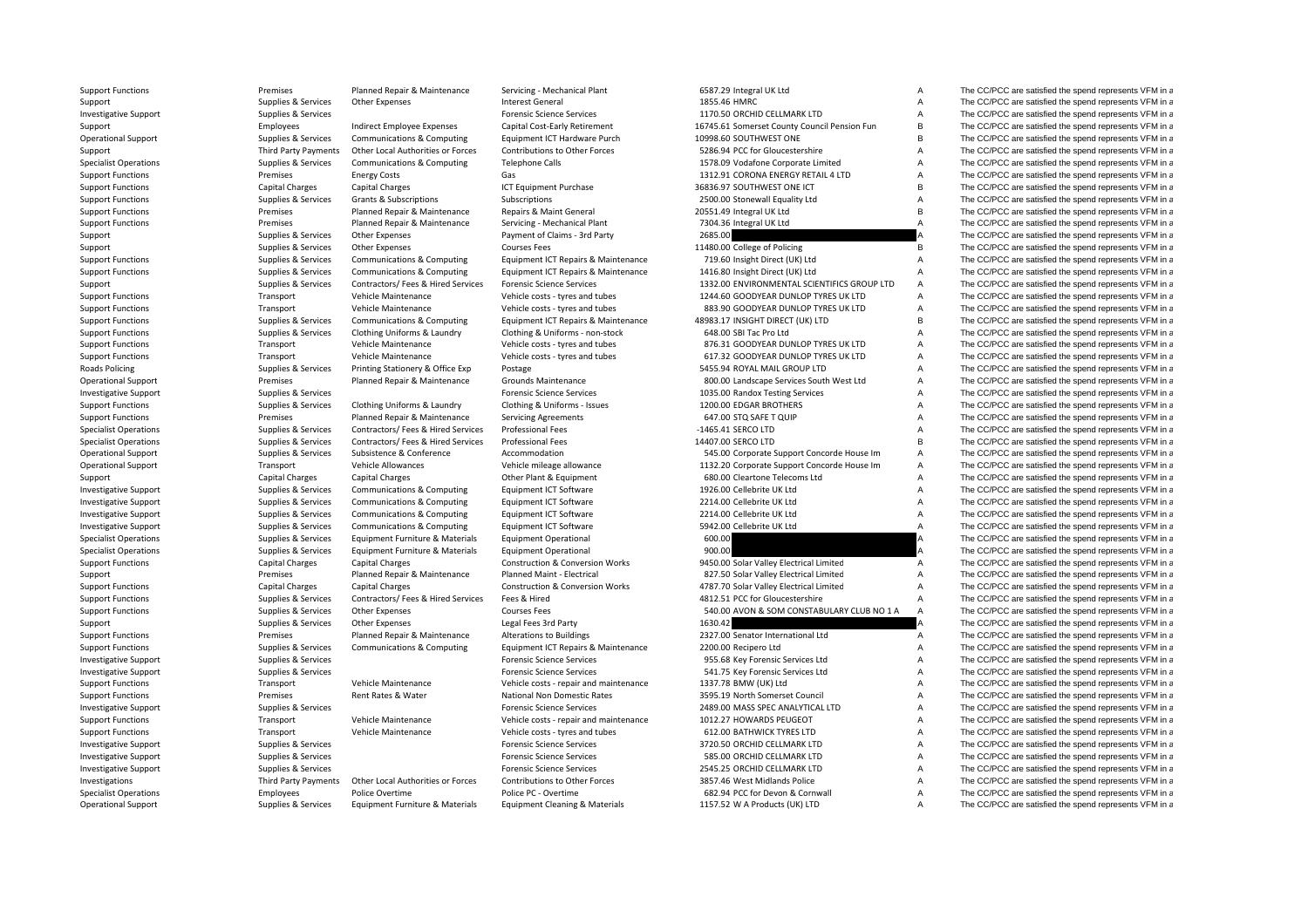Criminal Justice**Local Policing Roads Policing Roads Policing** 

Support Functions Premises Unplanned Repair & Maintenance Responsive Maint - Mechanical Plant 629.24 Xylem Water Solutions UK Ltd A The CC/PCC are satisfied the spend represents VFM in a

|              | 629.24 Xylem Water Solutions UK Ltd    |
|--------------|----------------------------------------|
|              | 2797.50 Polydeck Ltd                   |
|              | 650.00 First Bristol Limited           |
|              | 927.09 PCC for Devon & Cornwall        |
|              | 656.13 Cablecom Networking Ltd         |
|              | 2957.94 SOMERSET COUNTY COUNCIL        |
|              | 1320.83 Click Travel Ltd               |
|              | 521.67 Click Travel Ltd                |
|              | 782.65 SOUTH WEST ONE LIMITED          |
| 1135.00      |                                        |
|              | 7500.00 Private Pension DTB (Clifton)  |
|              | 13737.00 PCC for Wiltshire             |
|              | 3578.00 AVON PARTITIONING SERVICES LTD |
|              | 9900.00 K9 Patrol Ltd                  |
|              | 86224.39 TEMPLESTOCK LIMITED           |
|              | 995.00 N & S Flooring (Bristol) Ltd    |
|              | 6318.25 PCC for Wiltshire              |
|              | 781.39 PCC for Wiltshire               |
|              | 1611.15 PCC for Wiltshire              |
| 835.00 Serco |                                        |
|              | -4790.18 Bauer Corporate Services      |
|              | 5490.18 Bauer Corporate Services       |
|              | 1392.00 SPANSET LTD                    |
|              | 1392.00 SPANSET LTD                    |
|              | 16600.00 SOUTHWEST ONE ICT             |
| 3463.74      |                                        |
|              | 787.00 ROYAL MAIL GROUP LTD            |
|              | 1791.40 O2 (UK) LIMITED                |
|              | 7912.06 Hamptons International         |
|              | 4579.79 PCC for Wiltshire              |
|              | 582.07 PCC for Wiltshire               |
|              | 1054.52 PCC for Wiltshire              |
|              | 3135.50 PCC for Wiltshire              |
|              | 758.79 PCC for Wiltshire               |
|              | 4826.44 PCC for Wiltshire              |
|              | 562.28 PCC for Wiltshire               |
|              | 1142.59 PCC for Wiltshire              |
|              | 3099.90 PCC for Wiltshire              |
|              | 743.79 PCC for Wiltshire               |
|              | 2033.75 PCC for Wiltshire              |
|              | 6674.76 ROYAL MAIL GROUP LTD           |
| 2239.00      |                                        |
| 6750.00      |                                        |
| 3500.00      |                                        |
|              | 6990.10 PPL Music Licence - 99.01      |
|              | 882.00 FCO Services                    |
|              | 735.00 FCO Services                    |
|              | 960.00 Maplin Electronics Ltd          |
|              | 4466.62 PCC for Gloucestershire        |
|              | 714.99 PCC for Gloucestershire         |
|              | 2842.75 PCC for Gloucestershire        |
|              | 12361.38 PCC for Gloucestershire       |
|              | 1695.03 PCC for Gloucestershire        |
|              | 2725.43 PCC for Gloucestershire        |
|              | 2977.74 PCC for Gloucestershire        |
|              | 3450.56 PCC for Gloucestershire        |
|              | 556.75 PCC for Gloucestershire         |
|              | 1259.81 PCC for Gloucestershire        |
|              | 828.36 PCC for Gloucestershire         |
|              | <b>DERE OR BEC for Claugastarship</b>  |

Support Functions Capital Charges Capital Charges Capital Charges Construction & Conversion Works 2797.50 Polydeck Ltd A The CC/PCC are satisfied the spend represents VFM in a Transport Vehicle Allowances Travel fares Travel fares 650.00 First Bristol Limited A The CC/PCC are satisfied the spend represents VFM in a Specialist Operations Specialist Operations Employees Police Overtime Police Sergeant - Overtime 927.09 PCC for Devon & Cornwall A The CC/PCC are satisfied the spend represents VFM in a Support Functions **Premises** Planned Repair & Maintenance Alterations to Buildings 656.13 Cablecom Networking Ltd A The CC/PCC are satisfied the spend represents VFM in a Investigations Supplies & Services Contractors/ Fees & Hired Services Fees & Hired 2957.94 SOMERSET COUNTY COUNCIL A The CC/PCC are satisfied the spend represents VFM in a Specialist Operations Supplies & Services Subsistence & Conference Accommodation Accommodation 1320.83 Click Travel Ltd A The CC/PCC are satisfied the spend represents VFM in a Specialist Operations Supplies & Services Subsistence & Conference Accommodation 521.67 Click Travel Ltd A The CC/PCC are satisfied the spend represents VFM in a Support Functions Third Party Payments Other Agencies Contract Payment 782.65 SOUTH WEST ONE LIMITED A The CC/PCC are satisfied the spend represents VFM in a Support Functions Supplies & Services Other Expenses Cost Of Appeals Cost Of Appeals 1135.00 A The CC/PCC are satisfied the spend represents VFM in a Support Functions Premises Rent Rates & Water Rents 7500.00 Private Pension DTB (Clifton) A The CC/PCC are satisfied the spend represents VFM in a Operational Support Third Party Payments Other Local Authorities or Forces Contributions to Other Forces 13737.00 PCC for Wiltshire The CC/PCC are satisfied the spend represents VFM in a Support Functions Capital Charges Capital Charges Capital Charges Construction & Conversion Works 3578.00 AVON PARTITIONING SERVICES LTD A The CC/PCC are satisfied the spend represents VFM in a Support Functions Support Capital Charges Capital Charges Capital Charges Additions:Non Enhancing Fees 9900.00 K9 Patrol Ltd A The CC/PCC are satisfied the spend represents VFM in a Support Functions Capital Charges Capita Support Functions Capital Charges Capital Charges Capital Charges Other Plant & Foulnment 86224.39 TEMPLESTOCK LIMITED C The CC/PCC are satisfied the spend represents VFM in a Support Functions Premises Premises Unplanned Repair & Maintenance Responsive Maint - Redecorations 995.00 N & S Flooring (Bristol) Ltd A The CC/PCC are satisfied the spend represents VFM in a Specialist Operations Specialist Operations Employees Police Pay & Allowances Police Superintendent - Basic Pay 6318.25 PCC for Wiltshire A The CC/PCC are satisfied the spend represents VFM in a Specialist Operations Specialist Operations Employees Police Pay & Allowances Police Superintendent - Nat. Insurance 781.39 PCC for Wiltshire A The CC/PCC are satisfied the spend represents VFM in a Specialist Operations Specialist Operations Employees Police Pay & Allowances Police Pay and Police Pay Built and the Superintendent - Police Pension 1611.15 PCC for Wiltshire A The CC/PCC are satisfied the spend represent Policing Supplies & Services Other Expenses Supplies A Courses Fees 835.00 Serco Base and Courses Fees 835.00 Serco A The CC/PCC are satisfied the spend represents VFM in a Operational Support Supplies & Services Other Expenses Publicity & Promotions **4790.18 Bauer Corporate Services** A The CC/PCC are satisfied the spend represents VFM in a Operational Support Supplies & Services Other Expenses Publicity & Promotions 5490.18 Bauer Corporate Services A The CC/PCC are satisfied the spend represents VFM in a Support Supplies & Services Equipment Furniture & Materials Equipment Operational 1392.00 SPANSET LTD A The CC/PCC are satisfied the spend represents VFM in a Support Supplies & Services Equipment Furniture & Materials Equipment Operational 1392.00 SPANSET LTD A The CC/PCC are satisfied the spend represents VFM in a Support Functions Capital Charges Capital Charges Capital Charges ICT Equipment Purchase 16600.00 SOUTHWEST ONE ICT B The CC/PCC are satisfied the spend represents VFM in a Support Supplies & Services Other Expenses Legal Fees 3rd Party 3463.74 3463.74 A The CC/PCC are satisfied the spend represents VFM in a Supplies & Services Printing Stationery & Office Exp Postage Printing Principles 287.00 ROYAL MAIL GROUP LTD A The CC/PCC are satisfied the spend represents VFM in a Specialist Operations Capital Charges Capital Charges Capital Charges ICT Equipment Purchase 1791.40 O2 (UK) LIMITED A The CC/PCC are satisfied the spend represents VFM in a Specialist Operations **Specialist Operations** Premises Rent Rent Rents Rents Rents Rents 7912.06 Hamptons International A The CC/PCC are satisfied the spend represents VFM in a Specialist Operations Employees Police Pay & Allowances Police Inspector - Basic Pay 4579.79 PCC for Wiltshire A The CC/PCC are satisfied the spend represents VFM in a Specialist Operations Employees Police Pay & Allowances Police Inspector - National Insurance 582.07 PCC for Wiltshire A The CC/PCC are satisfied the spend represents VFM in a Specialist Operations Employees Police Pay & Allowances Police Inspector - Police Pension 1054.52 PCC for Wiltshire A The CC/PCC are satisfied the spend represents VFM in a Specialist Operations Specialist Operations Employees Police Pay & Allowances Police PC - Basic Pay 3135.50 PCC for Wiltshire A The CC/PCC are satisfied the spend represents VFM in a Specialist Operations Specialist Operations Employees Police Pay & Allowances Police Pension Police Pension 758.79 PCC for Wiltshire 758.79 PCC for Wiltshire A The CC/PCC are satisfied the spend represents VFM in a Specialist Operations Employees Police Pay & Allowances Police Inspector - Basic Pay 4826.44 PCC for Wiltshire A The CC/PCC are satisfied the spend represents VFM in a Specialist Operations Employees Police Pay & Allowances Police Inspector - National Insurance 562.28 PCC for Wiltshire A The CC/PCC are satisfied the spend represents VFM in a Specialist Operations Employees Police Pay & Allowances Police Inspector - Police Pension 1142.59 PCC for Wiltshire A The CC/PCC are satisfied the spend represents VFM in a Specialist Operations Specialist Operations Employees Police Pay & Allowances Police PC - Basic Pay 3009.90 PCC for Wiltshire A The CC/PCC are satisfied the spend represents VFM in a Specialist Operations Specialist Operations Employees Police Pay & Allowances Police Per-Police Pension 743.79 PCC for Wiltshire A The CC/PCC are satisfied the spend represents VFM in a Specialist Operations Employees Police Staff Pay & Allowances Police Staff - Basic Pay 2033.75 PCC for Wiltshire A The CC/PCC are satisfied the spend represents VFM in a Supplies & Services Printing Stationery & Office Exp Postage Principles and Supplies A Services Printing Stationery & Office Exp Postage Principles and Services of A The CC/PCC are satisfied the spend represents VFM in a Support Supplies & Services Other Expenses Payment of Claims - 3rd Party 2239.00 239.00 A The CC/PCC are satisfied the spend represents VFM in a Support Supplies & Services Other Expenses Legal Fees 3rd Party 6750.00 6750.00 A The CC/PCC are satisfied the spend represents VFM in a Support Supplies & Services Other Expenses Legal Fees 3rd Party 3500.00 3500.00 A The CC/PCC are satisfied the spend represents VFM in a Support Functions Supplies Supplies & Services Other Expenses Licences & Orders 6990.10 PPL Music Licence – 99.01 A The CC/PCC are satisfied the spend represents VFM in a Support Functions Supplies Supplies & Services Contractors/ Fees & Hired Services Professional Fees 882.00 FCO Services A The CC/PCC are satisfied the spend represents VFM in a Support Functions Supplies A Services Contractors/ Fees & Hired Services Professional Fees 735.00 FCO Services 735.00 FCO Services A The CC/PCC are satisfied the spend represents VFM in a Investigations Supplies & Services Equipment Furniture & Materials Equipment Operational 960.00 Maplin Electronics Ltd A The CC/PCC are satisfied the spend represents VFM in a Specialist Operations Employees Police Pay & Allowances Police PC - Basic Pay 4466.62 PCC for Gloucestershire A The CC/PCC are satisfied the spend represents VFM in a Specialist Operations Employees Police Pay & Allowances Police PC - National Insurance 714.99 PCC for Gloucestershire A The CC/PCC are satisfied the spend represents VFM in a Specialist Operations Employees Police Staff Pay & Allowances Police Staff - Basic Pay 2842.75 PCC for Gloucestershire A The CC/PCC are satisfied the spend represents VFM in a Specialist Operations Employees Police Pay & Allowances Police PC - Basic Pay 12361.38 PCC for Gloucestershire B The CC/PCC are satisfied the spend represents VFM in a Specialist Operations Specialist Operations Employees Police Pay & Allowances Police PC - National Insurance 1695.03 PCC for Gloucestershire A The CC/PCC are satisfied the spend represents VFM in a Specialist Operations Specialist Operations Employees Police Overtime Police PC - Overtime Police PC - Overtime 2725.43 PCC for Gloucestershire A The CC/PCC are satisfied the spend represents VFM in a Specialist Operations Specialist Operations Employees Police Pay & Allowances Police Persion Police Pension 2977.74 PCC for Gloucestershire A The CC/PCC are satisfied the spend represents VFM in a Specialist Operations Specialist Operations Employees Police Pay & Allowances Police Sergeant - Basic Pay 3450.56 PCC for Gloucestershire A The CC/PCC are satisfied the spend represents VFM in a Specialist Operations Specialist Operations Employees Police Pay & Allowances Police Sergeant - National Insurance 556.75 PCC for Gloucestershire A The CC/PCC are satisfied the spend represents VFM in a Specialist Operations Specialist Operations Specialist Operations Employees Police Overtime Police Police Sergeant - Overtime 1259.81 PCC for Gloucestershire A The CC/PCC are satisfied the spend represents VFM in a Special Employees Police Pay & Allowances Police Sergeant ‐ Police Pension 828.36 PCC for Gloucestershire A The CC/PCC are satisfied the spend represents VFM in a Specialist Operations Employees Police Staff Pay & Allowances Police Staff - Basic Pay 2635.00 PCC for Gloucestershire A The CC/PCC are satisfied the spend represents VFM in a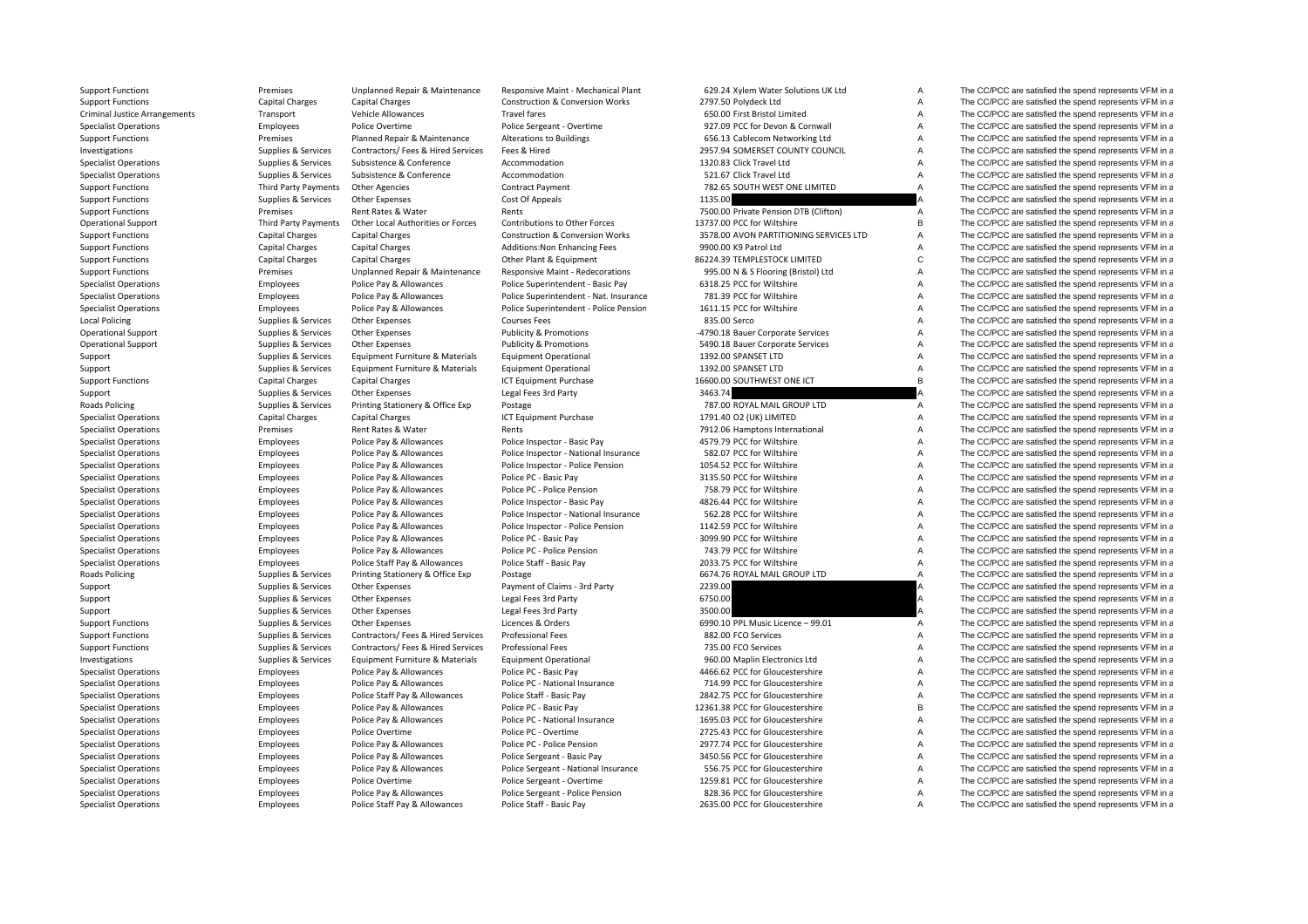Criminal JusticePCC Third Party Payments

Specialist Operations Employees Police Staff Overtime Police Staff - Overtime 743.67 PCC for Gloucestershire A The CC/PCC are satisfied the spend represents VFM in a Investigations Supplies & Services Subsistence  $\&$  Conference Accommodation 855.00 Double Tree by Hilton • Cadbury Hou A The CC/PCC are satisfied the spend represents VFM in a

Specialist Operations Specialist Operations Premises Planned Repair & Maintenance Estates Costs 1348.07 PCC for Gloucestershire A The CC/PCC are satisfied the spend represents VFM in a<br>Specialist Operations Specialist Oper Specialist Operations **Energy Costs** Energy Costs Gas Gas 20048.57 PCC for Gloucestershire B The CC/PCC are satisfied the spend represents VFM in a Specialist Operations Specialist Operations Police Pay & Allowances Police Chief Inspector - Basic Pay 4629.50 PCC for Gloucestershire A The CC/PCC are satisfied the spend represents VFM in a Specialist Operations Specialist Operations Employees Police Pay & Allowances Police Chief Inspector - Nat. Insurance 582.27 PCC for Gloucestershire A The CC/PCC are satisfied the spend represents VFM in a Specialist Operations Employees Police Pay & Allowances Police Chief Inspector - Police Pension 1120.33 PCC for Gloucestershire A The CC/PCC are satisfied the spend represents VFM in a Specialist Operations Specialist Operations Employees Police Pay & Allowances Police PC - Basic Pay 3135.50 PCC for Gloucestershire A The CC/PCC are satisfied the spend represents VFM in a Specialist Operations Employees Police Pay & Allowances Police PC ‐ Police Pension 758.79 PCC for Gloucestershire A The CC/PCC are satisfied the spend represents VFM in a Specialist Operations Employees Police Pay & Allowances Police Inspector - Basic Pay 423.75 PCC for Gloucestershire A The CC/PCC are satisfied the spend represents VFM in a Specialist Operations Employees Police Pay & Allowances Police Inspector - National Insurance 500.21 PCC for Gloucestershire A The CC/PCC are satisfied the spend represents VFM in a<br>Specialist Operations Police Pay & Allow Specialist Operations Employees Police Pay & Allowances Police Inspector - Police Pension 1026.98 PCC for Gloucestershire A The CC/PCC are satisfied the spend represents VFM in a Support Functions Support Functions Premises Rent Rates & Water Water Charges/Sewerages 1300.59 Bristol Wessex Billing Service Ltd A The CC/PCC are satisfied the spend represents VFM in a Support Functions Premises Rent Ra Premises Functions Premises Rent Rates & Water Water Charges/Sewerages 1301.20 Bristol Wessex Billing Service Ltd A The CC/PCC are satisfied the spend represents VFM in a Support Functions **Premises** Premises Rent Rates & Water Water Charges/Sewerages 2442.82 Bristol Wessex Billing Service Ltd A The CC/PCC are satisfied the spend represents VFM in a Support Third Party Payments Other Local Authorities or Forces Agency Payments - OLAs 10000.00 Sedgemoor District Council B The CC/PCC are satisfied the spend represents VFM in a<br>Investigative Support Support Support Suppo Investigative Support Support Support Support Support Services Services Forensic Science Services Forensic Science Services 894.00 Systems Technology Consultants Ltd A The CC/PCC are satisfied the spend represents VFM in a Supplies & Services Other Expenses VIPER Managed Services 23750.00 P & CC for West Yorkshire B The CC/PCC are satisfied the spend represents VFM in a Support Functions Supplies A Services Contractors/ Fees & Hired Services Fees & Hired 1500.00 Dave Marshall Consultancy Ltd A The CC/PCC are satisfied the spend represents VFM in a Operational Support Supplies American Catering Catering Catering Catering Catering Catering Course Fees and the Support and the CC/PCC are satisfied the spend represents VFM in a Support of the Support of the Support of th Support Support Employees Employees Indirect Employee Expenses Training ‐ Course Fees 5140.00 College of Policing A The CC/PCC are satisfied the spend represents VFM in a<br>Supplies & Services Services For the Section of the Investigative Support Support Supplies & Services Forensic Science Services Forensic Science Services Forensic Science Services and The CO/PCC are satisfied the spend represents VFM in a Investigative Support Support Supplies & Services Forensic Science Services Forensic Science Services Forensic Science Services and Support and Support Support Support Support Support Support Support Support Support Suppor Specialist Operations Supplies & Services Contractors/ Fees & Hired Services Forensic Science Services 864.00 ORCHID CELLMARK LTD A The CC/PCC are satisfied the spend represents VFM in a Investigations Supplies & Services Contractors/ Fees & Hired Services Fees & Hired Contractors/ Fees & Hired Services Fees & Hired 684.00 Securitas Security Services (UK) Lt A The CC/PCC are satisfied the spend represents Support Supplies & Services Other Expenses Legal Costs & Services 1250.00 1250.00 A The CC/PCC are satisfied the spend represents VFM in a Support Supplies & Services Other Expenses Legal Costs & Services 675.00 675.00 A The CC/PCC are satisfied the spend represents VFM in a Support Functions Support Functions Planned Repair & Maintenance Servicing Agreements 3777.50 AVON ARMOUR LTD A The CC/PCC are satisfied the spend represents VFM in a Support Functions of the spend represents VFM in a spen Support Functions **Examples A** Premises Rent Rates & Water Rents Rents Rent Rents 1000.00 MENDIP DISTRICT COUNCIL A The CC/PCC are satisfied the spend represents VFM in a Support Functions **Examples ARTES ARTES Rent Rates & Water** Rents Rents Rents **Rents Article COVID City Council** A The CC/PCC are satisfied the spend represents VFM in a Support Functions Supplies Services Communications & Computing Faultoment ICT Repairs & Maintenance 5031.00 ASSA ABLOY Ltd T/A Traka A The CC/PCC are satisfied the spend represents VFM in a Other Local Authorities or Forces Charges - Financial Services 4400.00 RSM Risk Assurance Services LLP A The CC/PCC are satisfied the spend represents VFM in a Support Functions Supplies A Services Other Expenses Courses Fees Courses Fees 648.00 LFH (Woolley Grange) ltd A The CC/PCC are satisfied the spend represents VFM in a Support Supplies & Services Other Expenses Compensation Compensation Compensation 1073.08 Corporate Support HQ Imprest A The CC/PCC are satisfied the spend represents VFM in a Support Functions Premises Premises Unplanned Repair & Maintenance Responsive Maint ‐ Internal Wall or Door 591.10 SECUREDOR SERVICES A The CC/PCC are satisfied the spend represents VFM in a Support Functions **Support Functions** Premises Planned Repair & Maintenance Security 686.00 AVON ARMOUR LTD A The CC/PCC are satisfied the spend represents VFM in a Support Capital Charges Capital Charges Capital Charges Vehicle Conversions 33880.00 MERCEDES BENZ (UK) LTD B The CC/PCC are satisfied the spend represents VFM in a Support Capital Charges Capital Charges Vehicles Purchase Vehicles Purchase 35067.00 MERCEDES BENZ (UK) LTD B The CC/PCC are satisfied the spend represents VFM in a<br>Support Capital Charges Capital Charges Vehicle Conversio Support Capital Charges Capital Charges Capital Charges Vehicle Conversions 33880.00 MERCEDES BENZ (UK) LTD B The CC/PCC are satisfied the spend represents VFM in a Support Capital Charges Capital Charges Capital Charges Vehicles Purchase Vehicles Purchase 35067.00 MERCEDES BENZ (UK) LTD B The CC/PCC are satisfied the spend represents VFM in a<br>Support Capital Charges Capital Charges V Support Capital Charges Capital Charges Capital Charges Vehicle Conversions 33880.00 MERCEDES BENZ (UK) LTD B The CC/PCC are satisfied the spend represents VFM in a Support Capital Charges Capital Charges Capital Charges Vehicles Purchase Vehicles Purchase 35067.00 MERCEDES BENZ (UK) LTD B The CC/PCC are satisfied the spend represents VFM in a<br>Support Capital Charges Capital Charges V Support Capital Charges Capital Charges Vehicle Conversions Vehicle Conversions 33880.00 MERCEDES BENZ (UK) LTD B The CC/PCC are satisfied the spend represents VFM in a Support Capital Charges Capital Charges Capital Charges Vehicles Purchase Vehicles Purchase 35067.00 MERCEDES BENZ (UK) LTD B The CC/PCC are satisfied the spend represents VFM in a Support Capital Charges Capital Charges Vehicle Conversions 33880.00 MERCEDES BENZ (UK) LTD B The CC/PCC are satisfied the spend represents VFM in a Support Capital Charges Capital Charges Capital Charges Vehicles Purchase Vehicles Purchase 35067.00 MERCEDES BENZ (UK) LTD B The CC/PCC are satisfied the spend represents VFM in a Support Capital Charges Capital Charges Vehicle Conversions 33880.00 MERCEDES BENZ (UK) LTD B The CC/PCC are satisfied the spend represents VFM in a Support Capital Charges Capital Charges Capital Charges Vehicles Purchase Vehicles Purchase 35067.00 MERCEDES BENZ (UK) LTD B The CC/PCC are satisfied the spend represents VFM in a Support Capital Charges Capital Charges Capital Charges Vehicle Conversions 33880.00 MERCEDES BENZ (UK) LTD B The CC/PCC are satisfied the spend represents VFM in a Support Capital Charges Capital Charges Capital Charges Vehicles Purchase Vehicles Purchase 35067.00 MERCEDES BENZ (UK) LTD B The CC/PCC are satisfied the spend represents VFM in a Support Capital Charges Capital Charges Capital Charges Vehicle Conversions 33880.00 MERCEDES BENZ (UK) LTD B The CC/PCC are satisfied the spend represents VFM in a Support Capital Charges Capital Charges Capital Charges Vehicles Purchase Vehicles Purchase 35067.00 MERCEDES BENZ (UK) LTD B The CC/PCC are satisfied the spend represents VFM in a Support Functions Supplies & Services Equipment Furniture & Materials Equipment Current 1800.00 PJ & RHS LTD A The CC/PCC are satisfied the spend represents VFM in a Support Capital Charges Capital Charges Capital Charges Vehicle Conversions 33880.00 MERCEDES BENZ (UK) LTD B The CC/PCC are satisfied the spend represents VFM in a Support Capital Charges Capital Charges Capital Charges Vehicles Purchase 35067.00 MERCEDES BENZ (UK) LTD B The CC/PCC are satisfied the spend represents VFM in a Support Capital Charges Capital Charges Vehicle Conversions 33880.00 MERCEDES BENZ (UK) LTD B The CC/PCC are satisfied the spend represents VFM in a Support Capital Charges Capital Charges Capital Charges Vehicles Purchase 35067.00 MERCEDES BENZ (UK) LTD B The CC/PCC are satisfied the spend represents VFM in a Support Capital Charges Capital Charges Vehicle Conversions Vehicle Conversions 33880.00 MERCEDES BENZ (UK) LTD B The CC/PCC are satisfied the spend represents VFM in a Support Capital Charges Capital Charges Capital Charges Vehicles Purchase Vehicles Purchase 35067.00 MERCEDES BENZ (UK) LTD B The CC/PCC are satisfied the spend represents VFM in a Support Vehicle Maintenance Vehicle Maint Support Functions Transport Vehicle Maintenance Vehicle costs ‐ repair and maintenance 648.66 City West Commercials Ltd A The CC/PCC are satisfied the spend represents VFM in a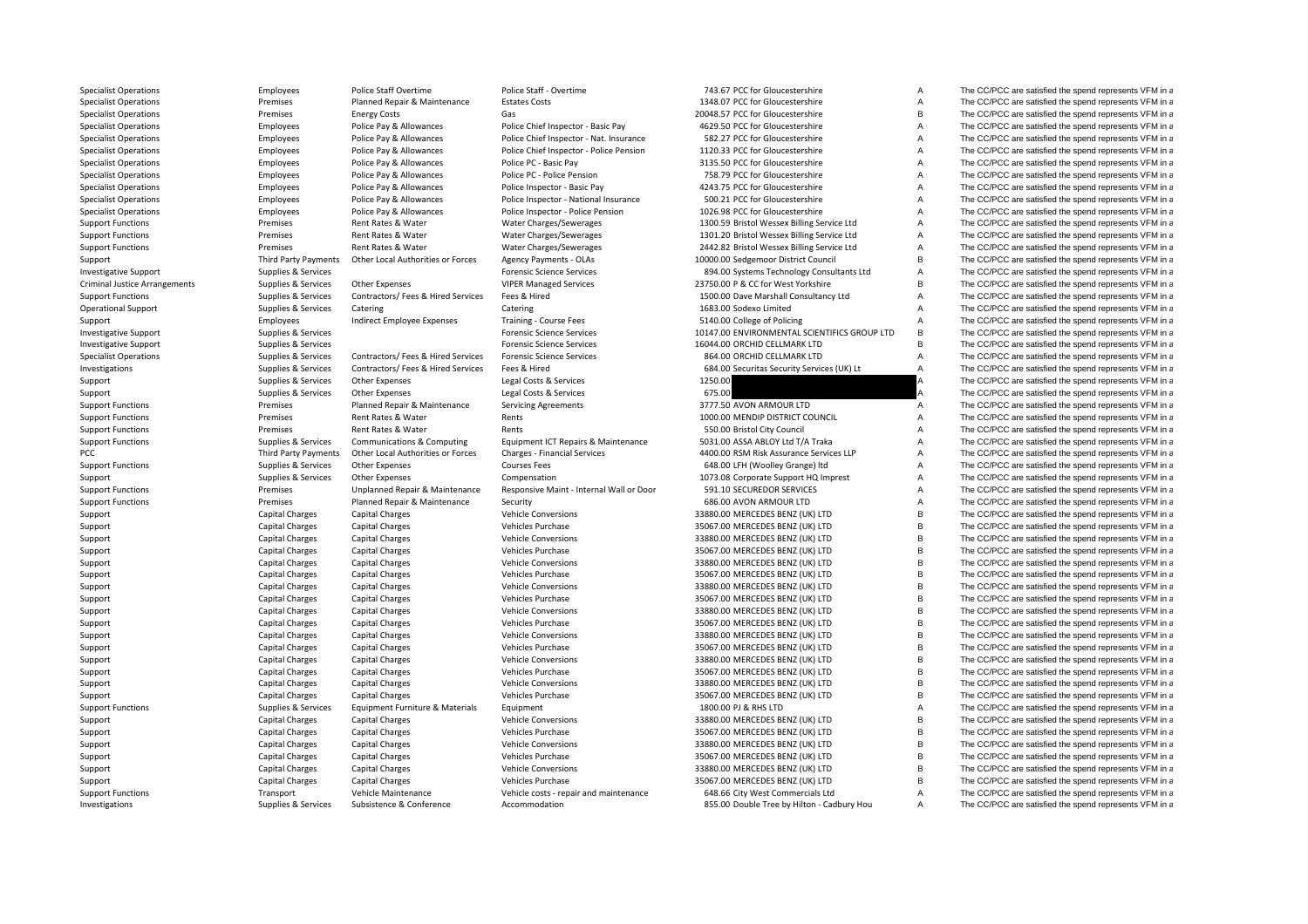**Roads Policing Roads Policing** 

Investigations Supplies & Services Other Expenses Courses Fees Courses Fees 722.00 Double Tree by Hilton - Cadbury Hou A The CC/PCC are satisfied the spend represents VFM in a

Investigations Supplies Alternatives Courses Courses Courses Fees The COURC Courses Fees The COVEC Are assusted the spend represents VFM in a Tree Development of the Spend represents VFM in a The CC/PCC are satisfied the s Investigations Supplies Services Other Expenses Courses Fees Courses Fees 1200.00 PCC for Greater Manchester A The CC/PCC are satisfied the spend represents VFM in a Support Supplies & Services Other Expenses Maintenance of dogs/cats 762.50 Overhill Kennels & Exports A The CC/PCC are satisfied the spend represents VFM in a Specialist Operations Specialist Operations Employees Police Pay & Allowances Police Sergeant - Basic Pay 3523.75 PCC for Devon & Cornwall A The CC/PCC are satisfied the spend represents VFM in a Specialist Operations Employees Police Pay & Allowances Police Sergeant - Police Pension 852.75 PCC for Devon & Cornwall A The CC/PCC are satisfied the spend represents VFM in a Support Supplies Supplies A Services Other Expenses Legal Fees 3rd Party 1850.06 A The CC/PCC are satisfied the spend represents VFM in a substitute of the Support of the CC/PCC are satisfied the spend represents VFM in a Support Employees Police Staff Pay & Allowances Staffing Agency 14479.79 Matrix SCM Ltd B The CC/PCC are satisfied the spend represents VFM in a Support Functions Supplies & Services Communications & Computing Equip ICT - Telephones/pagers 1567.25 Specialist Computer Centres A The CC/PCC are satisfied the spend represents VFM in a Support Functions Supplies & Services Communications & Computing Equip ICT - Telephones/pagers 1567.25 Specialist Computer Centres A The CC/PCC are satisfied the spend represents VFM in a Specialist Operations Specialist Operations Employees Police Pay & Allowances Police Chief Inspector - Basic Pay 4629.50 PCC for Devon & Cornwall A The CC/PCC are satisfied the spend represents VFM in a Specialist Operations Specialist Operations Employees Police Pay & Allowances Police Chief Inspector - Nat. Insurance 545.59 PCC for Devon & Cornwall A The CC/PCC are satisfied the spend represents VFM in a Specialist Oper Specialist Operations **Employees** Police Pay & Allowances Police Chief Inspector - Police Pension 1120.34 PCC for Devon & Cornwall A The CC/PCC are satisfied the spend represents VFM in a Specialist Operations Specialist Operations Employees Police Pay & Allowances Police Inspector - Basic Pay 4357.50 PCC for Devon & Cornwall A The CC/PCC are satisfied the spend represents VFM in a Specialist Operations Specialist Operations Employees Police Pay & Allowances Police Inspector - National Insurance 526.13 PCC for Devon & Cornwall A The CC/PCC are satisfied the spend represents VFM in a Specialist Operat Specialist Operations Employees Police Pay & Allowances Police Inspector - Police Pension 1054.51 PCC for Devon & Cornwall A The CC/PCC are satisfied the spend represents VFM in a Specialist Operations Employees Police Pay & Allowances Police PC - Basic Pay 3135.50 PCC for Devon & Cornwall A The CC/PCC are satisfied the spend represents VFM in a Specialist Operations Specialist Operations Employees Police Pay & Allowances Police Per-Police Pension 758.79 PCC for Devon & Cornwall A The CC/PCC are satisfied the spend represents VFM in a Support Functions Supplies Supplies & Services Contractors/ Fees & Hired Services Fees & Hired 760.00 CHARTERED MANAGEMENT INSTITUTE A The CC/PCC are satisfied the spend represents VFM in a Support Functions Supplies A Services Other Expenses Cost Of Appeals Cost Of Appeals 559.10 559.10 A The CC/PCC are satisfied the spend represents VFM in a Support Functions Supplies & Services Equipment Furniture & Materials Equipment Curricum Equipment and the SOO.00 W A Products (UK) LTD A The CC/PCC are satisfied the spend represents VFM in a Specialist Operations Third Party Payments Other Local Authorities or Forces Contributions to Other Forces 119655.00 PCC for Devon & Cornwall C The CC/PCC are satisfied the spend represents VFM in a Support Functions **Exercices** Premises Contractors/ Fees & Hired Services Waste Disposal – Premises 633.75 SUEZ Recycling and Recovery UK Ltd A The CC/PCC are satisfied the spend represents VFM in a Support Functions Capital Charges Capital Charges Capital Charges Capital Charges Capital Charges Capital Charges ICT Equipment Purchase 35000.00 SOUTH WEST ONE LIMITED B The CC/PCC are satisfied the spend represents VFM i Support Capital Charges Capital Charges Capital Charges Vehicles Purchase Vehicles 20336.99 Volkswagen Group UK Ltd Vehicles B The CC/PCC are satisfied the spend represents VFM in a Support Capital Charges Capital Charges Support Capital Charges Capital Charges Vehicles Purchase Vehicles Purchase 20336.99 Volkswagen Group UK Ltd Vehicles B The CC/PCC are satisfied the spend represents VFM in a Support Capital Charges Capital Charges Vehicles Purchase Vehicles Purchase 20336.99 Volkswagen Group UK Ltd Vehicles B The CC/PCC are satisfied the spend represents VFM in a<br>Support Supplies & Services Other Expenses Main Support Supplies & Services Other Expenses Maintenance of dogs/cats 762.50 Overhill Kennels & Exports A The CC/PCC are satisfied the spend represents VFM in a Support Supplies & Services Other Expenses Maintenance of dogs/cats 514.41 Overhill Kennels & Exports A The CC/PCC are satisfied the spend represents VFM in a Support Functions Supplies Services Contractors/ Fees & Hired Services Professional Fees 38280.79 SOUTH WEST ONE LIMITED B The CC/PCC are satisfied the spend represents VFM in a Investigations Supplies & Services Communications & Computing Equipment ICT Hardware Purch 879.00 Digital Garage Group Ltd A The CC/PCC are satisfied the spend represents VFM in a Investigations Supplies & Services Communications & Computing Equipment ICT Hardware Purch 2987.00 Digital Garage Group Ltd A The CC/PCC are satisfied the spend represents VFM in a Supplies & Services Printing Stationery & Office Exp Postage exp Postage and the State 4773.55 PURCHASE POWER A The CC/PCC are satisfied the spend represents VFM in a Support Supplies & Services Other Expenses Legal Fees 3rd Party 1722.88 A The CC/PCC are satisfied the spend represents VFM in a Support Functions Transport Vehicle Maintenance Vehicle costs - fuel 27471.25 Arval UK Ltd B The CC/PCC are satisfied the spend represents VFM in a Support Functions Transport Vehicle Maintenance Vehicle costs - fuel 733.16 Arval UK Ltd A The CC/PCC are satisfied the spend represents VFM in a Support Functions Supplies A Services Printing Stationery & Office Exp Postage Prince 20 Postage 770.52 PURCHASE POWER A The CC/PCC are satisfied the spend represents VFM in a Support Functions Supplies & Services Printing Stationery & Office Exp Postage 2020.00 PURCHASE POWER A The CC/PCC are satisfied the spend represents VFM in a Support Functions Supplies Americans Supplies Americans Critics Printing Stationery & Office Exp Postage Principality Principality and the A The CC/PCC are satisfied the spend represents VFM in a Support Transport Vehicle Support Functions Transport Vehicle Maintenance Vehicle costs - fuel 1754.88 Hall Fuels a trading division of Wa A The CC/PCC are satisfied the spend represents VFM in a Support Supplies Supplies & Services Other Expenses Companies Cupped Regal Fees 3rd Party and the Support 1110.95 Conservices A The CC/PCC are satisfied the spend represents VFM in a Supplies & Services Supplies & Services Specialist Operations Supplies & Services Supplies A Services A The CC/PCC are satisfied the spend represents VFM in a Support Functions Premises Premises Energy Costs Gas Gas Cases Costs Cases Cases Costs Costs Gas 1390.08 British Gas Business (Flectric) A The CC/PCC are satisfied the spend represents VFM in a Support Customs CEP Payable DHSS 885.44 HM Revenue & Customs A The CC/PCC are satisfied the spend represents VFM in a Support Capital Charges Capital Charges Vehicles Purchase 11988.42 GENERAL MOTORS UK SPECIAL VEHICLES B The CC/PCC are satisfied the spend represents VFM in a Support Employees Support Employees And the Employee Expenses Refunds - Contributions and the Support The CO/PCC are satisfied the spend represents VFM in a substitutions of the Support of the Support of the Support of the Support Employees Indirect Employee Expenses Refunds - Contributions 3351.86 ONE TIME VENDOR A The CC/PCC are satisfied the spend represents VFM in a Support Employees Indirect Employee Expenses Refunds - Contributions 1340.06 ONE TIME VENDOR A The CC/PCC are satisfied the spend represents VFM in a Support Functions Supplies & Services Communications & Computing Equipment ICT Consumables 688.60 Specialist Computer Centres A The CC/PCC are satisfied the spend represents VFM in a Specialist Operations Supplies & Services Contractors/ Fees & Hired Services Fees & Hired 4263.00 Royal Mail Group, Peterborough A The CC/PCC are satisfied the spend represents VFM in a Support Functions **Premises** Planned Repair & Maintenance Servicing - Sewerage Pumps & Septic 814.30 Xylem Water Solutions UK Ltd A The CC/PCC are satisfied the spend represents VFM in a Support Functions Premises Premises Planned Repair & Maintenance Servicing - Sewerage Pumps & Septic 634.93 Xylem Water Solutions UK Ltd A The CC/PCC are satisfied the spend represents VFM in a Support Capital Charges Capital Charges Capital Charges ICT Equipment Purchase 861.38 Softcat Limited A The CC/PCC are satisfied the spend represents VFM in a Supplies & Services Communications & Computing Equipment ICT Hardware Purch 1043.20 Softcat Limited A The CC/PCC are satisfied the spend represents VFM in a Investigations Supplies & Services Contractors/ Fees & Hired Services Fees & Hired 614.40 Actor Factory Productions A The CC/PCC are satisfied the spend represents VFM in a Specialist Operations Specialist Operations Premises Rent Rates & Water Rents Rents Rents Rent Rents Rent Rent<br>Support Rental Charges Capital Charges Capital Charges Weblicks Purchase Vertalist Charges Capital Charges Capi Support Capital Charges Capital Charges Vehicles Purchase Vehicles Purchase 11988.42 GENERAL MOTORS UK SPECIAL VEHICLES B The CC/PCC are satisfied the spend represents VFM in a Support Capital Charges Capital Charges Vehicles Purchase Vehicles Purchase 11988.42 GENERAL MOTORS UK SPECIAL VEHICLES B The CC/PCC are satisfied the spend represents VFM in a<br>Support Capital Charges Capital Charges Vehic Support Capital Charges Capital Charges Vehicles Purchase Vehicles Purchase 11988.42 GENERAL MOTORS UK SPECIAL VEHICLES B The CC/PCC are satisfied the spend represents VFM in a Support Capital Charges Capital Charges Vehicles Purchase 11988.42 GENERAL MOTORS UK SPECIAL VEHICLES B The CC/PCC are satisfied the spend represents VFM in a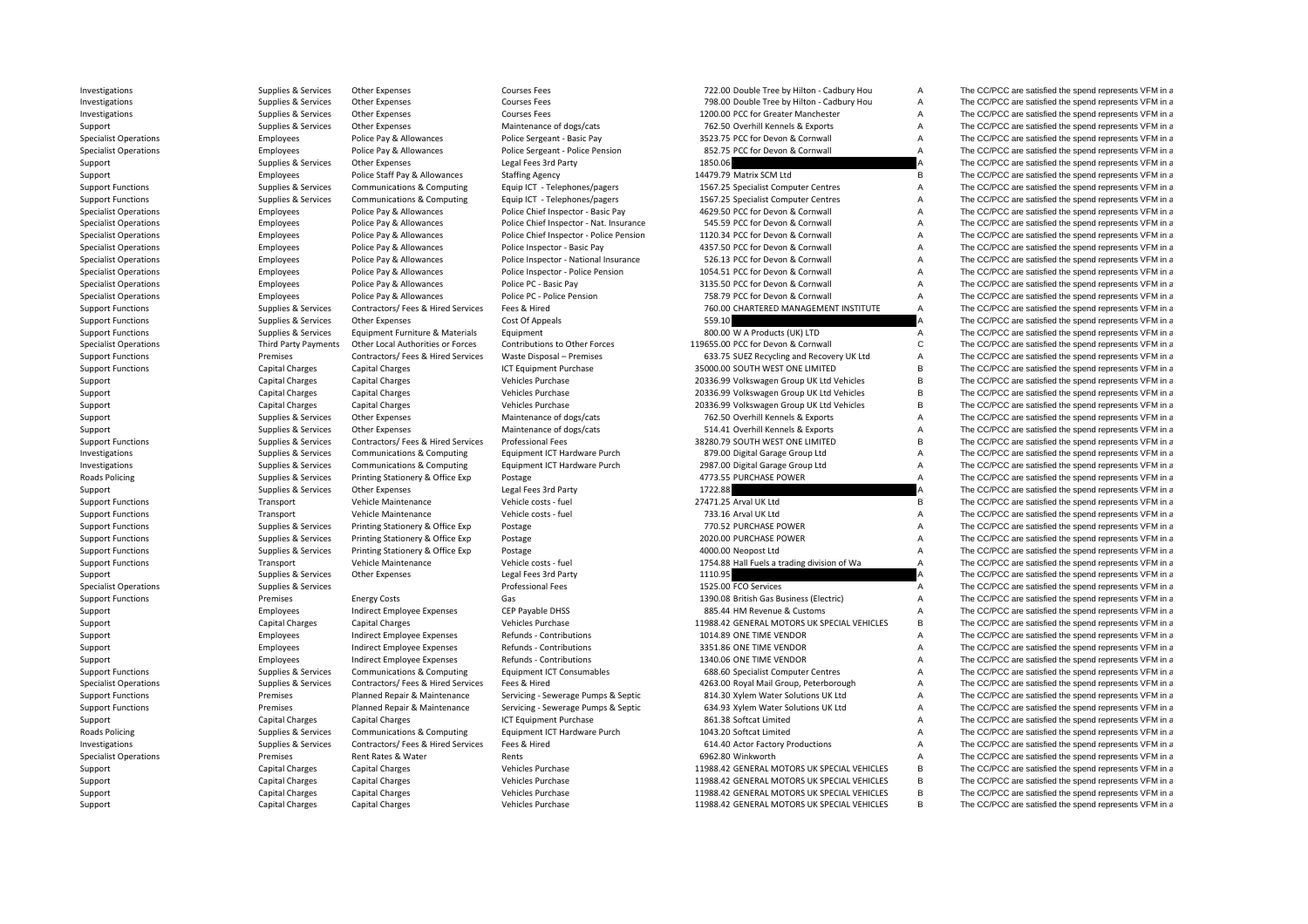**Roads Policing Local Policing** 

Support Capital Charges Capital Charges Vehicles Purchase 11988.42 GENERAL MOTORS UK SPECIAL VEHICLES B The CC/PCC are satisfied the spend represents VFM in a Support Capital Charges Capital Charges Vehicles Purchase Vehicles Purchase 11988.42 GENERAL MOTORS UK SPECIAL VEHICLES B The CC/PCC are satisfied the spend represents VFM in a Support Capital Charges Capital Charges Vehicles Purchase 11988.42 GENERAL MOTORS UK SPECIAL VEHICLES B The CC/PCC are satisfied the spend represents VFM in a Support Capital Charges Capital Charges Vehicles Purchase 11988.42 GENERAL MOTORS UK SPECIAL VEHICLES B The CC/PCC are satisfied the spend represents VFM in a Support Capital Charges Capital Charges Vehicles Purchase Vehicles Purchase 11988.42 GENERAL MOTORS UK SPECIAL VEHICLES B The CC/PCC are satisfied the spend represents VFM in a Support Capital Charges Capital Charges Vehicles Purchase Vehicles Purchase 11988.42 GENERAL MOTORS UK SPECIAL VEHICLES B The CC/PCC are satisfied the spend represents VFM in a Support Capital Charges Capital Charges Vehicles Purchase Vehicles Purchase 11988.42 GENERAL MOTORS UK SPECIAL VEHICLES B The CC/PCC are satisfied the spend represents VFM in a Support Capital Charges Capital Charges Vehicles Purchase Vehicles Purchase 11988.42 GENERAL MOTORS UK SPECIAL VEHICLES B The CC/PCC are satisfied the spend represents VFM in a Support Capital Charges Capital Charges Vehicles Purchase 11988.42 GENERAL MOTORS UK SPECIAL VEHICLES B The CC/PCC are satisfied the spend represents VFM in a Support Capital Charges Capital Charges Vehicles Purchase Vehicles Purchase 11988.42 GENERAL MOTORS UK SPECIAL VEHICLES B The CC/PCC are satisfied the spend represents VFM in a Support Capital Charges Capital Charges Vehicles Purchase Vehicles Purchase 11988.42 GENERAL MOTORS UK SPECIAL VEHICLES B The CC/PCC are satisfied the spend represents VFM in a Specialist Operations Supplies & Services Communications & Computing Equip ICT - Telephones/pagers 902.88 TELEFONICA O2 (UK) LTD A The CC/PCC are satisfied the spend represents VFM in a Support Supplies & Services Other Expenses Maintenance of dogs/cats 587.50 Overhill Kennels & Exports A The CC/PCC are satisfied the spend represents VFM in a Support Supplies & Services Communications & Computing Equipment ICT 2107.52 BRITISH TELECOMMUNICATIONS PLC A The CC/PCC are satisfied the spend represents VFM in a Support Functions Supplies A Services Contractors/ Fees & Hired Services Professional Fees 610.00 ANTHONY BROOKES SURVEYS LTD A The CC/PCC are satisfied the spend represents VFM in a Specialist Operations Supplies & Services Subsistence & Conference Accommodation 1012.50 Click Travel Ltd A The CC/PCC are satisfied the spend represents VFM in a Investigative Support Support Supplies & Services Forensic Science Services Forensic Science Services Forensic Science Services and Support and Support Support Support Support Support Support Support Support Support Suppor Support Functions examples and the Premises Rent Rates & Water Rents Rents Rents 825.00 SOMERSET COUNTY COUNCIL A The CC/PCC are satisfied the spend represents VFM in a Support Functions Capital Charges Capital Charges Additions:Non Enhanc Cn&Wk B&I 53291.17 D R Jones (Yeovil) Ltd C The CC/PCC are satisfied the spend represents VFM in a Specialist Operations Supplies & Services Communications & Computing Equipment ICT Repairs & Maintenance 570.00 Accounting Office The CC/PCC are satisfied the spend represents VFM in a Supplies Alternations Supplies & Services Contractors/ Fees & Hired Services Fees & Hired 690.00 Knight Frank Client Account A The CC/PCC are satisfied the spend represents VFM in a Support Functions Supplies A Services Other Expenses Legal Costs & Services 2665.00 2665.00 A The CC/PCC are satisfied the spend represents VFM in a Support Functions energy Costs Energy Costs Electricity Electricity A The CC/PCC are satisfied the spend represents VFM in a Support Functions energy Costs Energy Costs Electricity Electricity and the Support Electricity 3796.90 EDF ENERGY 1 LIMITED A The CC/PCC are satisfied the spend represents VFM in a Support Functions Support Energy Costs Energy Costs Electricity Electricity Electricity Support Energy Costs Energy Costs Energy Costs Electricity Electricity 5421.73 EDF ENERGY 1 LIMITED A The CC/PCC are satisfied the spe Support Supplies & Services Other Expenses Maintenance of dogs/cats 762.50 Overhill Kennels & Exports A The CC/PCC are satisfied the spend represents VFM in a Support Functions Supplies Supplies & Services Contractors/ Fees & Hired Services Fees & Hired Services Fees & Hired Services Fees & Hired 832.50 CYCLESCHEME LTD A The CC/PCC are satisfied the spend represents VFM in a sup Support Functions Supplies Services Other Expenses Legal Costs & Services 2000.00 2000.00 A The CC/PCC are satisfied the spend represents VFM in a Support Functions Supplies A Services Other Expenses Legal Costs & Services 2000.00 2000.00 A The CC/PCC are satisfied the spend represents VFM in a Support Functions Premises Contractors/ Fees & Hired Services Waste Disposal – Premises 1422.36 SUEZ Recycling and Recovery UK Ltd A The CC/PCC are satisfied the spend represents VFM in a Investigative Support The CC/PCC are satisfied the spend represents VFM in a Support Support Support Support Support Support Support Support Support Support Support Support Support Support Support Support Support Support S Investigative Support The CC/PCC are satisfied the spend represents VFM in a Support Support Support Support Support Support Support Support Support Support Support Support Support Support Support Support Support Support S Support Functions Transport Vehicle Maintenance Vehicle costs - repair and maintenance 1993.89 BMW (UK) Ltd A The CC/PCC are satisfied the spend represents VFM in a Support Functions Transport Vehicle Maintenance Vehicle costs - repair and maintenance 903.75 WOODWAY ENGINEERING LTD A The CC/PCC are satisfied the spend represents VFM in a Support Functions Transport Vehicle Maintenance Vehicle costs - repair and maintenance 2148.95 MJ Fews Ltd A The CC/PCC are satisfied the spend represents VFM in a Support Functions Transport Vehicle Maintenance Vehicle costs - repair and maintenance 577.45 TrustFirstParts A The CC/PCC are satisfied the spend represents VFM in a Support Functions examples and the Premises Rent Rates & Water Rents Rents Rents Rents 18358.30 NATIONAL CAR PARKS LTD B The CC/PCC are satisfied the spend represents VFM in a Investigative Support Supplies & Services Other Expenses Supplies & Services Supplies & Services 1890.00 Systems Technology Consultants Ltd A The CC/PCC are satisfied the spend represents VFM in a Support Functions Supplies A Services Other Expenses Courses Fees Courses Fees 5000.00 Forensic Analytics Ltd A The CC/PCC are satisfied the spend represents VFM in a Support Supplies & Services Contractors/ Fees & Hired Services Professional Fees 7611.36 Hurricane Media UK Ltd A The CC/PCC are satisfied the spend represents VFM in a Support Functions Supplies & Services Subsistence & Conference Accommodation 510.00 Performance Solutions Consulting Lt A The CC/PCC are satisfied the spend represents VFM in a Support Functions Supplies & Services Contractors/ Fees & Hired Services Fees & Hired **Function Consultions** -750.00 Performance Solutions Consulting Lt A The CC/PCC are satisfied the spend represents VFM in a Support Functions Supplies & Services Contractors/ Fees & Hired Services Fees & Hired Services Fees & Hired Services Fees & Hired 560.00 Performance Solutions Consulting Lt A The CC/PCC are satisfied the spend represents V Support Functions Supplies & Services Contractors/ Fees & Hired Services Fees & Hired 3600.00 Performance Solutions Consulting Lt A The CC/PCC are satisfied the spend represents VFM in a Support Functions Supplies Services Contractors/ Fees & Hired Services Fees & Hired 4500.00 Performance Solutions Consulting Lt A The CC/PCC are satisfied the spend represents VFM in a Support Functions Capital Charges Capital Charges Additions:Non Enhanc Cn&Wk B&I 3024.00 Services Design Solution Ltd A The CC/PCC are satisfied the spend represents VFM in a Design Solution Ltd Communical Ltd Communical L Operational Support Supplies & Services Equipment Furniture & Materials Equipment - Consumables 625.00 Prometheus Medical Ltd A The CC/PCC are satisfied the spend represents VFM in a Support Functions 2002 Premises Planned Repair & Maintenance Lifts 2400.39 Stannah Lifts Service Ltd A The CC/PCC are satisfied the spend represents VFM in a Support Functions Supplies & Services Clothing Uniforms & Laundry Clothing & Uniforms - non-stock 1250.00 POLICE RESOURCES INTERNATIONAL LTD A The CC/PCC are satisfied the spend represents VFM in a Support Functions Supplies & Services Clothing Uniforms & Laundry Clothing & Uniforms - non-stock 1375.00 POLICE RESOURCES INTERNATIONAL LTD A The CC/PCC are satisfied the spend represents VFM in a Policing Supplies & Services Equipment Furniture & Materials Equipment 1050.00 COLAN LTD A The CC/PCC are satisfied the spend represents VFM in a Support Functions **Exercises** Premises Rent Rates & Water Rents Rents Rents 2951.24 Glidefern Property Management Ltd A The CC/PCC are satisfied the spend represents VFM in a Investigations Supplies & Services Other Expenses Courses Fees Courses Fees 1489.00 College of Policing A The CC/PCC are satisfied the spend represents VFM in a Support Supplies & Services Equipment Furniture & Materials Equipment Repairs & Maintenance 658.00 AGX Holdings Ltd A The CC/PCC are satisfied the spend represents VFM in a Investigations Supplies & Services Supplies & Services Professional Fees Professional Fees 921.50 Securitas Security Services (UK) Lt A The CC/PCC are satisfied the spend represents VFM in a Policing Third Party Payments Payments to Clients Grants ‐ Voluntary Orgs 69128.00 North Somerset Council C The CC/PCC are satisfied the spend represents VFM in a Investigative Support Support Supplies & Services Forensic Science Services Forensic Science Services Forensic Science Services 936.00 Systems Technology Consultants Ltd A The CC/PCC are satisfied the spend represents VFM Support Functions Supplies Americans Supplies & Services Equipment Furniture & Materials Publications including books 730.00 Lexis Nexis Nexis A The CC/PCC are satisfied the spend represents VFM in a The CC/PCC are satisfi Investigative Support Support Support Support Support Support Support Support Support Support Support Support Support Support Support Support Support Support Support Support Support Support Support Support Support Support Investigative Support Support Support Support Support Services Forensic Science Services Forensic Science Services 5532.00 LGC Ltd A The CC/PCC are satisfied the spend represents VFM in a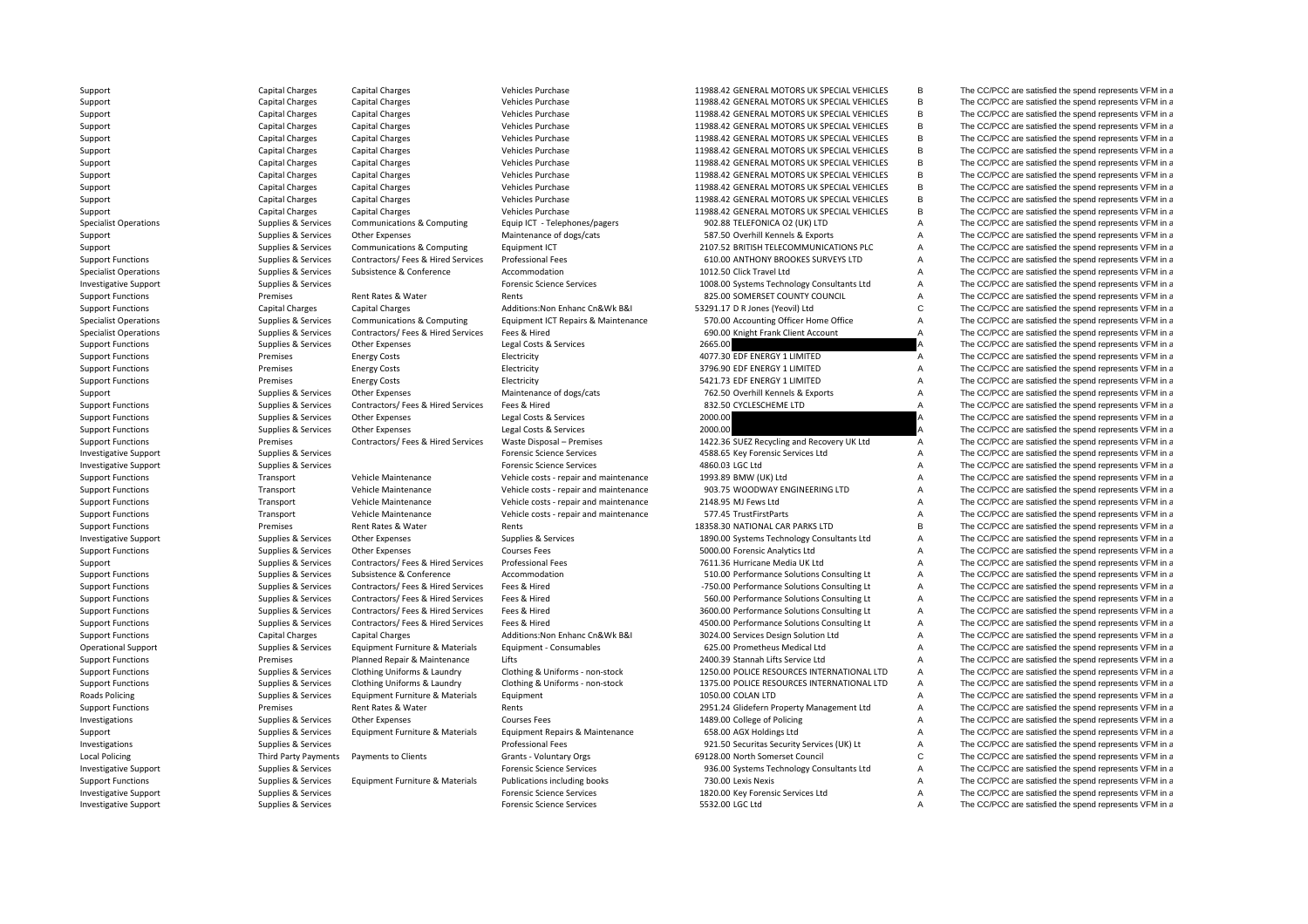Criminal JusticePCC Third Party Payments **Local Policing Roads Policing Roads Policing** PCC Third Party Payments PCC Third Party Payments Criminal JusticeCriminal JusticeCriminal Justice

Support Functions Transport Vehicle Workshops/Maintenance Vehicle Materials 710.97 WURTH UK LTD A The CC/PCC are satisfied the spend represents VFM in a

PCC PCC Supplies According Supplies Associates Other Expenses Cost Of Appeals Cost Of Appeals 2016.63 A The CC/PCC are satisfied the spend represents VFM in a<br>2016.63 A The CC/PCC are satisfied the spend represents VFM in Specialist Operations Supplies & Services Communications & Computing Equipment ICT Hardware Purch 799.00 Avatu Limited A The CC/PCC are satisfied the spend represents VFM in a Investigations Supplies & Services Medical Fees Rehabilitation 1680.00 The Canalside (Somerset Solutions) A The CC/PCC are satisfied the spend represents VFM in a Arrangements Supplies & Services Professional Fees 151130.38 Care & Custody (Health) Ltd C The CC/PCC are satisfied the spend represents VFM in a Support Supplies & Services Other Expenses Maintenance of dogs/cats 726.91 Overhill Kennels & Exports A The CC/PCC are satisfied the spend represents VFM in a Support Functions Transport Vehicle Maintenance Vehicle costs - tyres and tubes 944.60 CABOT TYRE SERVICE LTD A The CC/PCC are satisfied the spend represents VFM in a Support Functions Transport Vehicle Maintenance Vehicle costs - repair and maintenance 2491.20 DRIVE VAUXHALL A The CC/PCC are satisfied the spend represents VFM in a Support Functions Transport Vehicle Maintenance Vehicle costs - repair and maintenance 1089.90 DRIVE VAUXHALL A The CC/PCC are satisfied the spend represents VFM in a Support Functions Transport Vehicle Maintenance Vehicle costs - repair and maintenance 681.95 TrustFirstParts A The CC/PCC are satisfied the spend represents VFM in a<br>
Party Developments a Developments of Clients Cleants V Payments to Clients Cramber of Cramber of Cramber of Cramber of Cramber of Cramber of Cramber of Cramber of Cramber of Cramber of Cramber of Cramber of Cramber of Cramber of Cramber of Cramber of Cramber of Cramber of Cram Policing Third Party Payments Payments to Clients Clients Grants - Voluntary Orgs 6794.50 North Somerset Council Council A The CC/PCC are satisfied the spend represents VFM in a The CC/PCC are satisfied the spend represent Specialist Operations Specialist Operations Employees Indirect Employee Expenses Training - Course Fees 900.00 PFOA Training Limited A The CC/PCC are satisfied the spend represents VFM in a Supplies & Services Printing Stationery & Office Exp Advertising (not recruitment) 1441.71 Point Creative A The CC/PCC are satisfied the spend represents VFM in a Investigative Support Support Support Support Support Support Support Support Support Support Support Support Support Support Services Services Services Services Services Services Services Services Services Services Servic Investigative Support Support Support Support Support Services Forensic Science Services Forensic Services 1150.47 Key Forensic Services 1150.47 Key Forensic Services Ltd A The CC/PCC are satisfied the spend represents VFM Investigative Support The CC/PCC are satisfied the spend represents VFM in a Support of the Support Support Support Support Support Support Support Support Support Support Support Support Support Support Support Support Su Investigative Support Support Support Support Support Support Support Support Support Support Support Support Support Support Support Support Support Support Support Support Support Support Support Support Support Support Support Functions Transport Vehicle Maintenance Vehicle costs - repair and maintenance 1020.68 CASTROL (UK) LTD A The CC/PCC are satisfied the spend represents VFM in a Investigative Support Support Supplies & Services Forensics Forensic Science Services Forensics Creates Proven Forensics Ltd A The CC/PCC are satisfied the spend represents VFM in a Support Functions Transport Vehicle Maintenance Vehicle costs - repair and maintenance 3256.78 WBC Automotive Limited A The CC/PCC are satisfied the spend represents VFM in a Support Functions Supplies A Services Contractors/ Fees & Hired Services Professional Fees 759.81 PLANT CARE INTERIORSCAPES A The CC/PCC are satisfied the spend represents VFM in a Operational Support Supplies & Services Equipment Furniture & Materials Equipment - Consumables 551.25 CLIFTON CANVAS DEVELOPMENTS LTD A The CC/PCC are satisfied the spend represents VFM in a Support Functions Supplies Supplies & Services Contractors/ Fees & Hired Services Fees & Hired Services Fees & Hired Services Fees & Hired Services Fees & Hired Services Fees & Hired Services Fees & Hired Services Statione Policing Supplies & Services Printing Stationery & Office Exp Stationery Supplies and Supplies & Services Printing Stationery & Office Exp Stationery 2236.00 PCF PRINT MANAGEMENT LTD A The CC/PCC are satisfied the spend re Supplies & Services Faultoment Furniture & Materials Faultoment 1995.00 ADS EUROPE LTD 1995.00 ADS EUROPE LTD A The CC/PCC are satisfied the spend represents VFM in a Support Functions Support Energy Costs Energy Costs and Mode Pellets Wood Pellets 2248.40 Forest Fuels Ltd A The CC/PCC are satisfied the spend represents VFM in a Support Functions of the School of Pellets Cleaning A Dome Support Functions **Premises** Cleaning & Domestic Supplies Cleaning Charges 23466.17 Sodexo Limited B The CC/PCC are satisfied the spend represents VFM in a Support Functions Supplies & Services Communications & Computing Equipment ICT Repairs & Maintenance 7157.00 Herjavec Group Limited A The CC/PCC are satisfied the spend represents VFM in a Support Functions Supplies Services Communications & Computing Faultoment ICT Repairs & Maintenance 40913.76 Heriavec Group Limited B The CC/PCC are satisfied the spend represents VFM in a Investigations Third Party Payments Other Local Authorities or Forces Agency Payments - OLAs – 31500.42 National Offender Managemengt Servi B The CC/PCC are satisfied the spend represents VFM in a Investigations Third Party Payments Other Local Authorities or Forces Agency Payments - OLAs 42000.00 National Offender Managemengt Servi B The CC/PCC are satisfied the spend represents VFM in a Support Functions Transport Vehicle Maintenance Vehicle costs - repair and maintenance 506.55 MILL AUTO SUPPLIES A The CC/PCC are satisfied the spend represents VFM in a Investigative Support Support Support Support Support Support Support Support Support Support Support Support Support Support Support Support Support Support Support Support Support Support Support Support Support Support Support Functions Transport Vehicle Maintenance Vehicle costs - tyres and tubes 599.30 CABOT TYRE SERVICE LTD A The CC/PCC are satisfied the spend represents VFM in a Support Functions Transport Vehicle Maintenance Vehicle costs - repair and maintenance 734.81 TrustFirstParts A The CC/PCC are satisfied the spend represents VFM in a Investigative Support Support Supplies & Services Medical Fees Pathologists reports Pathologists reports 2560.00 DR R J DELANEY A The CC/PCC are satisfied the spend represents VFM in a Support Functions Transport Vehicle Maintenance Vehicle costs - repair and maintenance 531.70 SJ Cook & Sons Ltd A The CC/PCC are satisfied the spend represents VFM in a Support Functions Transport Vehicle Maintenance Vehicle costs - repair and maintenance 3414.49 SJ Cook & Sons Ltd A The CC/PCC are satisfied the spend represents VFM in a Payments to Clients Grants - Voluntary Orgs 24747.75 Victim Support B The CC/PCC are satisfied the spend represents VFM in a Payments to Clients Clients Clients Crants - Voluntary Orgs 57120.25 University Hospitals Bristol NHS FT C The CC/PCC are satisfied the spend represents VFM in a computational control of the SC/PCC are satisfied the spend Support Functions Supplies & Services Equipment Furniture & Materials Equipment Operational 738.60 PRO‐TECT SAFETY SIGNS A The CC/PCC are satisfied the spend represents VFM in a Support Functions Support Functions Premises Contractors/ Fees & Hired Services Waste Disposal – Premises 704.98 SUEZ Recycling and Recovery UK Ltd A The CC/PCC are satisfied the spend represents VFM in a Supplies & Services Clothing Uniforms & Laundry Laundry & Dry Cleaning 1100.00 Royal Devon and Exeter NHS Foundati A The CC/PCC are satisfied the spend represents VFM in a Support Functions Supplies Services Communications & Computing Faultoment ICT Repairs & Maintenance 22321.25 Capita Secure Information Solutions B The CC/PCC are satisfied the spend represents VFM in a Support Functions Supplies & Services Communications & Computing Equipment ICT Repairs & Maintenance 22321.25 Capita Secure Information Solutions B The CC/PCC are satisfied the spend represents VFM in a Supplies & Services Contractors/ Fees & Hired Services Fees & Hired 60391.75 Swanswell Charitable Trust C The CC/PCC are satisfied the spend represents VFM in a Investigations Supplies & Services Medical Fees Rehabilitation Rehabilitation 1056.60 3M United Kingdom PLC A The CC/PCC are satisfied the spend represents VFM in a Support Functions Supplies & Services Clothing Uniforms & Laundry Clothing & Uniforms - non-stock 722.21 FOWLERS OF BRISTOL LTD A The CC/PCC are satisfied the spend represents VFM in a Support Functions Supplies & Services Faultoment Furniture & Materials Faultoment • Consumables 550.80 PEGASUS CATERING LTD A The CC/PCC are satisfied the spend represents VFM in a Support Functions Supplies & Services Equipment Furniture & Materials Equipment - Consumables 781.25 PEGASUS CATERING LTD A The CC/PCC are satisfied the spend represents VFM in a Supplies & Services Clothing Uniforms & Laundry Laundry & Dry Cleaning 1324.60 Royal Devon and Exeter NHS Foundati A The CC/PCC are satisfied the spend represents VFM in a Specialist Operations Supplies & Services Equipment Furniture & Materials Equipment Furniture and the Supplies & Services Equipment Furniture & Materials Equipment The CO/PCC are satisfied the spend represents VFM in a Operational Support Supplies & Services Other Expenses Horses - Farrier Costs 950.00 A H BALL A The CC/PCC are satisfied the spend represents VFM in a Support Functions **Support Functions** Premises Rent Rates & Water Hire of Accommodation **Function** 5700.00 ASPA POLICE FEDERATION A The CC/PCC are satisfied the spend represents VFM in a Support Functions Supplies & Services Clothing Uniforms & Laundry Laundry & Dry Cleaning 900.00 Royal Devon and Exeter NHS Foundati A The CC/PCC are satisfied the spend represents VFM in a Investigations Supplies & Services Contractors/ Fees & Hired Services Fees & Hired 2736.00 Securitas Security Services (UK) Lt A The CC/PCC are satisfied the spend represents VFM in a Specialist Operations Supplies Americas Contractors/ Fees & Hired Services Fees & Hired Services Fees & Hired Services Fees & Hired 2013 and the Security Services (UK) Lt B The CC/PCC are satisfied the spend represents VFM Investigative Support Support Support Support Support Support Support Support Support Support Support Support Support Support Support Support Support Support Support Support Support Support Support Support Support Support Support Functions Supplies Supplies & Services Communications & Computing Faultoment ICT Software 960.00 Hands Free Computing Ltd A The CC/PCC are satisfied the spend represents VFM in a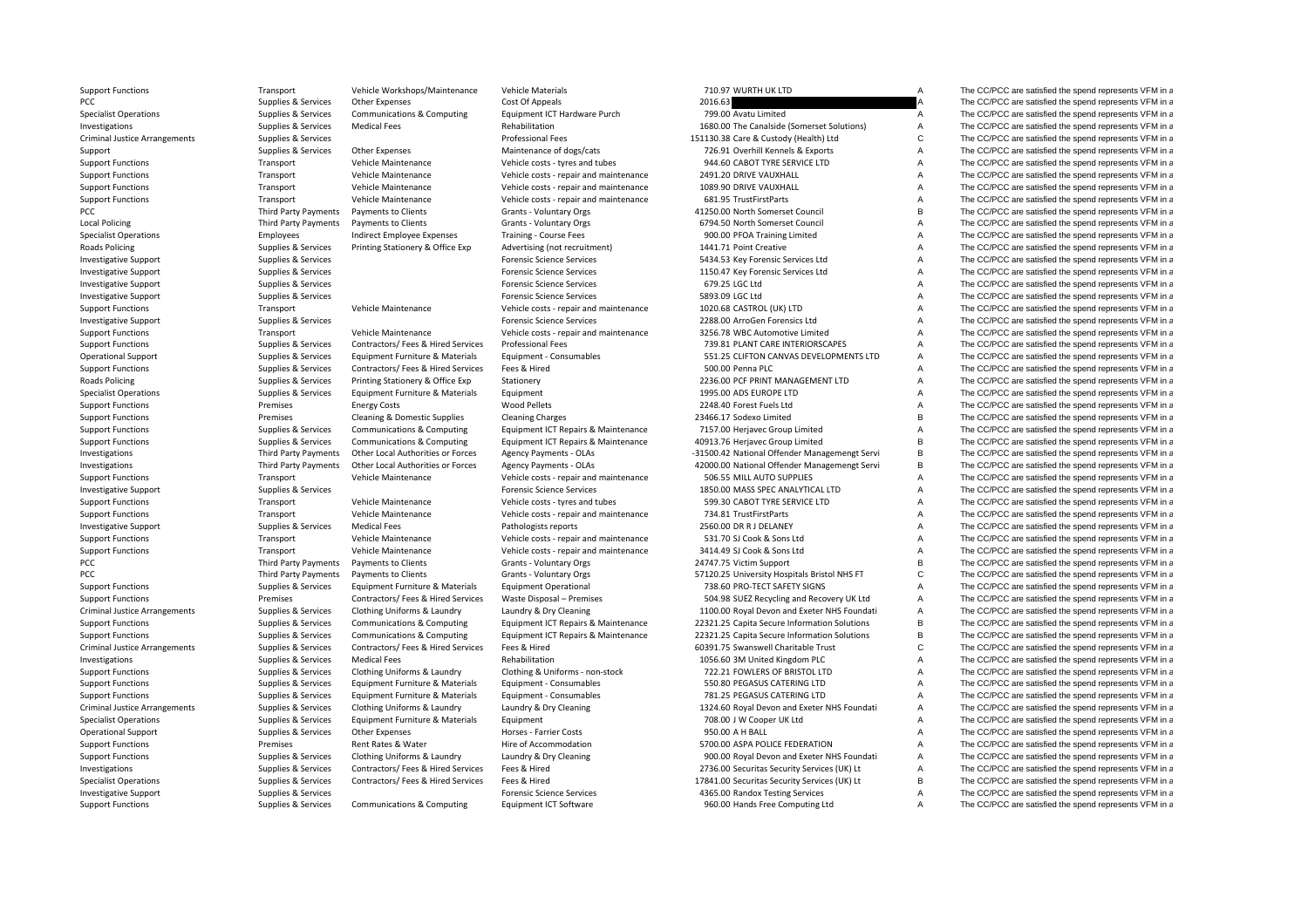Criminal Justice

Support Capital Charges Capital Charges Additions:Non Enhanc Cn&Wk B&I 3700.00 Artworks Solutions Ltd A The CC/PCC are satisfied the spend represents VFM in a

Support Capital Charges Capital Charges Capital Charges Construction & Conversion Fees 2625.00 Services Design Solution Ltd A The CC/PCC are satisfied the spend represents VFM in a<br>Support Functions Support Support Support Support Functions Supplies Services Contractors/ Fees & Hired Services Professional Fees 1030.97 Services Design Solution Ltd A The CC/PCC are satisfied the spend represents VFM in a Support Premises Energy Costs Electricity Electricity T064.41 EDF ENERGY 1 LIMITED A The CC/PCC are satisfied the spend represents VFM in a Support Premises Rent Rates & Water Water Charges/Sewerages 784.77 Bristol Wessex Billing Service Ltd A The CC/PCC are satisfied the spend represents VFM in a Specialist Operations **Energy Costs** Energy Costs Electricity Electricity 2919.86 British Gas Business (Electricity A The CC/PCC are satisfied the spend represents VFM in a Support Functions **Electricity** Energy Costs Energy Costs Electricity Electricity **647.13 British Gas Business (Electricity** A The CC/PCC are satisfied the spend represents VFM in a Support Functions **Electricity** Energy Costs Energy Costs Electricity Electricity **667.48 British Gas Business (Electricity** A The CC/PCC are satisfied the spend represents VFM in a Specialist Operations Supplies & Services Contractors/ Fees & Hired Services Fees & Hired 1073.50 Securitas Security Services (UK) Lt A The CC/PCC are satisfied the spend represents VFM in a Support Capital Charges Capital Charges Capital Charges Construction & Conversion Works 115508.04 Benson Bros (Bristol) Ltd C The CC/PCC are satisfied the spend represents VFM in a Operational Support Supplies & Services Other Expenses Vet Fees & Supplies 735.31 Quantock Veterinary Hospital Ltd A The CC/PCC are satisfied the spend represents VFM in a Support Capital Charges Capital Charges Capital Charges Construction & Conversion Fees 3937.50 Services Design Solution Ltd A The CC/PCC are satisfied the spend represents VFM in a Support Function & Conversion Fees Suppor Supplies & Services Communications & Computing Equipment ICT Software 500.00 500.00 A The CC/PCC are satisfied the spend represents VFM in a Investigative Support Support Supplies & Services Forensic Science Services Forensic Science Services Forensic Science Services Forensic Science Services 5520.10 Key Forensic Services Ltd A The CC/PCC are satisfied the spe Investigative Support Support Support Support Support Services Forensic Science Services 2160.00 Key Forensic Services A The CC/PCC are satisfied the spend represents VFM in a Investigative Support Support Support Support Support Services Forensic Science Services Forensic Science Services 1300.00 Dr Graham Mould A The CC/PCC are satisfied the spend represents VFM in a Supplies & Services Clothing Uniforms & Laundry Laundry & Dry Cleaning and the services and Exeter NHS Foundati A The CC/PCC are satisfied the spend represents VFM in a Support Supplies & Services Equipment Furniture & Materials Equipment - Consumables 730.57 Maplin Electronics Ltd A The CC/PCC are satisfied the spend represents VFM in a Support Supplies & Services Equipment Furniture & Materials Equipment - Consumables 1698.30 Maplin Electronics Ltd A The CC/PCC are satisfied the spend represents VFM in a Specialist Operations Third Party Payments Other Local Authorities or Forces Contributions to Other Forces 25913.55 PCC for Devon & Cornwall B The CC/PCC are satisfied the spend represents VFM in a Specialist Operations Third Party Payments Other Local Authorities or Forces Contributions to Other Forces 31210.82 PCC for Dorset B The CC/PCC are satisfied the spend represents VFM in a Specialist Operations Third Party Payments Other Local Authorities or Forces Contributions to Other Forces 19390.91 PCC for Wiltshire The CC/PCC are satisfied the spend represents VFM in a Investigations Supplies & Services Contractors/ Fees & Hired Services Fees & Hired Services Fees & Hired Services Salument Security Services (UK) Lt A The CC/PCC are satisfied the spend represents VFM in a Operational Support Supplies & Services Other Expenses Horses - Equipment Horses A The CC/PCC are satisfied the spend represents VFM in a Support Capital Charges Capital Charges Capital Charges Construction & Conversion Works 13281.00 Josiah Jones Ltd T/A Kennel Space B The CC/PCC are satisfied the spend represents VFM in a Support Vehicle Workshops/Maintena Support Functions Support Transport Vehicle Workshops/Maintenance Vehicle Materials 584.20 WURTH UK LTD A The CC/PCC are satisfied the spend represents VFM in a Support Functions Transport Vehicle Maintenance Vehicle costs ‐ repair and maintenance 1033.19 Dick Lovett Ltd A The CC/PCC are satisfied the spend represents VFM in a Support Vehicle Maintenance Vehicle Maintenance Vehicl Support Functions Transport Vehicle Maintenance Vehicle costs - repair and maintenance 738.20 DRIVE VAUXHALL A The CC/PCC are satisfied the spend represents VFM in a Support Functions Transport Vehicle Maintenance Vehicle costs - tyres and tubes 906.85 GOODYEAR DUNLOP TYRES UK LTD A The CC/PCC are satisfied the spend represents VFM in a Support Functions Transport Vehicle Maintenance Vehicle costs - tyres and tubes 893.96 GOODYEAR DUNLOP TYRES UK LTD A The CC/PCC are satisfied the spend represents VFM in a Support Functions Transport Vehicle Maintenance Vehicle costs - tyres and tubes 547.20 GOODYEAR DUNLOP TYRES UK LTD A The CC/PCC are satisfied the spend represents VFM in a Specialist Operations Supplies & Services Contractors/ Fees & Hired Services Fees & Hired 2090.00 Securitas Security Services (UK) Lt A The CC/PCC are satisfied the spend represents VFM in a Specialist Operations Supplies & Services Supplies & Services A The CC/PCC are satisfied the spend represents VFM in a Specialist Operations Supplies & Services Supplies & Services Professional Fees Professional Fees 1606.00 FCO Services A The CC/PCC are satisfied the spend represents VFM in a Specialist Operations Supplies & Services Supplies & Services A The CC/PCC are satisfied the spend represents VFM in a Support Functions Capital Charges Capital Charges Capital Charges ICT Equipment Purchase 14358.24 Specialist Computer Centres B The CC/PCC are satisfied the spend represents VFM in a Support Functions 
Support Functions

Capital Charges Capital Charges Capital Charges ICT Equipment Purchase 17513.85 Specialist Computer Centres B The CC/PCC are satisfied the spend represents VFM in a<br>
Support Functions Support Functions Capital Charges Capital Charges Capital Charges ICT Equipment Purchase 268642.80 Specialist Computer Centres C The CC/PCC are satisfied the spend represents VFM in a Support Functions **Premises** Cleaning & Domestic Supplies Cleaning Charges 2599.40 Sodexo Limited A The CC/PCC are satisfied the spend represents VFM in a Support Functions **Support Cleaning Access Cleaning & Domestic Supplies** Cleaning Charges 2012 and the Support Functions and the CC/PCC are satisfied the spend represents VFM in a Support Functions **Premises** Cleaning & Domestic Supplies Cleaning Charges 2310.05 Sodexo Limited A The CC/PCC are satisfied the spend represents VFM in a Support Functions Support Functions Premises Cleaning & Domestic Supplies Cleaning Charges Cleaning Charges Cleaning Charges Cleaning Charges Cleaning Charges Cleaning A The CC/PCC are satisfied the spend represents VFM in Support Premises Cleaning & Domestic Supplies Cleaning Charges A Cleaning Charges A Cleaning Charges A The CC/PCC are satisfied the spend represents VFM in a Support Premises Cleaning & Domestic Supplies Cleaning Charges Cleaning Charges 679.92 Sodexo Limited A The CC/PCC are satisfied the spend represents VFM in a Specialist Operations **Premises** Cleaning & Domestic Supplies Cleaning Charges 913.95 Sodexo Limited A The CC/PCC are satisfied the spend represents VFM in a Support Functions **Support Functions** Premises Cleaning & Domestic Supplies Cleaning Charges 2018 1062.97 Sodexo Limited A The CC/PCC are satisfied the spend represents VFM in a Support Functions **Premises** Cleaning & Domestic Supplies Cleaning Charges 2109.17 Sodexo Limited A The CC/PCC are satisfied the spend represents VFM in a Support Functions **Support Cleaning Access Cleaning & Domestic Supplies** Cleaning Charges Cleaning Charges 645.25 Sodexo Limited A The CC/PCC are satisfied the spend represents VFM in a Support Functions **Support Cleaning Access Cleaning Access** Cleaning Charges Cleaning Charges Cleaning Charges **662.05** Sodexo Limited A The CC/PCC are satisfied the spend represents VFM in a Support Functions **Support Functions** Premises Cleaning & Domestic Supplies Cleaning Charges Cleaning Charges 5318.15 Sodexo Limited A The CC/PCC are satisfied the spend represents VFM in a Support Functions **Premises** Cleaning & Domestic Supplies Cleaning Charges 730.71 Sodexo Limited A The CC/PCC are satisfied the spend represents VFM in a Support Functions **Premises** Cleaning & Domestic Supplies Cleaning Charges 1300.59 Sodexo Limited A The CC/PCC are satisfied the spend represents VFM in a Support Functions **Premises** Cleaning & Domestic Supplies Cleaning Charges 777.94 Sodexo Limited A The CC/PCC are satisfied the spend represents VFM in a Support Employees Police Staff Pay & Allowances Police Staff - Police Pension 288000.00 Somerset County Council Pension Fun C The CC/PCC are satisfied the spend represents VFM in a Investigations Supplies & Services Other Expenses Courses Fees Courses Fees 1489.00 College of Policing A The CC/PCC are satisfied the spend represents VFM in a Support Functions Transport Vehicle Workshops/Maintenance Vehicle Workshop Vehicle Workshop 7835.00 Trojan 7838.00 Trom Transport A The CC/PCC are satisfied the spend represents VFM in a Support Transport Vehicle Workshops Support Supplies & Services Equipment Furniture & Materials Equipment Operational 3980.00 Sustainable Travel Solutions Ltd A The CC/PCC are satisfied the spend represents VFM in a Support Functions Support Capital Charges Capital Charges Capital Charges ICT Equipment Purchase 2128.00 Acuma Solutions Limited A The CC/PCC are satisfied the spend represents VFM in a Support Transport Vehicle Maintenanc Support Functions Transport Vehicle Maintenance Vehicle costs ‐ repair and maintenance 806.95 BMW (UK) Ltd A The CC/PCC are satisfied the spend represents VFM in a Support Functions Transport Vehicle Maintenance Vehicle costs - repair and maintenance 871.05 BMW (UK) Ltd A The CC/PCC are satisfied the spend represents VFM in a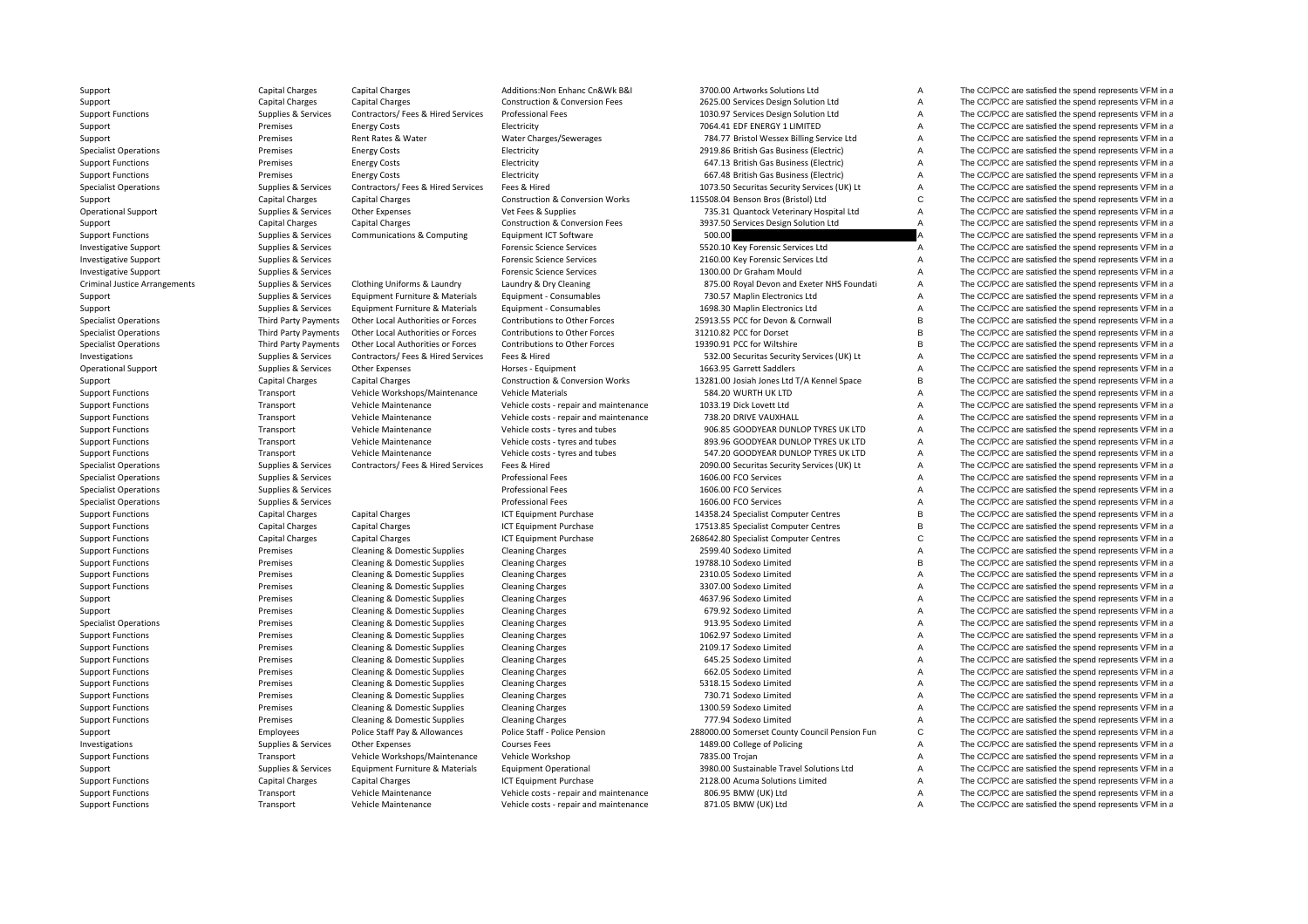Criminal Justice

Support Functions Transport Vehicle Maintenance Vehicle costs – tyres and tubes 1072.15 GOODYEAR DUNLOP TYRES UK LTD A The CC/PCC are satisfied the spend represents VFM in a

Support Functions Transport Vehicle Maintenance Vehicle costs – tyres and tubes 1724.20 GOODYEAR DUNLOP TYRES UK LTD A The CC/PCC are satisfied the spend represents VFM in a<br>Support Functions Transport Vehicle Maintenance Support Functions Transport Vehicle Maintenance Vehicle costs – tyres and tubes 1922.04 GOODYEAR DUNLOP TYRES UK LTD A The CC/PCC are satisfied the spend represents VFM in a Support Functions Transport Vehicle Maintenance Vehicle costs – tyres and tubes 1052.65 GOODYEAR DUNLOP TYRES UK LTD A The CC/PCC are satisfied the spend represents VFM in a Support Functions Transport Vehicle Maintenance Vehicle costs - tyres and tubes 858.00 GOODYEAR DUNLOP TYRES UK LTD A The CC/PCC are satisfied the spend represents VFM in a Support Functions Transport Vehicle Maintenance Vehicle costs – tyres and tubes 1277.22 GOODYEAR DUNLOP TYRES UK LTD A The CC/PCC are satisfied the spend represents VFM in a Support Functions Transport Vehicle Maintenance Vehicle costs - licences 3110.00 Corporate Support HQ Imprest A The CC/PCC are satisfied the spend represents VFM in a Support Functions external operations Premises Unplanned Repair & Maintenance Responsive Maint - Ext Works 657.50 AVON ROAD MARK LTD A The CC/PCC are satisfied the spend represents VFM in a Support Functions Capital Charges Capital Charges Capital Charges ICT Equipment Purchase 864.72 SOUTH WEST ONE LIMITED A The CC/PCC are satisfied the spend represents VFM in a Support Functions Capital Charges Capital Charges Capital Charges ICT Equipment Purchase 6668.00 SOUTH WEST ONE LIMITED A The CC/PCC are satisfied the spend represents VFM in a Support Functions Support Capital Charges Capital Charges Capital Charges Capital Charges Capital Charges Capital Charges ICT Equipment Purchase 8070.72 SOUTH WEST ONE LIMITED A The CC/PCC are satisfied the spend represent Support Functions 
Support Functions

Capital Charges Capital Charges Capital Charges 

Capital Charges Capital Charges 

Content Content Content Charges Capital Charges Capital Charges 

Content Content Content Content Support Functions Capital Charges Capital Charges Capital Charges ICT Equipment Purchase 13300.00 SOUTH WEST ONE LIMITED B The CC/PCC are satisfied the spend represents VFM in a Support Functions Capital Charges Capital Charges Capital Charges ICT Equipment Purchase 4900.08 SOUTH WEST ONE LIMITED A The CC/PCC are satisfied the spend represents VFM in a Support Functions Capital Charges Capital Charges Capital Charges ICT Foulinment Purchase 5667.80 SOUTH WEST ONE LIMITED A The CC/PCC are satisfied the spend represents VFM in a Support Functions Capital Charges Capital Charges Capital Charges ICT Foulthment Purchase 6300.00 SOUTH WEST ONE LIMITED A The CC/PCC are satisfied the spend represents VFM in a Support Functions Capital Charges Capital Charges Capital Charges ICT Equipment Purchase 11200.00 SOUTH WEST ONE LIMITED B The CC/PCC are satisfied the spend represents VFM in a Support Functions Capital Charges Capital Charges Capital Charges ICT Equipment Purchase 13259.04 SOUTH WEST ONE LIMITED B The CC/PCC are satisfied the spend represents VFM in a Support Functions Capital Charges Capital Charges Capital Charges ICT Equipment Purchase 952.00 Acuma Solutions Limited A The CC/PCC are satisfied the spend represents VFM in a Support Functions **Electricity** Energy Costs Energy Costs Electricity Electricity and the Support Electricity and the Support Functions and the CC/PCC are satisfied the spend represents VFM in a Support Functions **Electricity** Energy Costs Energy Costs Electricity Electricity 2936.81 British Gas Business (Electricity A The CC/PCC are satisfied the spend represents VFM in a Support Functions Supplies & Services Equipment Furniture & Materials Equipment Curriers Equipment Furniture & Materials Equipment A G17.20 Blue Light Partnership A The CC/PCC are satisfied the spend represents VFM in a Specialist Operations Capital Charges Capital Charges Additions:Non Enhancing Fees 2766.00 Gary Gabriel Associates A The CC/PCC are satisfied the spend represents VFM in a Support Functions Capital Charges Capital Charges Capital Charges Construction & Conversion Fees 2100.00 Shear Design Ltd A The CC/PCC are satisfied the spend represents VFM in a Support Functions Capital Charges Capital Charges Capital Charges Construction & Conversion Fees 3300.00 Shear Design Ltd A The CC/PCC are satisfied the spend represents VFM in a Support Employees Police Staff Pay & Allowances Staffing Agency 6506.39 Matrix SCM Ltd A The CC/PCC are satisfied the spend represents VFM in a Support Functions Transport Vehicle Workshops/Maintenance Vehicle Materials 863.44 WURTH UK LTD A The CC/PCC are satisfied the spend represents VFM in a<br>Support Functions Transport Vehicle Maintenance Vehicle Costs - renai Support Functions Transport Vehicle Maintenance Vehicle costs - repair and maintenance 1788.40 Travelers Insurance Company Ltd A The CC/PCC are satisfied the spend represents VFM in a Support Functions Transport Vehicle Maintenance Vehicle costs ‐ repair and maintenance 586.20 SJ Cook & Sons Ltd A The CC/PCC are satisfied the spend represents VFM in a Support Functions Transport Vehicle Maintenance Vehicle costs - repair and maintenance 826.80 SJ Cook & Sons Ltd A The CC/PCC are satisfied the spend represents VFM in a Support Functions Transport Vehicle Maintenance Vehicle costs - repair and maintenance 2111.74 SJ Cook & Sons Ltd A The CC/PCC are satisfied the spend represents VFM in a Support Functions Transport Vehicle Maintenance Vehicle costs - repair and maintenance 1179.60 WBC Automotive Limited A The CC/PCC are satisfied the spend represents VFM in a Support Functions Premises Planned Repair & Maintenance Servicing - Lifts 770.00 Stannah Lifts Service Ltd A The CC/PCC are satisfied the spend represents VFM in a Arrangements Supplies & Services Equipment Furniture & Materials Equipment 2418.75 Regton Ltd A The CC/PCC are satisfied the spend represents VFM in a Support Employees Police Pay & Allowances Police Chief Inspector - Basic Pay 122209.00 PCC for Devon & Cornwall C The CC/PCC are satisfied the spend represents VFM in a Specialist Operations Supplies & Services Equipment Furniture & Materials Equipment Furniture 3 Services A Services Equipment Furniture & Materials Equipment Furniture and A Services Services A Services A Services A Servic Support Supplies & Services entitled and the CC/PCC are satisfied the spend represents VFM in a Support of the Support of the Support of the Support of the Support of the Support of the Support of the Support of the Suppor Investigations Supplies & Services Contractors/ Fees & Hired Services Fees & Hired 21432.00 Securitas Security Services (UK) Lt B The CC/PCC are satisfied the spend represents VFM in a Specialist Operations Supplies & Services Contractors/ Fees & Hired Services Fees & Hired 4127.75 Securitas Security Services (UK) Lt A The CC/PCC are satisfied the spend represents VFM in a Specialist Operations Supplies & Services Contractors/ Fees & Hired Services Fees & Hired TOS8.50 Securitas Security Services (UK) Lt A The CC/PCC are satisfied the spend represents VFM in a Specialist Operations Supplies & Services Contractors/ Fees & Hired Services Fees & Hired 10245.75 Securitas Security Services (UK) Lt B The CC/PCC are satisfied the spend represents VFM in a Specialist Operations Supplies & Services Contractors/ Fees & Hired Services Fees & Hired Services Fees & Hired Services 3030.50 Securitas Security Services (UK) Lt A The CC/PCC are satisfied the spend represents VFM in a Support Functions Supplies & Services Communications & Computing Equipment ICT Repairs & Maintenance 3000.00 Capita Secure Information Solutions A The CC/PCC are satisfied the spend represents VFM in a Specialist Operations Supplies & Services Contractors/ Fees & Hired Services Professional Fees 636.50 636.50 A The CC/PCC are satisfied the spend represents VFM in a Support Employees Indirect Employee Expenses Inter Authority Adj 1974 Reorg 15967.01 PCC for Gloucestershire B The CC/PCC are satisfied the spend represents VFM in a Support Functions Third Party Payments Other Local Authorities or Forces Contributions to Other Forces 1655.78 PCC for Hampshire A The CC/PCC are satisfied the spend represents VFM in a Support Supplies & Services Other Expenses Maintenance of dogs/cats 875.00 Overhill Kennels & Exports A The CC/PCC are satisfied the spend represents VFM in a Support Functions **Electricity** Energy Costs Energy Costs Electricity Electricity **624.49 British Gas Business (Electricity** A The CC/PCC are satisfied the spend represents VFM in a Support Functions Premises Energy Costs Energy Costs Electricity Electricity 786.87 British Gas Business (Electricity A The CC/PCC are satisfied the spend represents VFM in a Support Functions **Electricity** Energy Costs Energy Costs Electricity Electricity **624.50 British Gas Business (Electricity** A The CC/PCC are satisfied the spend represents VFM in a Support Functions **Electricity** Energy Costs Energy Costs Electricity Electricity 2184.31 British Gas Business (Electricity A The CC/PCC are satisfied the spend represents VFM in a Support Functions Supplies & Services Communications & Computing Equipment ICT 7529.00 VIRGIN MEDIA PAYMENTS LTD A The CC/PCC are satisfied the spend represents VFM in a Investigations Supplies & Services Contractors/ Fees & Hired Services Fees & Hired Services Proves Fees & Hired Security Services Security Services (UK) Lt A The CC/PCC are satisfied the spend represents VFM in a Specialist Operations Supplies & Services Contractors/ Fees & Hired Services Fees & Hired 1748.00 Securitas Security Services (UK) Lt A The CC/PCC are satisfied the spend represents VFM in a Specialist Operations Transport Vehicle Maintenance Vehicle costs - fuel 3664.61 3664.61 A The CC/PCC are satisfied the spend represents VFM in a Investigative Support Support Supplies & Services Communications & Computing Equipment ICT Software 1055.44 INSIGHT DIRECT (UK) LTD A The CC/PCC are satisfied the spend represents VFM in a Support Functions Supplies A Services Other Expenses Legal Costs & Services 1093.00 A The CC/PCC are satisfied the spend represents VFM in a Specialist Operations Supplies & Services Communications & Computing Equipment ICT 2236.62 ADT Fire & Security plc A The CC/PCC are satisfied the spend represents VFM in a Support Supplies & Services Other Expenses Legal Fees 3rd Party 1276.71 1999 1276.71 A The CC/PCC are satisfied the spend represents VFM in a Support Supplies & Services Printing Stationery & Office Exp Printing Companies and Carly Press Ltd A The CC/PCC are satisfied the spend represents VFM in a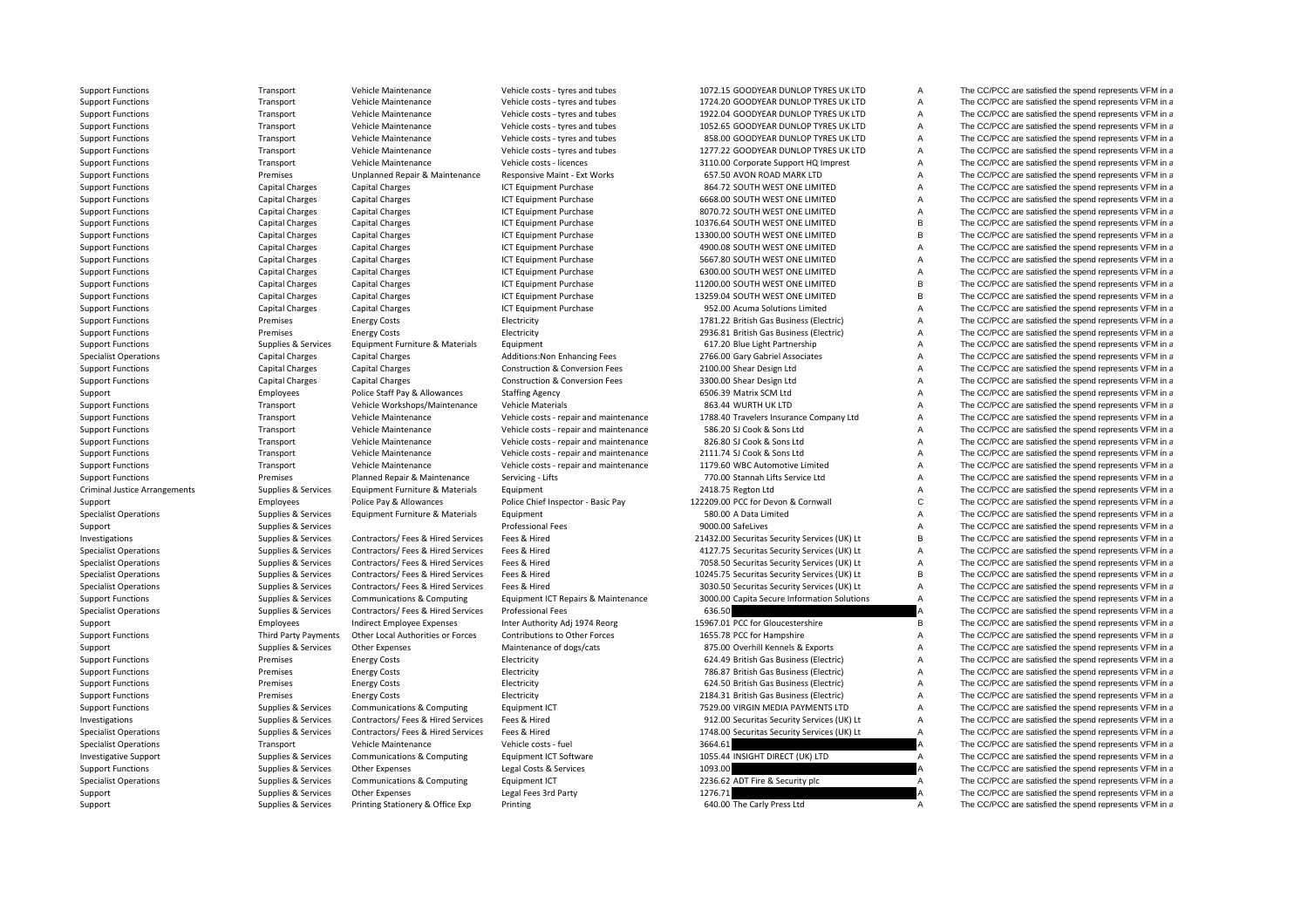Support Supplies & Services Equipment Furniture & Materials Equipment Repairs & Maintenance 898.65 FOSTER & FREEMAN LTD A The CC/PCC are satisfied the spend represents VFM in a Support Supplies Supplies & Services Equipment Furniture & Materials Equipment Repairs & Maintenance 945.70 FOSTER & FREEMAN LTD A The CC/PCC are satisfied the spend represents VFM in a Supplies & Services Faulipment Furni Support Functions Supplies & Services Faultoment Furniture & Materials Publications including books 4368.00 OXFORD UNIVERSITY PRESS A The CC/PCC are satisfied the spend represents VFM in a Support Capital Charges Capital Charges Vehicle Conversions 2230.69 GENERAL MOTORS UK SPECIAL VEHICLES A The CC/PCC are satisfied the spend represents VFM in a Support Functions Supplies A Services Other Expenses Courses Fees Courses Fees 760.00 BMW (UK) Ltd A The CC/PCC are satisfied the spend represents VFM in a Support Supplies & Services Other Expenses Maintenance of dogs/cats 762.50 Overhill Kennels & Exports A The CC/PCC are satisfied the spend represents VFM in a Support Functions Supplies & Services Communications & Computing Equipment ICT 34556.74 SOUTH WEST ONE LIMITED B The CC/PCC are satisfied the spend represents VFM in a Investigations Supplies Applies According Services Professional Fees Professional Fees The CO/PCC are satisfied the spend represents VFM in a very service of the Supplies According Supplies A Supplies According Supplies A Support Functions Supplies Supplies & Services Printing Stationery & Office Exp Postage 5241.16 PURCHASE POWER A The CC/PCC are satisfied the spend represents VFM in a Support Functions Transport Vehicle Maintenance Vehicle costs – fuel 25571.40 Arval UK Ltd B The CC/PCC are satisfied the spend represents VFM in a Support Transport Vehicle Maintenance Vehicle costs – fuel 25571.40 Arval Support Functions Transport Vehicle Maintenance Vehicle costs - fuel 547.20 Arval UK Ltd A The CC/PCC are satisfied the spend represents VFM in a Support Functions Transport Vehicle Maintenance Vehicle costs - fuel 4703.00 Certas Energy UK Ltd T/A Pace Fuelc A The CC/PCC are satisfied the spend represents VFM in a Support Vehicle Maintenance Vehicle Maintenance Vehi Transport Vehicle Maintenance Vehicle costs - fuel 17616.00 Hall Fuels a trading division of Wa B The CC/PCC are satisfied the spend represents VFM in a Support Functions Transport Vehicle Maintenance Vehicle costs - repair and maintenance 574.40 S. MacNeillie & Son Limited A The CC/PCC are satisfied the spend represents VFM in a Support Functions Transport Vehicle Maintenance Vehicle costs - repair and maintenance 1534.24 WBC Automotive Limited A The CC/PCC are satisfied the spend represents VFM in a Capital Charges Capital Charges Capital Charges Support Capital Charges Capital Charges Additions:Non Enhanc Cn&Wk B&I 2454.62 Sovereign Fire & Security Ltd A The CC/PCC are satisfied the spend represents VFM in a Support Functions Supplies A Services Contractors/ Fees & Hired Services Fees & Hired Contractors/ Fees & Hired Services Fees & Hired Services Fees & Hired Contractors/ Fees & Hired Services Fees & Hired Services Fees & Hi Support Functions Supplies & Services Contractors/ Fees & Hired Services Fees & Hired Services Pees & Hired Services Pees & Hired 3927.00 SMSR (Social & Market Strategic Res A The CC/PCC are satisfied the spend represents Investigations Supplies & Services entity of the CC/PCC are satisfied the spend represents VFM in a Professional Fees 2317.50 Talking Money A The CC/PCC are satisfied the spend represents VFM in a Support Employees Police Staff Pay & Allowances Staffing Agency 6251.43 Matrix SCM Ltd A The CC/PCC are satisfied the spend represents VFM in a Operational Support **Premises** Planned Repair & Maintenance Grounds Maintenance 1200.00 Landscape Services South West Ltd A The CC/PCC are satisfied the spend represents VFM in a Support Functions Premises Energy Costs Energy Costs Electricity Electricity 2400.40 British Gas Business (Electricity A The CC/PCC are satisfied the spend represents VFM in a Support Functions Supplies & Services Contractors/ Fees & Hired Services Fees & Hired Services Pees & Hired 2950.76 CYCLESCHEME LTD A The CC/PCC are satisfied the spend represents VFM in a Support Capital Charges Capital Charges Capital Charges Vehicle Conversions 33880.00 MERCEDES BENZ (UK) LTD B The CC/PCC are satisfied the spend represents VFM in a Support Capital Charges Capital Charges Capital Charges Vehicles Purchase Vehicles Purchase 35067.00 MERCEDES BENZ (UK) LTD B The CC/PCC are satisfied the spend represents VFM in a Support Capital Charges Capital Charges Vehicles Purchase Vehicles Purchase 11988.42 GENERAL MOTORS UK SPECIAL VEHICLES B The CC/PCC are satisfied the spend represents VFM in a Support Capital Charges Capital Charges Vehicles Purchase Vehicles Purchase 11988.42 GENERAL MOTORS UK SPECIAL VEHICLES B The CC/PCC are satisfied the spend represents VFM in a<br>Support Capital Charges Capital Charges Vehic Support Capital Charges Capital Charges Vehicles Purchase 11988.42 GENERAL MOTORS UK SPECIAL VEHICLES B The CC/PCC are satisfied the spend represents VFM in a Support Functions Transport Vehicle Maintenance Vehicle costs - repair and maintenance 515.54 SJ Cook & Sons Ltd A The CC/PCC are satisfied the spend represents VFM in a Support Functions Transport Vehicle Maintenance Vehicle costs - repair and maintenance 637.80 SJ Cook & Sons Ltd A The CC/PCC are satisfied the spend represents VFM in a Support Functions Transport Vehicle Maintenance Vehicle costs - repair and maintenance 1057.06 SJ Cook & Sons Ltd A The CC/PCC are satisfied the spend represents VFM in a Support Functions Transport Vehicle Maintenance Vehicle costs - repair and maintenance 650.43 SJ Cook & Sons Ltd A The CC/PCC are satisfied the spend represents VFM in a Support Vehicle Maintenance Vehicle Maintenance Vehi Support Functions Transport Vehicle Maintenance Vehicle costs - repair and maintenance 819.23 SJ Cook & Sons Ltd A The CC/PCC are satisfied the spend represents VFM in a Support Functions Transport Vehicle Maintenance Vehicle costs - repair and maintenance 644.80 SJ Cook & Sons Ltd A The CC/PCC are satisfied the spend represents VFM in a Support Functions Transport Vehicle Maintenance Vehicle costs - repair and maintenance 859.52 SJ Cook & Sons Ltd A The CC/PCC are satisfied the spend represents VFM in a Support Functions Transport Vehicle Maintenance Vehicle costs - repair and maintenance 621.40 SJ Cook & Sons Ltd A The CC/PCC are satisfied the spend represents VFM in a Support Functions Transport Vehicle Maintenance Vehicle costs ‐ repair and maintenance 587.69 SJ Cook & Sons Ltd A The CC/PCC are satisfied the spend represents VFM in a Support Functions Transport Vehicle Maintenance Vehicle costs - repair and maintenance 637.00 SJ Cook & Sons Ltd A The CC/PCC are satisfied the spend represents VFM in a Support Functions Supplies & Services Communications & Computing Equipment ICT 16333.33 SOUTHWEST ONE ICT B The CC/PCC are satisfied the spend represents VFM in a Support Functions Premises Planned Repair & Maintenance Planned Maint - Mechanical Plant 1214.00 Space Engineering Services Ltd A The CC/PCC are satisfied the spend represents VFM in a Support Functions Supplies & Services Communications & Computing Equipment ICT 818.68 SOUTH WEST ONE LIMITED A The CC/PCC are satisfied the spend represents VFM in a Support Capital Charges Capital Charges Capital Charges ICT Equipment Purchase 5764.80 SOUTH WEST ONE LIMITED A The CC/PCC are satisfied the spend represents VFM in a Supplies Supplies & Services Contractors/ Fees & Hired Services Fees & Hired Services Fees & Hired Contractors/ Fees & Hired Services Fees & Hired Services Fees & Hired Contractors/ Fees & Hired Services Fees & Hired Servi Supplies & Services Contractors/ Fees & Hired Services Fees & Hired Services Fees & Hired Contractors/ Fees & Hired Services Fees & Hired 6213.30 Black Label Events A The CC/PCC are satisfied the spend represents VFM in a Support Functions Premises Energy Costs Electricity 708.48 British Gas Business (Electric) A The CC/PCC are satisfied the spend represents VFM in a Investigative Support Support Support Support Support Support Support Support Support Support Support Support Support Support Support Support Support Support Support Support Support Support Support Support Support Support Support Capital Charges Capital Charges Vehicles Purchase Vehicles Purchase 11988.42 GENERAL MOTORS UK SPECIAL VEHICLES B The CC/PCC are satisfied the spend represents VFM in a Support Functions Capital Charges Capital Charges Capital Charges ICT Equipment Purchase 16466.39 SOUTH WEST ONE LIMITED B The CC/PCC are satisfied the spend represents VFM in a Support Functions Supplies A Services Communications & Computing Equipment ICT Software 3755.35 GB Group Plc A The CC/PCC are satisfied the spend represents VFM in a Support Capital Charges Capital Charges Capital Charges Other Plant & Foulnment 4943.00 ADT Fire & Security plc A The CC/PCC are satisfied the spend represents VFM in a Support Functions Supplies & Services Equipment Furniture & Materials Equipment Current Current Content Content Content Content Content Content Content Content Content Content Content of the Services Limited Support Functi Support Functions **Exercises** Premises Rent Rates & Water Hire of Accommodation 500.00 Worcester Norton Shooting Club A The CC/PCC are satisfied the spend represents VFM in a Support Functions Supplies & Services Equipment Furniture & Materials Equipment Repairs & Maintenance 7090.00 STANFORD MARSH LIMITED A The CC/PCC are satisfied the spend represents VFM in a Support Functions Supplies & Services Communications & Computing Equipment ICT Repairs & Maintenance 705.00 SEPURA PLC A The CC/PCC are satisfied the spend represents VFM in a Support Functions Premises Premises Rent Rates & Water Water Charges/Sewerages 2505.42 Bristol Wessex Billing Service Ltd A The CC/PCC are satisfied the spend represents VFM in a Support Functions **Premises** Premises Rent Rates & Water Water Charges/Sewerages 2613.69 Bristol Wessex Billing Service Ltd A The CC/PCC are satisfied the spend represents VFM in a Support Functions Transport Vehicle Maintenance Vehicle costs ‐ fuel 29963.19 Arval UK Ltd B The CC/PCC are satisfied the spend represents VFM in a Support Functions Support Transport Vehicle Maintenance Vehicle costs - fuel 625.98 Arval UK Ltd 625.98 Arval UK Ltd A The CC/PCC are satisfied the spend represents VFM in a Vehicle Maintenance Vehicle Maintenance Vehicle Support Functions Transport Vehicle Maintenance Vehicle costs - fuel 17776.00 Hall Fuels a trading division of Wa B The CC/PCC are satisfied the spend represents VFM in a Support Functions **Support Functions** Premises Contractors/ Fees & Hired Services Waste Disposal – Premises 690.00 Perrys Recycling Ltd A The CC/PCC are satisfied the spend represents VFM in a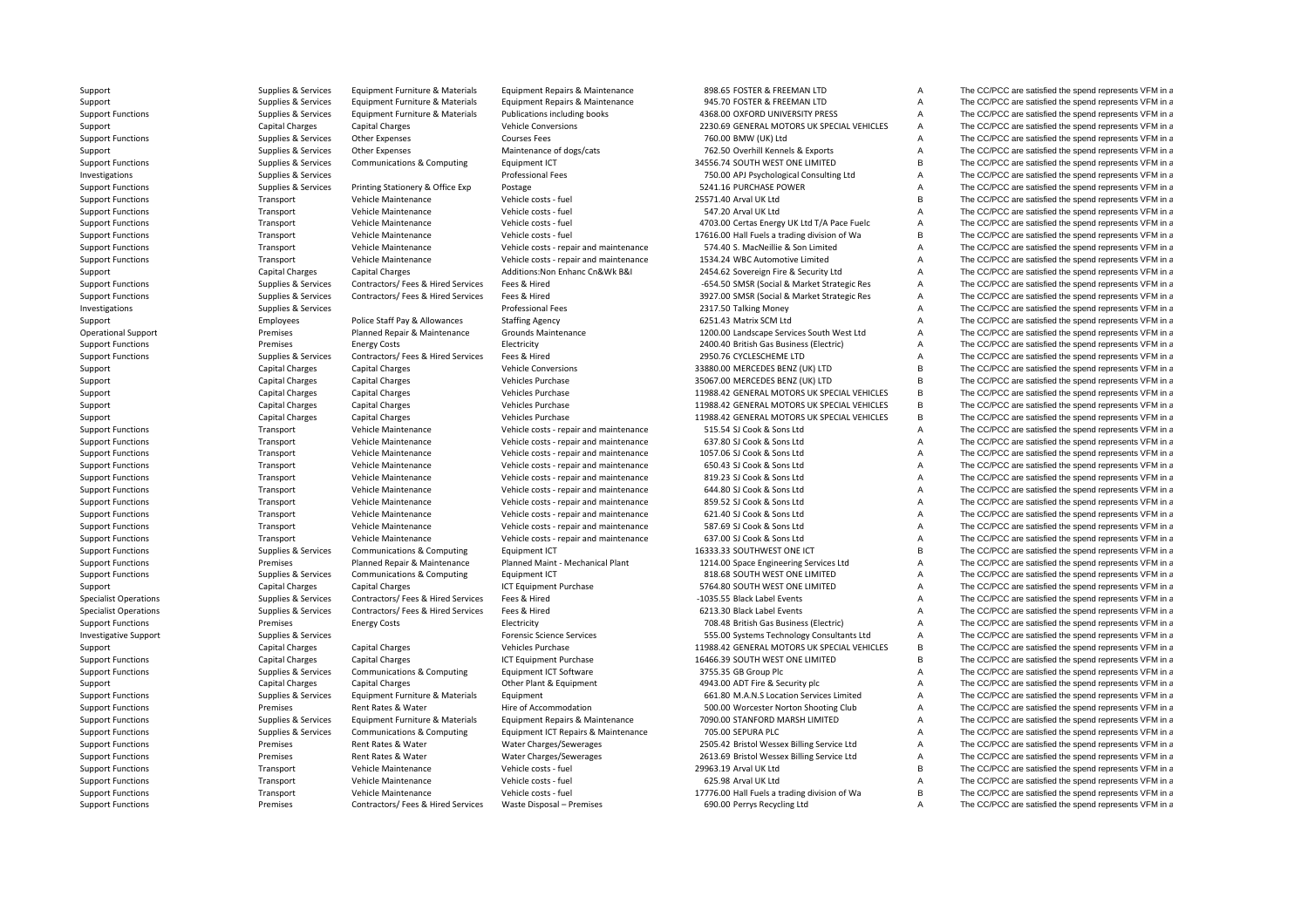| Support Functions            | Supplies & Services                        | Communications & Computing         | Equipment IC                               | 2409.97 EE LIMIted                                                 |                | The CC/PCC are satisfied the spend represents VFM in a |
|------------------------------|--------------------------------------------|------------------------------------|--------------------------------------------|--------------------------------------------------------------------|----------------|--------------------------------------------------------|
| Support                      | Supplies & Services                        | Other Expenses                     | Legal Fees 3rd Party                       | 2966.05                                                            | A              | The CC/PCC are satisfied the spend represents VFM in a |
| Support                      | Supplies & Services                        | <b>Other Expenses</b>              | Legal Fees 3rd Party                       | 6233.33                                                            |                | The CC/PCC are satisfied the spend represents VFM in a |
| <b>Operational Support</b>   | Supplies & Services                        | Communications & Computing         | Equipment ICT Hardware Purch               | 770.00 Continua Limited                                            | A              | The CC/PCC are satisfied the spend represents VFM in a |
| <b>Support Functions</b>     | Supplies & Services                        | Other Expenses                     | Legal Costs & Services                     | 600.00                                                             |                | The CC/PCC are satisfied the spend represents VFM in a |
| <b>Support Functions</b>     | Supplies & Services                        | Other Expenses                     | Legal Costs & Services                     | 700.00                                                             |                | The CC/PCC are satisfied the spend represents VFM in a |
| <b>Support Functions</b>     | Supplies & Services                        | Communications & Computing         | Equipment ICT Repairs & Maintenance        | 525.00 Axess International Ltd                                     | Α              | The CC/PCC are satisfied the spend represents VFM in a |
| Support                      | Transport                                  | <b>Vehicle Allowances</b>          | <b>Travel fares</b>                        | 604.80                                                             |                | The CC/PCC are satisfied the spend represents VFM in a |
| <b>Support Functions</b>     | Supplies & Services                        | Equipment Furniture & Materials    | <b>Equipment Operational</b>               | 975.00 CIVICA UK LTD                                               | A              | The CC/PCC are satisfied the spend represents VFM in a |
| <b>Support Functions</b>     | <b>Capital Charges</b>                     | <b>Capital Charges</b>             | <b>Construction &amp; Conversion Works</b> | 3179.00 JLA Limited                                                | A              | The CC/PCC are satisfied the spend represents VFM in a |
| <b>Operational Support</b>   | Supplies & Services                        | Other Expenses                     | Vet Fees & Supplies                        | 1384.46 B & W Equine Group Ltd                                     | $\overline{A}$ | The CC/PCC are satisfied the spend represents VFM in a |
| <b>Support Functions</b>     | Supplies & Services                        | <b>Other Expenses</b>              | Legal Costs & Services                     | 500.00                                                             |                | The CC/PCC are satisfied the spend represents VFM in a |
| <b>Support Functions</b>     | Supplies & Services                        | Other Expenses                     | Legal Costs & Services                     | 800.00                                                             |                | The CC/PCC are satisfied the spend represents VFM in a |
| <b>Support Functions</b>     | <b>Capital Charges</b>                     | <b>Capital Charges</b>             | <b>Construction &amp; Conversion Fees</b>  | 759.78 Barton Willmore LLP                                         | A              | The CC/PCC are satisfied the spend represents VFM in a |
| <b>Support Functions</b>     | Premises                                   | Rent Rates & Water                 | Landlords Service Charge                   | 3728.54 MENDIP DISTRICT COUNCIL                                    | Α              | The CC/PCC are satisfied the spend represents VFM in a |
| <b>Support Functions</b>     | Premises                                   | Rent Rates & Water                 | Rents                                      | 2575.00 MENDIP DISTRICT COUNCIL                                    | A              | The CC/PCC are satisfied the spend represents VFM in a |
| PCC                          | Supplies & Services                        | Grants & Subscriptions             | Subscriptions                              | 1512.00 North Yorkshire PCC                                        | A              | The CC/PCC are satisfied the spend represents VFM in a |
| <b>Support Functions</b>     | Supplies & Services                        | Other Expenses                     | Legal Costs & Services                     | 1500.00                                                            |                | The CC/PCC are satisfied the spend represents VFM in a |
| Support                      | Premises                                   | Rent Rates & Water                 | Rents                                      | 6480.00 SOMERSET COUNTY COUNCIL                                    | A              | The CC/PCC are satisfied the spend represents VFM in a |
| <b>Support Functions</b>     | Premises                                   | Rent Rates & Water                 | Rents                                      | 1093.00 Bristol City Council                                       | Α              | The CC/PCC are satisfied the spend represents VFM in a |
| Support                      | Premises                                   | Rent Rates & Water                 | Rents                                      | 820.84 Summervale Surgery                                          | Α              | The CC/PCC are satisfied the spend represents VFM in a |
| <b>Support Functions</b>     | Supplies & Services                        | Contractors/ Fees & Hired Services | Fees & Hired                               | 22750.00 KIM Software Solutions Ltd                                | B              | The CC/PCC are satisfied the spend represents VFM in a |
| <b>Specialist Operations</b> | Employees                                  | Police Pay & Allowances            | Police PC - Basic Pay                      | 1567.75 PCC for Devon & Cornwall                                   | A              | The CC/PCC are satisfied the spend represents VFM in a |
| Support                      | Capital Charges                            | Capital Charges                    | Additions: Non Enhanc Cn&Wk B&I            | 7120.00 DRA Maintenance Ltd                                        | A              | The CC/PCC are satisfied the spend represents VFM in a |
| PCC                          | Supplies & Services                        | Contractors/ Fees & Hired Services | Fees & Hired                               | 715.00 Local World Limited                                         | A              | The CC/PCC are satisfied the spend represents VFM in a |
| <b>Support Functions</b>     | Supplies & Services                        | Printing Stationery & Office Exp   | Stationery                                 | 585.00 Office Depot UK Ltd                                         | A              | The CC/PCC are satisfied the spend represents VFM in a |
| Investigations               | Supplies & Services                        | Contractors/ Fees & Hired Services | Fees & Hired                               | 836.00 Securitas Security Services (UK) Lt                         | A              | The CC/PCC are satisfied the spend represents VFM in a |
| <b>Specialist Operations</b> | Supplies & Services                        | Equipment Furniture & Materials    | Equipment                                  | 700.00                                                             |                | The CC/PCC are satisfied the spend represents VFM in a |
| <b>Specialist Operations</b> | Supplies & Services                        | Equipment Furniture & Materials    | Equipment                                  | 950.00 Cell Pack Solutions Ltd                                     | $\overline{A}$ | The CC/PCC are satisfied the spend represents VFM in a |
| <b>Operational Support</b>   | Supplies & Services                        | Other Expenses                     | Horses - Forage                            | 949.20                                                             |                | The CC/PCC are satisfied the spend represents VFM in a |
|                              | Premises                                   | Planned Repair & Maintenance       | <b>Servicing Agreements</b>                | 663.00 STQ SAFE T QUIP                                             | Α              | The CC/PCC are satisfied the spend represents VFM in a |
| Support                      |                                            | Contractors/ Fees & Hired Services | Fees & Hired                               |                                                                    | Α              | The CC/PCC are satisfied the spend represents VFM in a |
| <b>Specialist Operations</b> | Supplies & Services<br>Supplies & Services | Subsistence & Conference           | Accommodation                              | 570.00 Securitas Security Services (UK) Lt<br>6655.51 Julian House | Α              | The CC/PCC are satisfied the spend represents VFM in a |
| Investigations               |                                            |                                    |                                            |                                                                    | A              |                                                        |
| <b>Support Functions</b>     | Premises                                   | Contractors/ Fees & Hired Services | Waste Disposal - Premises                  | 2013.73 SUEZ Recycling and Recovery UK Ltd                         | A              | The CC/PCC are satisfied the spend represents VFM in a |
| <b>Support Functions</b>     | Supplies & Services                        | Other Expenses                     | <b>Courses Fees</b>                        | 740.00 BCS Learning & Development Ltd                              |                | The CC/PCC are satisfied the spend represents VFM in a |
| <b>Support Functions</b>     | Transport                                  | Vehicle Maintenance                | Vehicle costs - repair and maintenance     | 825.24 TrustFirstParts                                             | A              | The CC/PCC are satisfied the spend represents VFM in a |
| Support                      | Supplies & Services                        | Equipment Furniture & Materials    | <b>Equipment Operational</b>               | 581.25 W A Products (UK) LTD                                       | A              | The CC/PCC are satisfied the spend represents VFM in a |
| <b>Support Functions</b>     | Supplies & Services                        | Communications & Computing         | Equipment ICT Hardware Purch               | 2400.00 Cablecom Networking Ltd                                    | Α              | The CC/PCC are satisfied the spend represents VFM in a |
| <b>Support Functions</b>     | Transport                                  | Vehicle Maintenance                | Vehicle costs - tyres and tubes            | 938.04 GOODYEAR DUNLOP TYRES UK LTD                                | A              | The CC/PCC are satisfied the spend represents VFM in a |
| Support                      | Supplies & Services                        | <b>Other Expenses</b>              | Legal Fees 3rd Party                       | 1043.38                                                            |                | The CC/PCC are satisfied the spend represents VFM in a |
| <b>Support Functions</b>     | Supplies & Services                        | Other Expenses                     | Legal Costs & Services                     | 3250.00                                                            |                | The CC/PCC are satisfied the spend represents VFM in a |
| <b>Support Functions</b>     | Transport                                  | Vehicle Maintenance                | Vehicle costs - commissioning              | 6434.95 CANM8 Ltd                                                  | Α              | The CC/PCC are satisfied the spend represents VFM in a |
| <b>Support Functions</b>     | Supplies & Services                        | Equipment Furniture & Materials    | Publications including books               | 735.45 Lexis Nexis                                                 | Α              | The CC/PCC are satisfied the spend represents VFM in a |
| <b>Support Functions</b>     | Supplies & Services                        | Printing Stationery & Office Exp   | Reprographics                              | -14206.13 Specialist Computer Centres                              | B              | The CC/PCC are satisfied the spend represents VFM in a |
| <b>Support Functions</b>     | Supplies & Services                        | Printing Stationery & Office Exp   | Reprographics                              | 2188.44 Specialist Computer Centres                                | Α              | The CC/PCC are satisfied the spend represents VFM in a |
| <b>Support Functions</b>     | Supplies & Services                        | Printing Stationery & Office Exp   | Reprographics                              | 10040.00 Specialist Computer Centres                               | B              | The CC/PCC are satisfied the spend represents VFM in a |
| <b>Support Functions</b>     | Supplies & Services                        | Printing Stationery & Office Exp   | Reprographics                              | 56250.00 Specialist Computer Centres                               | $\mathbf{C}$   | The CC/PCC are satisfied the spend represents VFM in a |
| <b>Support Functions</b>     | Transport                                  | Vehicle Maintenance                | Vehicle costs - repair and maintenance     | 827.84 CASTROL (UK) LTD                                            | A              | The CC/PCC are satisfied the spend represents VFM in a |
| <b>Support Functions</b>     | Transport                                  | Vehicle Maintenance                | Vehicle costs - repair and maintenance     | 543.10 QUEEN STREET GARAGE                                         | A              | The CC/PCC are satisfied the spend represents VFM in a |
| <b>Support Functions</b>     | Premises                                   | <b>Energy Costs</b>                | Gas                                        | 1415.19 CORONA ENERGY RETAIL 4 LTD                                 | A              | The CC/PCC are satisfied the spend represents VFM in a |
| Support                      | <b>Capital Charges</b>                     | <b>Capital Charges</b>             | <b>Construction &amp; Conversion Fees</b>  | 3534.00 The Brodie Partnership                                     | A              | The CC/PCC are satisfied the spend represents VFM in a |
| <b>Support Functions</b>     | <b>Capital Charges</b>                     | <b>Capital Charges</b>             | Additions: Non Enhancing Fees              | 9000.00 K9 Patrol Ltd                                              | Α              | The CC/PCC are satisfied the spend represents VFM in a |
| Support                      | Capital Charges                            | <b>Capital Charges</b>             | Additions: Non Enhancing Fees              | 7500.00 Dickson Powell Partnership                                 | A              | The CC/PCC are satisfied the spend represents VFM in a |
| <b>Support Functions</b>     | Premises                                   | Rent Rates & Water                 | Rents                                      | 3750.00 Bargain Parking Ltd                                        | A              | The CC/PCC are satisfied the spend represents VFM in a |
| Support                      | Premises                                   | <b>Energy Costs</b>                | Gas                                        | 654.80 CORONA ENERGY RETAIL 4 LTD                                  | A              | The CC/PCC are satisfied the spend represents VFM in a |
| <b>Support Functions</b>     | Premises                                   | <b>Energy Costs</b>                | Gas                                        | 1028.83 CORONA ENERGY RETAIL 4 LTD                                 | A              | The CC/PCC are satisfied the spend represents VFM in a |
| Investigations               | Supplies & Services                        | Other Expenses                     | <b>Courses Fees</b>                        | 3082.50 Firebrand Training Ltd                                     | Α              | The CC/PCC are satisfied the spend represents VFM in a |
| Investigations               | Supplies & Services                        | Other Expenses                     | <b>Courses Fees</b>                        | 3375.00 Firebrand Training Ltd                                     | A              | The CC/PCC are satisfied the spend represents VFM in a |
| PCC                          | Supplies & Services                        | Printing Stationery & Office Exp   | Reprographics                              | 600.00 Workhouse Creative Marketing                                | A              | The CC/PCC are satisfied the spend represents VFM in a |
| Sunnort Functions            | Promises                                   | Planned Renair & Maintenance       | Fire Alarme                                | 815 67 STATIC SYSTEMS GROUP PLC                                    |                | The CC/PCC are satisfied the snend represents VEM in a |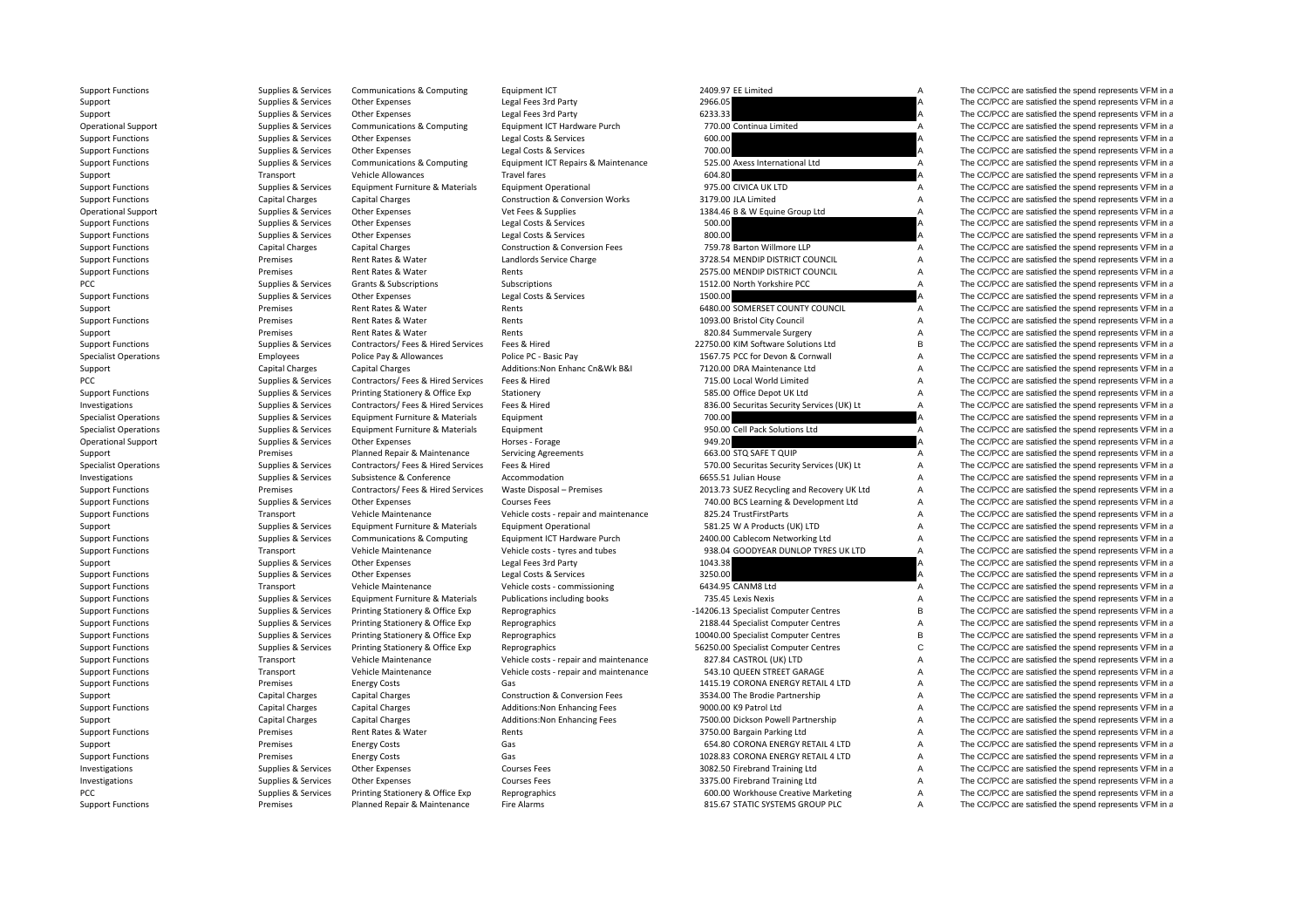61% Sunnort / 39% Dealing with the Publi PCC Third Party Payments Criminal JusticeLocal**Local Policing** 

Support Functions **Energy Costs** Energy Costs Electricity Electricity and a Sea and Electricity and the Sea and The CC/PCC are satisfied the spend represents VFM in a Policing Supplies & Services Equipment Furniture & Materials Equipment 1625.00 Cardiac Science Holdings (UK) Ltd A The CC/PCC are satisfied the spend represents VFM in a

|         | <b>BOOTOO SOL INICIALITIE LIM</b>                                           |
|---------|-----------------------------------------------------------------------------|
|         | 15000.00 Unseen (UK)                                                        |
|         | 1010.26 Bristol Airport                                                     |
|         | 314874.98 Southwest One Unitary Charge                                      |
|         | 3592.86 Southwest One Unitary Charge                                        |
|         | 25500.00 Southwest One Unitary Charge                                       |
|         | 801326.41 Blue Light Partnership                                            |
|         | 2000.00 North Somerset Council                                              |
|         | 2775.00 North Somerset Council                                              |
|         | 1950.00 North Somerset Council                                              |
|         | 2000.00 North Somerset Council                                              |
|         | 2775.00 North Somerset Council                                              |
|         | 1950.00 North Somerset Council                                              |
|         | 16022.00 SOMERSET COUNTY COUNCIL                                            |
|         | 845.00 Alere Toxicology PLC                                                 |
| 1250.00 |                                                                             |
| 1312.50 |                                                                             |
| 700.00  |                                                                             |
|         | 2300.00 Weldon Communications Ltd                                           |
|         | 1657.50 TRL LTD                                                             |
|         | 1567.75 PCC for Devon & Cornwall                                            |
|         | 540.00 GORDANO TREE CARE                                                    |
|         | 1140.00 1st Class Car Valeting                                              |
|         | 1286.00 Hartnell Taylor Cook LLP                                            |
|         | 2702.00 BURGES SALMON LLP                                                   |
|         | 2486.00 BURGES SALMON LLP                                                   |
|         | 3304.83 Sovereign Fire & Security Ltd                                       |
| 2009.64 |                                                                             |
|         |                                                                             |
|         |                                                                             |
| 894.00  |                                                                             |
|         | 650.00 Alere Toxicology PLC                                                 |
| 1681.00 |                                                                             |
|         | 2100.00 Kendall Kingscott Ltd                                               |
|         | 539.21 CORONA ENERGY RETAIL 4 LTD                                           |
|         | 508.16 Corporate Support HQ Imprest                                         |
|         | 10679.00 OEG Interiors Ltd                                                  |
|         | 875.00 Services Design Solution Ltd                                         |
|         | 7800.00 Vodafone                                                            |
|         | 2000.00 PCC for Wiltshire                                                   |
|         | 11355.21 Vodafone                                                           |
|         | 1792.73 Vodafone                                                            |
|         | 37190.81 TELEFONICA O2 (UK) LTD                                             |
|         | 3306.00 TELEFONICA O2 (UK) LTD                                              |
|         | 1418.00 TELEFONICA O2 (UK) LTD                                              |
|         | 1581.78 TELEFONICA O2 (UK) LTD                                              |
|         | 1500.00 ENVIRONMENTAL SCIENTIFICS GROUP LTD                                 |
|         | 1470.00 RSG ENGINEERING LTD                                                 |
|         | 970.00 Systems Technology Consultants Ltd                                   |
|         | 1860.00 Systems Technology Consultants Ltd                                  |
|         | 967.00 AVON ARMOUR LTD                                                      |
|         | 3739.66 SOMERSET COUNTY COUNCIL                                             |
|         | 950.00 Specialist Computer Centres                                          |
|         | 5070.00 Alere Toxicology PLC                                                |
|         | 625.00 Western Driver Training                                              |
|         | 1860.00 Prometheus Medical Ltd<br>-815.00 Cardiac Science Holdings (UK) Ltd |

Specialist Operations Supplies & Services Other Expenses Donations Donations Donations 15000.00 Unseen (UK) B The CC/PCC are satisfied the spend represents VFM in a Specialist Operations Supplies & Services Communications & Computing Telephone Calls 1010.26 Bristol Airport A The CC/PCC are satisfied the spend represents VFM in a Third Party Payments Other Agencies Contract Payment Contract Payment 1314874.98 Southwest One Unitary Charge C The CC/PCC are satisfied the spend represents VFM in a Support Functions Third Party Payments Other Agencies Contract Payment Contract Payment 3592.86 Southwest One Unitary Charge A The CC/PCC are satisfied the spend represents VFM in a Support Functions Third Party Payments Other Agencies Contract Payment 25500.00 Southwest One Unitary Charge B The CC/PCC are satisfied the spend represents VFM in a Support Premises Rent Rates & Water Premises Leases 801326.41 Blue Light Partnership C The CC/PCC are satisfied the spend represents VFM in a Support Functions **Exercice Premises** Rent Rates & Water Landlords Service Charge 2000.00 North Somerset Council A The CC/PCC are satisfied the spend represents VFM in a Support Functions Premises Premises Rent Rates & Water Landlords Service Charge 2775.00 North Somerset Council A The CC/PCC are satisfied the spend represents VFM in a Support Functions **Support Rent Rent Rent Rent Rent Rent Rents** Rents Rents Rents 1950.00 North Somerset Council A The CC/PCC are satisfied the spend represents VFM in a Support Functions **Support Rent Rates Addator** Premises Rent Rates & Water Landlords Service Charge 2000.00 North Somerset Council A The CC/PCC are satisfied the spend represents VFM in a Support Functions 2008 Support Functions Premises Rent Rates & Water Landlords Service Charge 2775.00 North Somerset Council A The CC/PCC are satisfied the spend represents VFM in a<br>Support Functions Service Services Servi Support Functions Premises Rent Rates & Water Rents Rents Rents Rents 1950.00 North Somerset Council A The CC/PCC are satisfied the spend represents VFM in a Investigations Third Party Payments Other Local Authorities or Forces Safeguarding Boards Contribution 16022.00 SOMERSET COUNTY COUNCIL B The CC/PCC are satisfied the spend represents VFM in a Support Functions Supplies Services Contractors/ Fees & Hired Services Forensic Science Services 845.00 Alere Toxicology PLC A The CC/PCC are satisfied the spend represents VFM in a Support Functions Supplies Supplies & Services Other Expenses Legal Costs & Services 1250.00 A The CC/PCC are satisfied the spend represents VFM in a Support Functions Supplies Asservices Other Expenses Legal Costs & Services 1312.50 A The CC/PCC are satisfied the spend represents VFM in a Support Supplies & Services Other Expenses Legal Costs & Services 700.00 700.00 A The CC/PCC are satisfied the spend represents VFM in a Specialist Operations Supplies & Services Communications & Computing Equipment ICT Repairs & Maintenance 2300.00 Weldon Communications Ltd A The CC/PCC are satisfied the spend represents VFM in a Specialist Operations Supplies & Services Contractors/ Fees & Hired Services Fees & Hired Services Fees & Hired 1657.50 TRL LTD A The CC/PCC are satisfied the spend represents VFM in a Specialist Operations Specialist Operations Employees Police Pay & Allowances Police PC - Basic Pay 1567.75 PCC for Devon & Cornwall A The CC/PCC are satisfied the spend represents VFM in a Specialist Operations Capital Charges Capital Charges Additions:Non Enhanc Cn&Wk B&I 540.00 GORDANO TREE CARE A The CC/PCC are satisfied the spend represents VFM in a Operational Support Transport Vehicle Hire Hire Hired Vehicle Costs 1140.00 1st Class Car Valeting A The CC/PCC are satisfied the spend represents VFM in a Support Functions Supplies A Services Contractors/ Fees & Hired Services Professional Fees 1286.00 Hartnell Taylor Cook LLP A The CC/PCC are satisfied the spend represents VFM in a Support Supplies & Services Contractors/ Fees & Hired Services Professional Fees 2702.00 BURGES SALMON LLP A The CC/PCC are satisfied the spend represents VFM in a Support Supplies & Services Contractors/ Fees & Hired Services Professional Fees 2486.00 BURGES SALMON LLP A The CC/PCC are satisfied the spend represents VFM in a Support Functions **Premises** Planned Repair & Maintenance CCTV 3304.83 Sovereign Fire & Security Ltd A The CC/PCC are satisfied the spend represents VFM in a Support Supplies & Services Other Expenses Legal Fees 3rd Party 2009.64 2009.64 A The CC/PCC are satisfied the spend represents VFM in a Support Supplies & Services Other Expenses Legal Fees 3rd Party 894.00 894.00 A The CC/PCC are satisfied the spend represents VFM in a Support Functions Supplies Services Contractors/ Fees & Hired Services Forensic Science Services 650.00 Alere Toxicology PLC A The CC/PCC are satisfied the spend represents VFM in a Support Functions Supplies A Services Other Expenses Legal Costs & Services 1681.00 A The CC/PCC are satisfied the spend represents VFM in a Specialist Operations Capital Charges Capital Charges Additions:Non Enhancing Fees 2100.00 Kendall Kingscott Ltd A The CC/PCC are satisfied the spend represents VFM in a Support Functions energy Costs Energy Costs Gas Gas Cases Energy Costs Gas S39.21 CORONA ENERGY RETAIL 4 LTD A The CC/PCC are satisfied the spend represents VFM in a Support Capital Charges Capital Charges Capital Charges Other Plant & Equipment 508.16 Corporate Support HQ Imprest A The CC/PCC are satisfied the spend represents VFM in a Support Capital Charges Capital Charges Capital Charges Construction & Conversion Works 10679.00 OEG Interiors Ltd B The CC/PCC are satisfied the spend represents VFM in a Support Functions Capital Charges Capital Charges Capital Charges Construction & Conversion Fees 875.00 Services Design Solution Ltd A The CC/PCC are satisfied the spend represents VFM in a Support Functions Supplies Supplies & Services Communications & Computing Equipment ICT 7800.00 Vodafone 7800.00 Vodafone A The CC/PCC are satisfied the spend represents VFM in a Investigations Supplies & Services Equipment Furniture & Materials Equipment Equipment 2000.00 PCC for Wiltshire A The CC/PCC are satisfied the spend represents VFM in a Support Functions Supplies & Services Communications & Computing Telephone Calls 11355.21 Vodafone 11355.21 Vodafone B The CC/PCC are satisfied the spend represents VFM in a Support Functions Supplies A Services Communications & Computing Telephone Calls 1792.73 Vodafone 1992.73 Vodafone A The CC/PCC are satisfied the spend represents VFM in a Support Functions Supplies & Services Communications & Computing Equipment ICT 37190.81 TELEFONICA O2 (UK) LTD B The CC/PCC are satisfied the spend represents VFM in a Support Functions Supplies & Services Communications & Computing Equipment ICT 3306.00 TELEFONICA O2 (UK) LTD A The CC/PCC are satisfied the spend represents VFM in a Support Functions Supplies & Services Communications & Computing Equipment ICT 1418.00 TELEFONICA O2 (UK) LTD A The CC/PCC are satisfied the spend represents VFM in a Support Functions Supplies A Services Communications & Computing Equipment ICT 1581.78 TELEFONICA O2 (UK) LTD A The CC/PCC are satisfied the spend represents VFM in a Investigative Support Support Support Support Services Services Forensic Science Services Forensic Science Services 1500.00 ENVIRONMENTAL SCIENTIFICS GROUP LTD A The CC/PCC are satisfied the spend represents VFM in a Support Functions Transport Vehicle Maintenance Vehicle costs – commissioning 1470.00 RSG ENGINEERING LTD A The CC/PCC are satisfied the spend represents VFM in a Investigative Support Support Support Support Support Support Support Support Support Support Support Support Support Support Support Support Support Support Support Support Support Support Support Support Support Support Investigative Support Support Supplies & Services Forensic Science Services Forensic Science Services Forensic Science Services and Support and the Science Services of the CC/PCC are satisfied the spend represents VFM in a Support Functions Premises Planned Repair & Maintenance Alterations - Health & Safety 967.00 AVON ARMOUR LTD A The CC/PCC are satisfied the spend represents VFM in a Payments to Clients Scrants - Voluntary Orgs 3739.66 SOMERSET COUNTY COUNCIL A The CC/PCC are satisfied the spend represents VFM in a Investigative Support Support Supplies & Services Equipment Furniture & Materials Equipment Repairs & Maintenance 950.00 Specialist Computer Centres A The CC/PCC are satisfied the spend represents VFM in a Supplies & Services exacts of the CC/PCC are satisfied the spend represents VFM in a The CC/PCC are satisfied the spend represents VFM in a Support Functions Capital Charges Capital Charges Additions:Non Enhancing Fees 625.00 Western Driver Training A The CC/PCC are satisfied the spend represents VFM in a Operational Support Supplies & Services Equipment Furniture & Materials Equipment - Consumables 1860.00 Prometheus Medical Ltd A The CC/PCC are satisfied the spend represents VFM in a Policing Supplies & Services Equipment Furniture & Materials Equipment ‐815.00 Cardiac Science Holdings (UK) Ltd A The CC/PCC are satisfied the spend represents VFM in a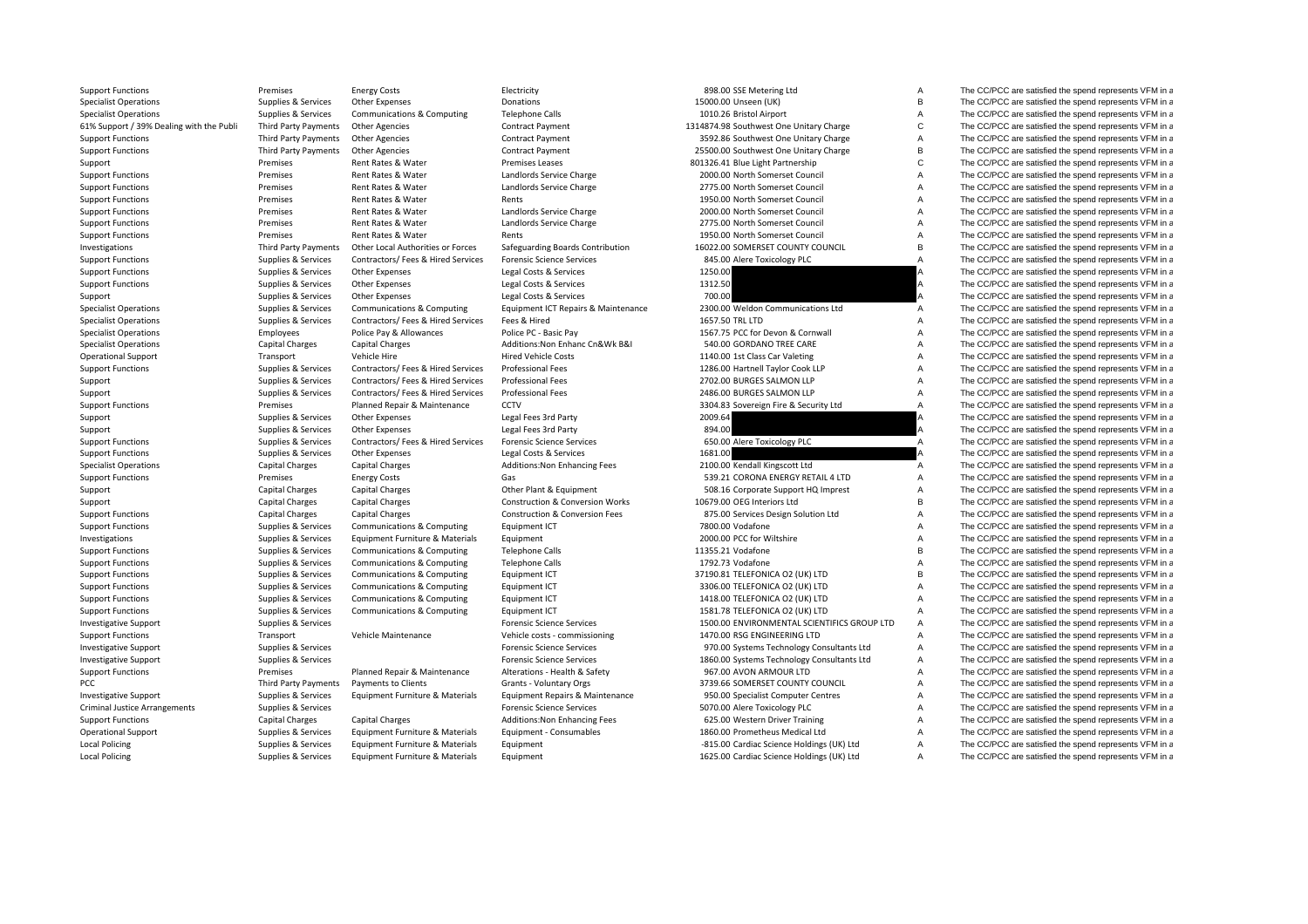accordance with the requirements of category A accordance with the requirements of category A accordance with the requirements of category A accordance with the requirements of category A accordance with the requirements of category A accordance with the requirements of category A accordance with the requirements of category A accordance with the requirements of category A accordance with the requirements of category A accordance with the requirements of category A accordance with the requirements of category A accordance with the requirements of category A accordance with the requirements of category A accordance with the requirements of category A accordance with the requirements of category A accordance with the requirements of category A accordance with the requirements of category A accordance with the requirements of category A accordance with the requirements of category A accordance with the requirements of category A accordance with the requirements of category A accordance with the requirements of category A accordance with the requirements of category A accordance with the requirements of category A accordance with the requirements of category A accordance with the requirements of category A accordance with the requirements of category A accordance with the requirements of category A accordance with the requirements of category A accordance with the requirements of category B accordance with the requirements of category A accordance with the requirements of category A accordance with the requirements of category A accordance with the requirements of category A accordance with the requirements of category A accordance with the requirements of category A accordance with the requirements of category C accordance with the requirements of category B accordance with the requirements of category B accordance with the requirements of category B accordance with the requirements of category B accordance with the requirements of category B accordance with the requirements of category B accordance with the requirements of category C accordance with the requirements of category A accordance with the requirements of category A accordance with the requirements of category A accordance with the requirements of category B accordance with the requirements of category A accordance with the requirements of category A accordance with the requirements of category A accordance with the requirements of category A accordance with the requirements of category A accordance with the requirements of category A accordance with the requirements of category A accordance with the requirements of category B accordance with the requirements of category A accordance with the requirements of category B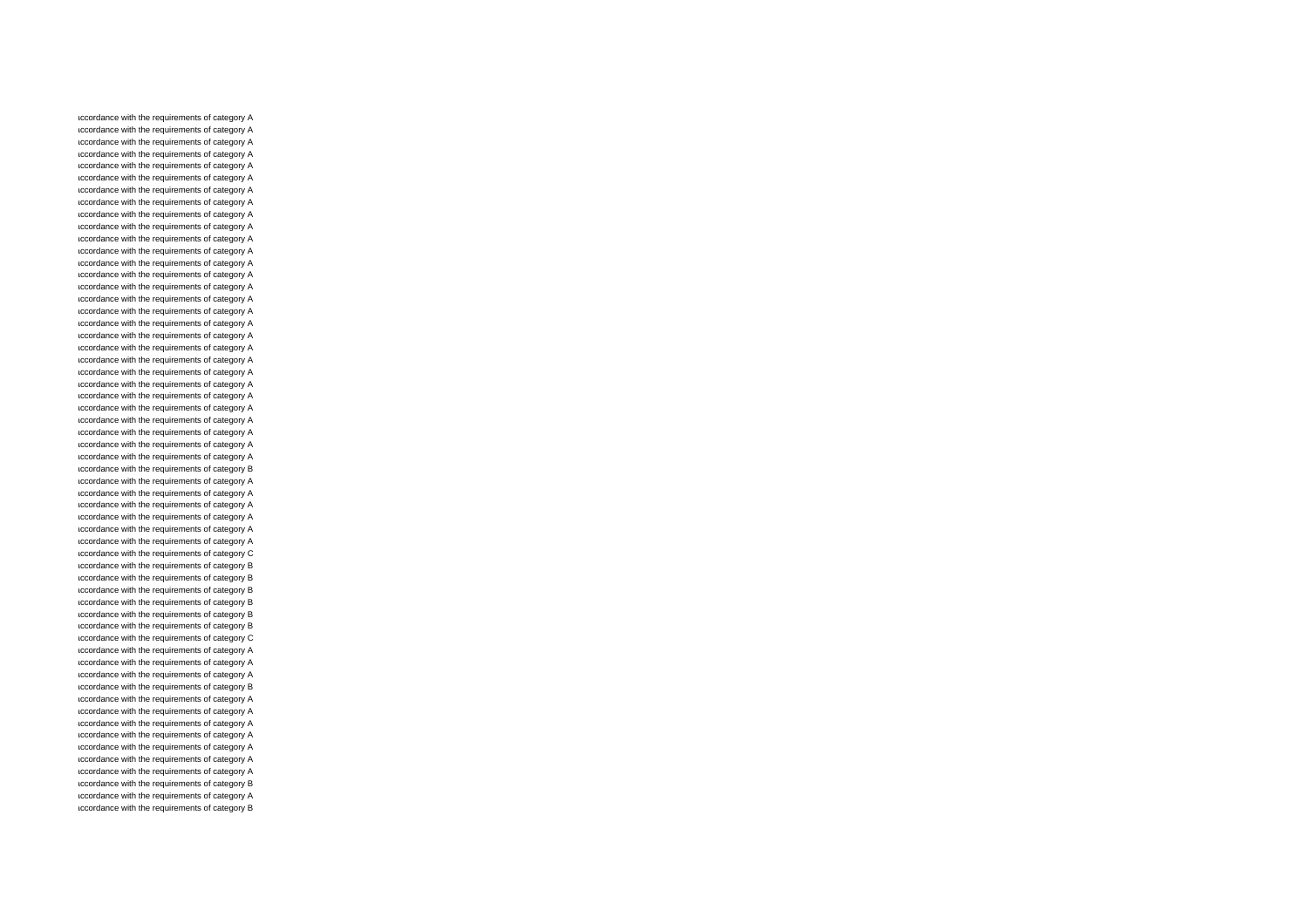accordance with the requirements of category A accordance with the requirements of category A accordance with the requirements of category A accordance with the requirements of category B accordance with the requirements of category B accordance with the requirements of category A accordance with the requirements of category A accordance with the requirements of category A accordance with the requirements of category B accordance with the requirements of category A accordance with the requirements of category B accordance with the requirements of category A accordance with the requirements of category A accordance with the requirements of category B accordance with the requirements of category A accordance with the requirements of category A accordance with the requirements of category A accordance with the requirements of category A accordance with the requirements of category A accordance with the requirements of category B accordance with the requirements of category A accordance with the requirements of category A accordance with the requirements of category A accordance with the requirements of category A accordance with the requirements of category A accordance with the requirements of category A accordance with the requirements of category A accordance with the requirements of category A accordance with the requirements of category A accordance with the requirements of category B accordance with the requirements of category A accordance with the requirements of category A accordance with the requirements of category A accordance with the requirements of category A accordance with the requirements of category A accordance with the requirements of category A accordance with the requirements of category A accordance with the requirements of category A accordance with the requirements of category A accordance with the requirements of category A accordance with the requirements of category A accordance with the requirements of category A accordance with the requirements of category A accordance with the requirements of category A accordance with the requirements of category A accordance with the requirements of category A accordance with the requirements of category A accordance with the requirements of category A accordance with the requirements of category A accordance with the requirements of category A accordance with the requirements of category A accordance with the requirements of category A accordance with the requirements of category A accordance with the requirements of category A accordance with the requirements of category A accordance with the requirements of category A accordance with the requirements of category A accordance with the requirements of category A accordance with the requirements of category A accordance with the requirements of category A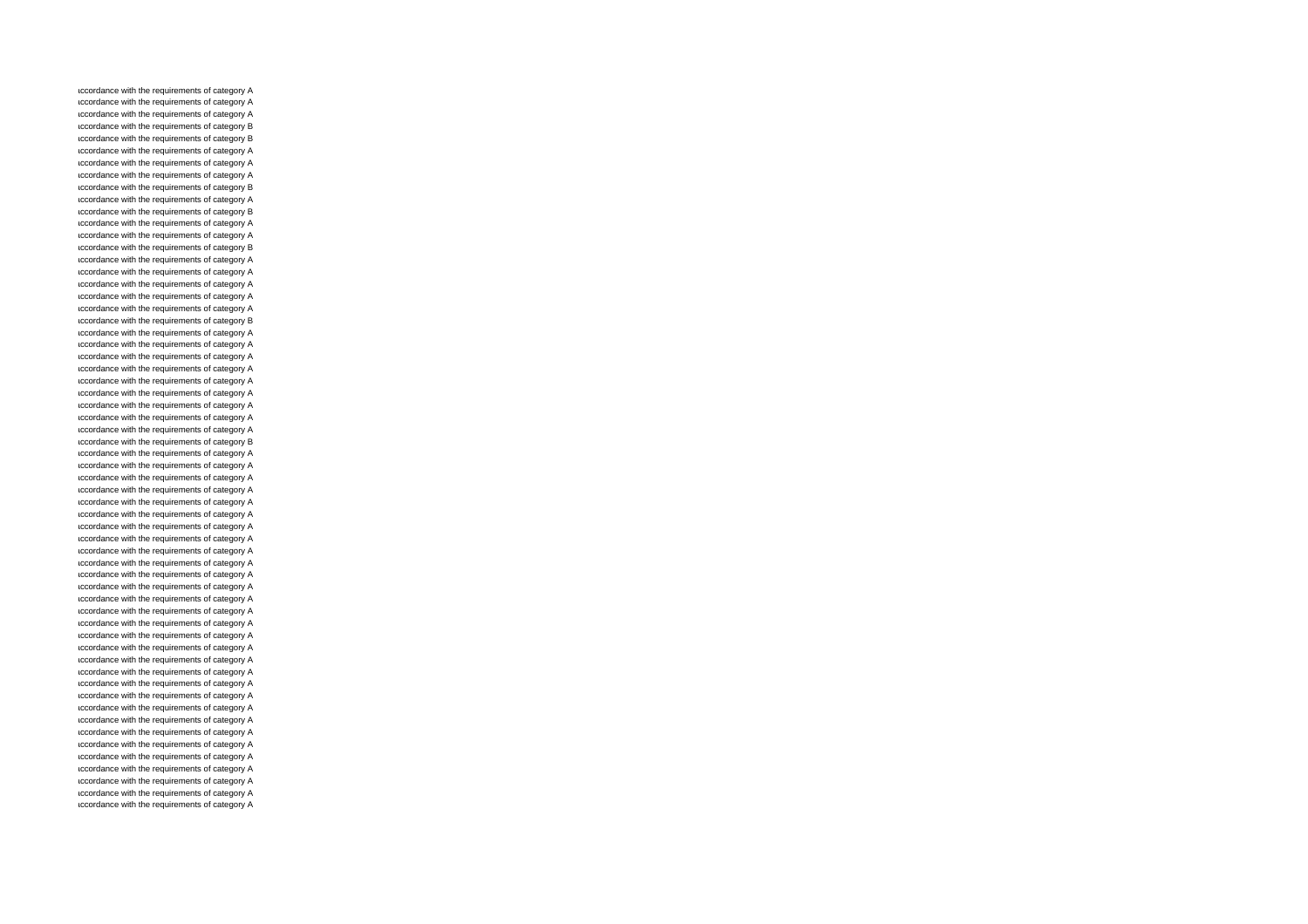accordance with the requirements of category A accordance with the requirements of category A accordance with the requirements of category A accordance with the requirements of category A accordance with the requirements of category A accordance with the requirements of category A accordance with the requirements of category A accordance with the requirements of category A accordance with the requirements of category A accordance with the requirements of category A accordance with the requirements of category A accordance with the requirements of category B accordance with the requirements of category A accordance with the requirements of category A accordance with the requirements of category C accordance with the requirements of category A accordance with the requirements of category A accordance with the requirements of category A accordance with the requirements of category A accordance with the requirements of category A accordance with the requirements of category A accordance with the requirements of category A accordance with the requirements of category A accordance with the requirements of category A accordance with the requirements of category B accordance with the requirements of category A accordance with the requirements of category A accordance with the requirements of category A accordance with the requirements of category A accordance with the requirements of category A accordance with the requirements of category A accordance with the requirements of category A accordance with the requirements of category A accordance with the requirements of category A accordance with the requirements of category A accordance with the requirements of category A accordance with the requirements of category A accordance with the requirements of category A accordance with the requirements of category A accordance with the requirements of category A accordance with the requirements of category A accordance with the requirements of category A accordance with the requirements of category A accordance with the requirements of category A accordance with the requirements of category A accordance with the requirements of category A accordance with the requirements of category A accordance with the requirements of category A accordance with the requirements of category A accordance with the requirements of category A accordance with the requirements of category A accordance with the requirements of category B accordance with the requirements of category A accordance with the requirements of category A accordance with the requirements of category A accordance with the requirements of category A accordance with the requirements of category A accordance with the requirements of category A accordance with the requirements of category A accordance with the requirements of category A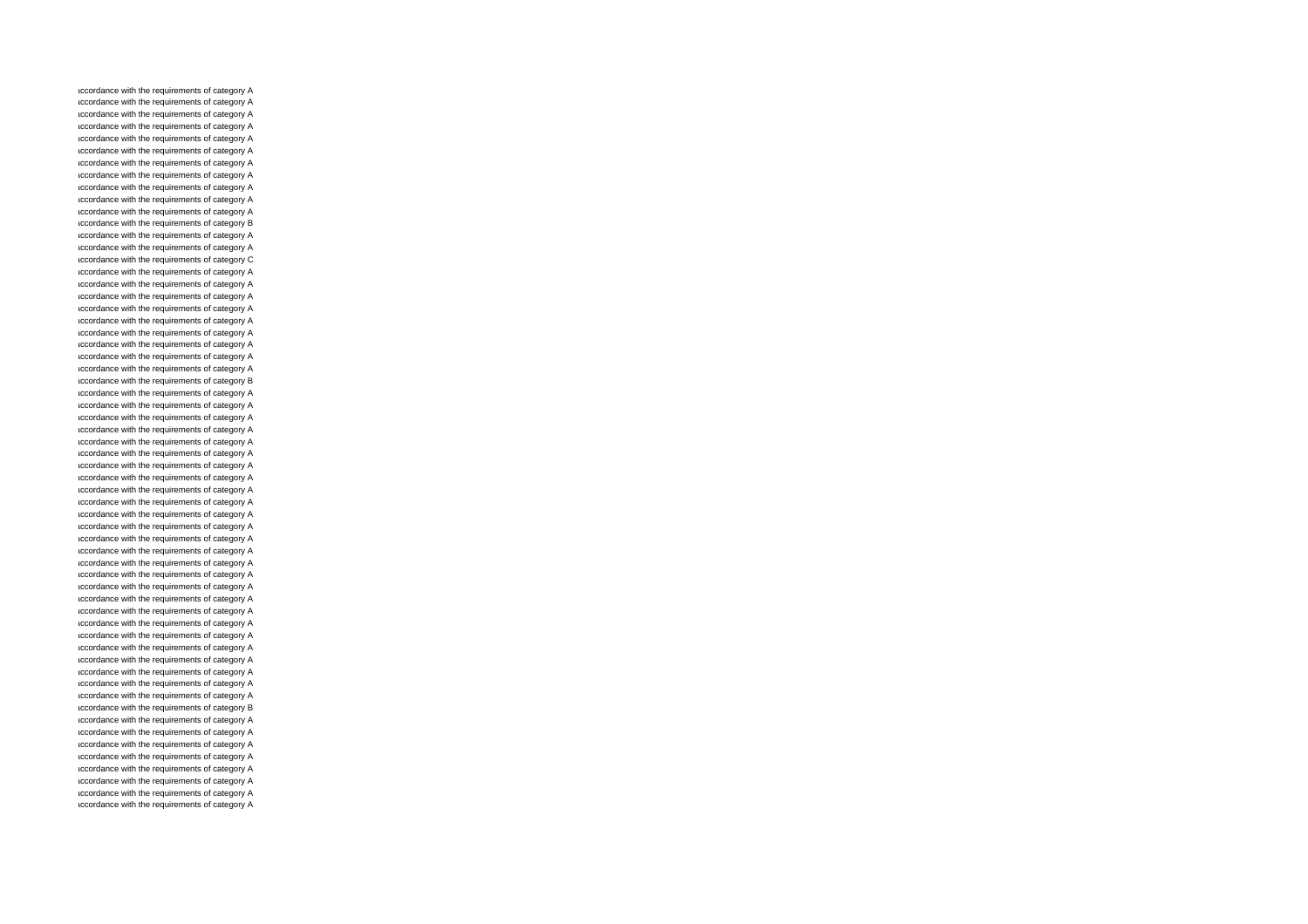accordance with the requirements of category A accordance with the requirements of category A accordance with the requirements of category B accordance with the requirements of category A accordance with the requirements of category A accordance with the requirements of category A accordance with the requirements of category A accordance with the requirements of category A accordance with the requirements of category A accordance with the requirements of category A accordance with the requirements of category A accordance with the requirements of category A accordance with the requirements of category A accordance with the requirements of category A accordance with the requirements of category B accordance with the requirements of category A accordance with the requirements of category B accordance with the requirements of category A accordance with the requirements of category A accordance with the requirements of category A accordance with the requirements of category B accordance with the requirements of category B accordance with the requirements of category A accordance with the requirements of category A accordance with the requirements of category A accordance with the requirements of category A accordance with the requirements of category A accordance with the requirements of category A accordance with the requirements of category A accordance with the requirements of category A accordance with the requirements of category A accordance with the requirements of category A accordance with the requirements of category A accordance with the requirements of category A accordance with the requirements of category A accordance with the requirements of category B accordance with the requirements of category B accordance with the requirements of category B accordance with the requirements of category B accordance with the requirements of category B accordance with the requirements of category B accordance with the requirements of category B accordance with the requirements of category B accordance with the requirements of category B accordance with the requirements of category B accordance with the requirements of category B accordance with the requirements of category B accordance with the requirements of category B accordance with the requirements of category B accordance with the requirements of category B accordance with the requirements of category B accordance with the requirements of category A accordance with the requirements of category B accordance with the requirements of category B accordance with the requirements of category B accordance with the requirements of category B accordance with the requirements of category B accordance with the requirements of category B accordance with the requirements of category A accordance with the requirements of category A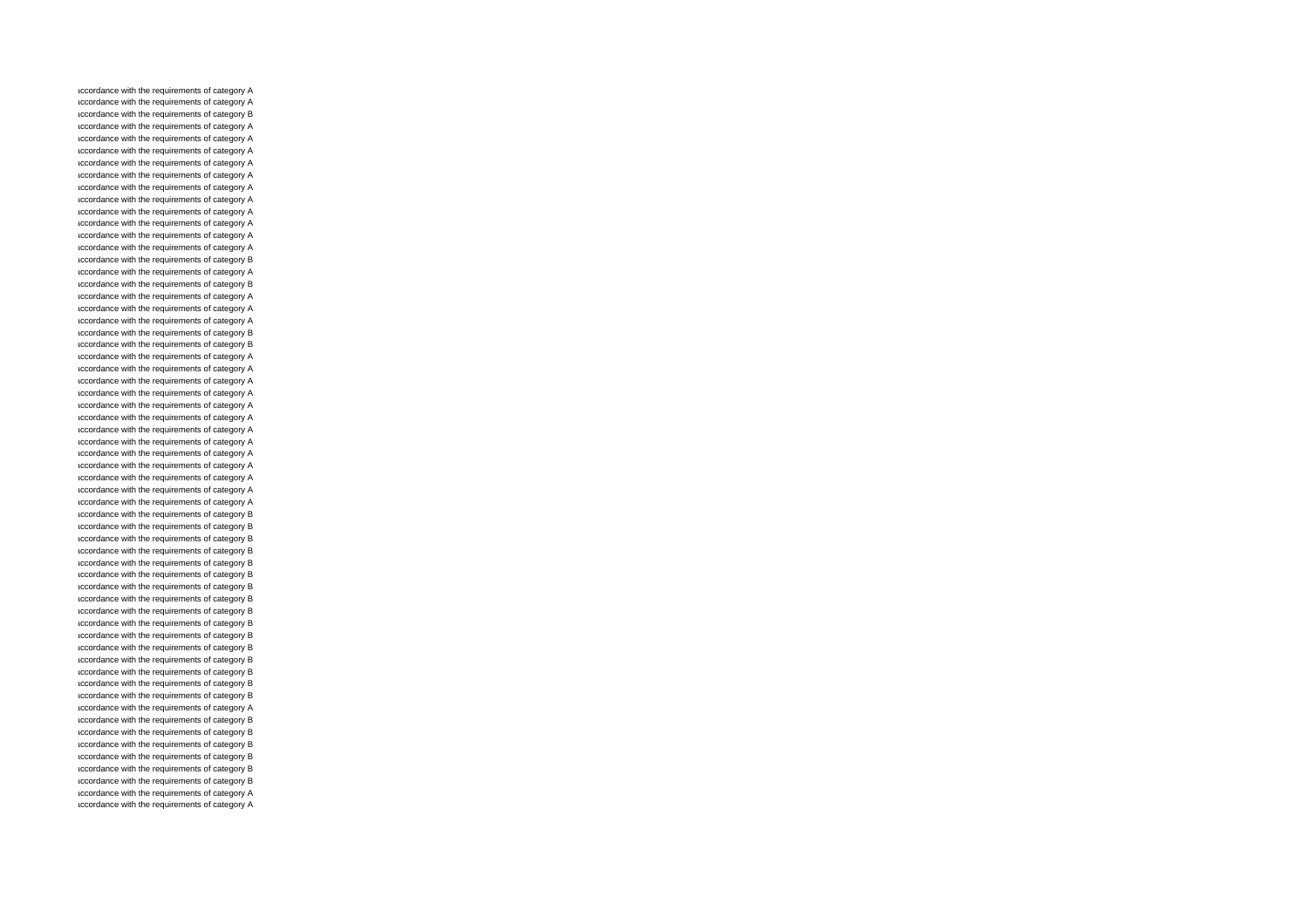accordance with the requirements of category A accordance with the requirements of category A accordance with the requirements of category A accordance with the requirements of category A accordance with the requirements of category A accordance with the requirements of category A accordance with the requirements of category A accordance with the requirements of category B accordance with the requirements of category A accordance with the requirements of category A accordance with the requirements of category A accordance with the requirements of category A accordance with the requirements of category A accordance with the requirements of category A accordance with the requirements of category A accordance with the requirements of category A accordance with the requirements of category A accordance with the requirements of category A accordance with the requirements of category A accordance with the requirements of category A accordance with the requirements of category A accordance with the requirements of category C accordance with the requirements of category A accordance with the requirements of category B accordance with the requirements of category B accordance with the requirements of category B accordance with the requirements of category B accordance with the requirements of category A accordance with the requirements of category A accordance with the requirements of category B accordance with the requirements of category A accordance with the requirements of category A accordance with the requirements of category A accordance with the requirements of category A accordance with the requirements of category B accordance with the requirements of category A accordance with the requirements of category A accordance with the requirements of category A accordance with the requirements of category A accordance with the requirements of category A accordance with the requirements of category A accordance with the requirements of category A accordance with the requirements of category A accordance with the requirements of category A accordance with the requirements of category B accordance with the requirements of category A accordance with the requirements of category A accordance with the requirements of category A accordance with the requirements of category A accordance with the requirements of category A accordance with the requirements of category A accordance with the requirements of category A accordance with the requirements of category A accordance with the requirements of category A accordance with the requirements of category A accordance with the requirements of category A accordance with the requirements of category B accordance with the requirements of category B accordance with the requirements of category B accordance with the requirements of category B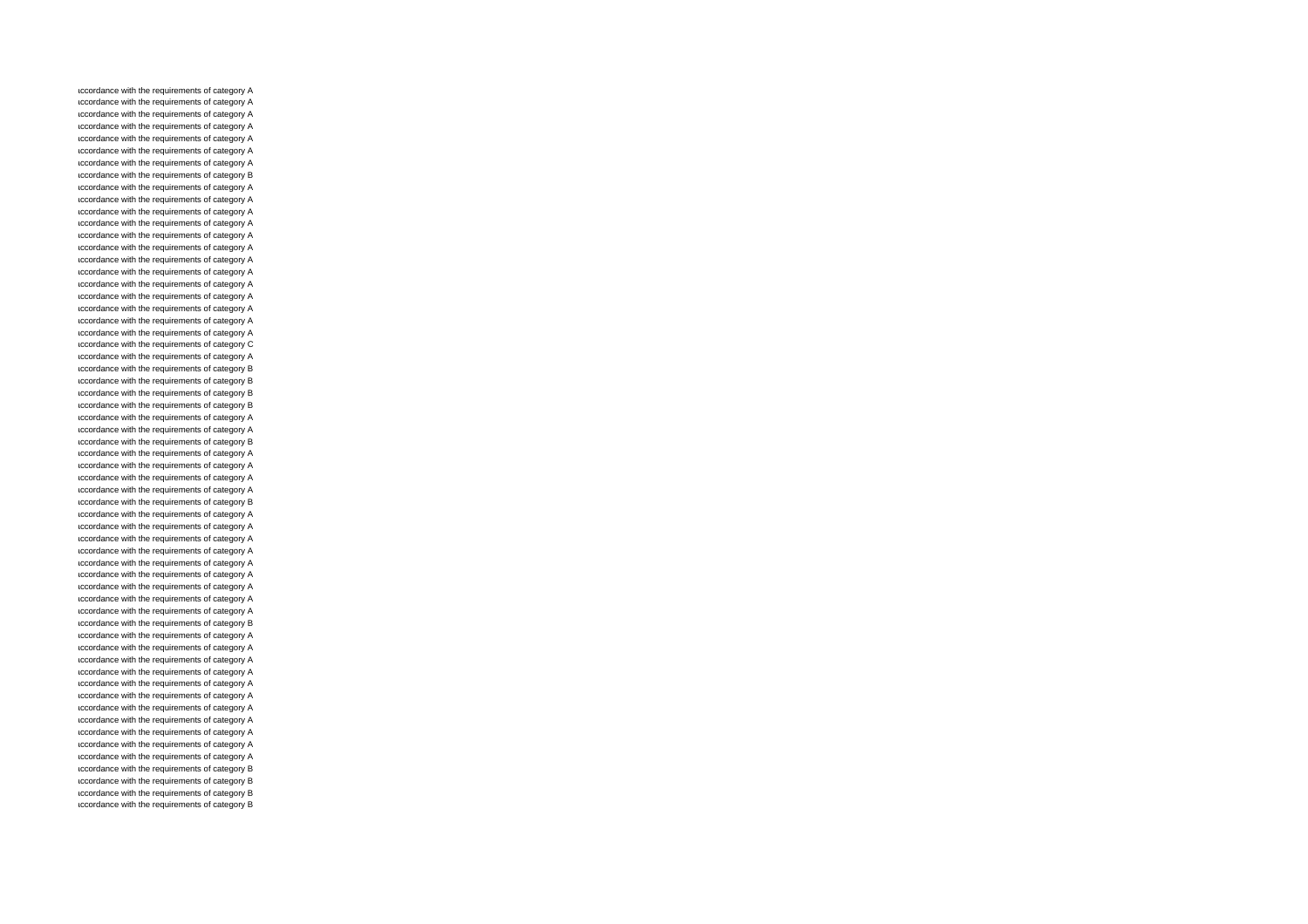accordance with the requirements of category B accordance with the requirements of category B accordance with the requirements of category B accordance with the requirements of category B accordance with the requirements of category B accordance with the requirements of category B accordance with the requirements of category B accordance with the requirements of category B accordance with the requirements of category B accordance with the requirements of category B accordance with the requirements of category B accordance with the requirements of category A accordance with the requirements of category A accordance with the requirements of category A accordance with the requirements of category A accordance with the requirements of category A accordance with the requirements of category A accordance with the requirements of category A accordance with the requirements of category C accordance with the requirements of category A accordance with the requirements of category A accordance with the requirements of category A accordance with the requirements of category A accordance with the requirements of category A accordance with the requirements of category A accordance with the requirements of category A accordance with the requirements of category A accordance with the requirements of category A accordance with the requirements of category A accordance with the requirements of category A accordance with the requirements of category A accordance with the requirements of category A accordance with the requirements of category A accordance with the requirements of category A accordance with the requirements of category A accordance with the requirements of category A accordance with the requirements of category B accordance with the requirements of category A accordance with the requirements of category A accordance with the requirements of category A accordance with the requirements of category A accordance with the requirements of category A accordance with the requirements of category A accordance with the requirements of category A accordance with the requirements of category A accordance with the requirements of category A accordance with the requirements of category A accordance with the requirements of category A accordance with the requirements of category A accordance with the requirements of category A accordance with the requirements of category A accordance with the requirements of category A accordance with the requirements of category A accordance with the requirements of category A accordance with the requirements of category A accordance with the requirements of category C accordance with the requirements of category A accordance with the requirements of category A accordance with the requirements of category A accordance with the requirements of category A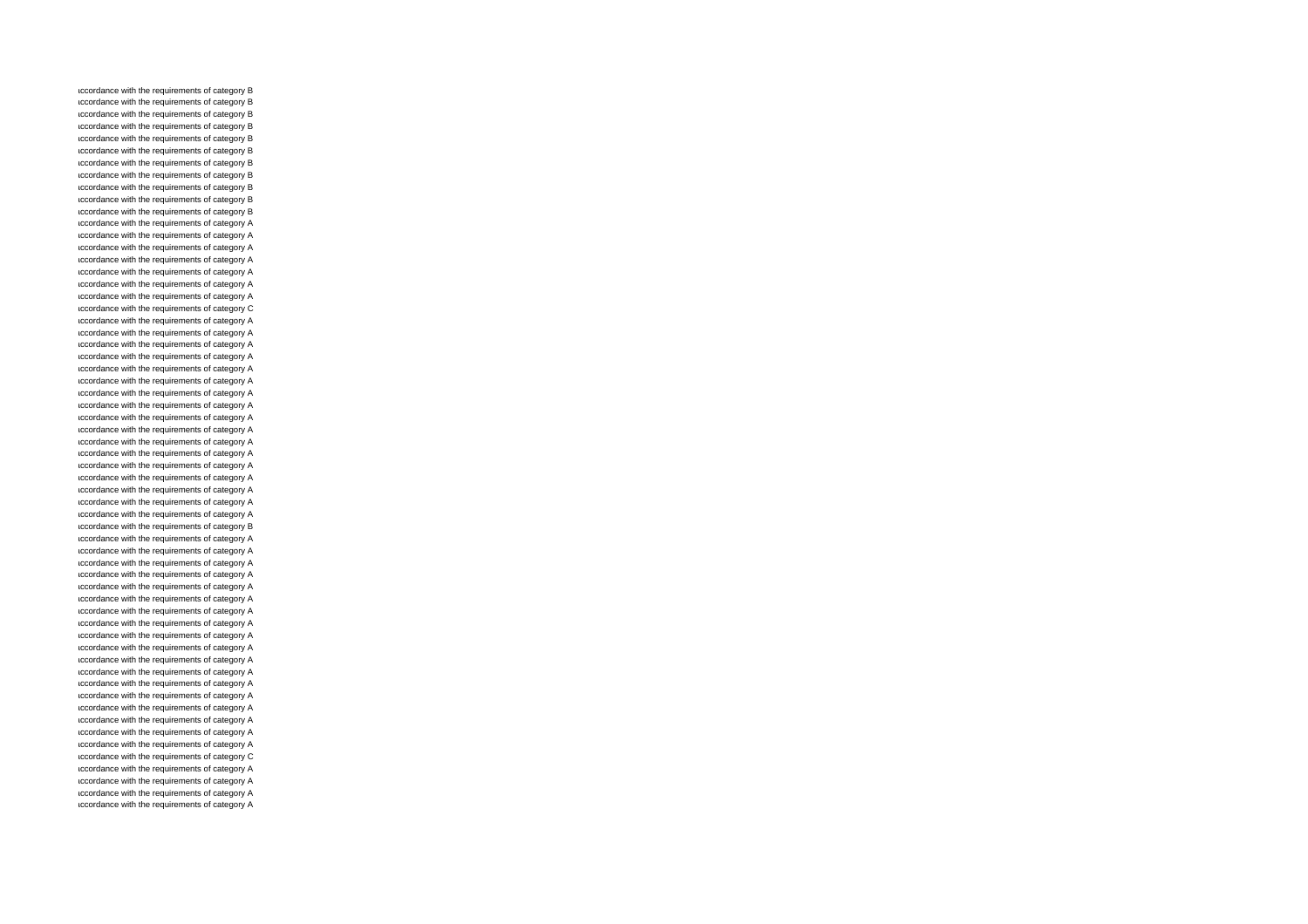accordance with the requirements of category A accordance with the requirements of category A accordance with the requirements of category A accordance with the requirements of category A accordance with the requirements of category C accordance with the requirements of category A accordance with the requirements of category A accordance with the requirements of category A accordance with the requirements of category A accordance with the requirements of category A accordance with the requirements of category B accordance with the requirements of category A accordance with the requirements of category A accordance with the requirements of category A accordance with the requirements of category A accordance with the requirements of category A accordance with the requirements of category A accordance with the requirements of category A accordance with the requirements of category A accordance with the requirements of category A accordance with the requirements of category A accordance with the requirements of category A accordance with the requirements of category A accordance with the requirements of category A accordance with the requirements of category A accordance with the requirements of category A accordance with the requirements of category A accordance with the requirements of category B accordance with the requirements of category A accordance with the requirements of category B accordance with the requirements of category B accordance with the requirements of category B accordance with the requirements of category A accordance with the requirements of category A accordance with the requirements of category A accordance with the requirements of category A accordance with the requirements of category A accordance with the requirements of category A accordance with the requirements of category A accordance with the requirements of category B accordance with the requirements of category C accordance with the requirements of category A accordance with the requirements of category A accordance with the requirements of category A accordance with the requirements of category B accordance with the requirements of category B accordance with the requirements of category C accordance with the requirements of category A accordance with the requirements of category A accordance with the requirements of category A accordance with the requirements of category A accordance with the requirements of category A accordance with the requirements of category A accordance with the requirements of category A accordance with the requirements of category A accordance with the requirements of category A accordance with the requirements of category A accordance with the requirements of category B accordance with the requirements of category A accordance with the requirements of category A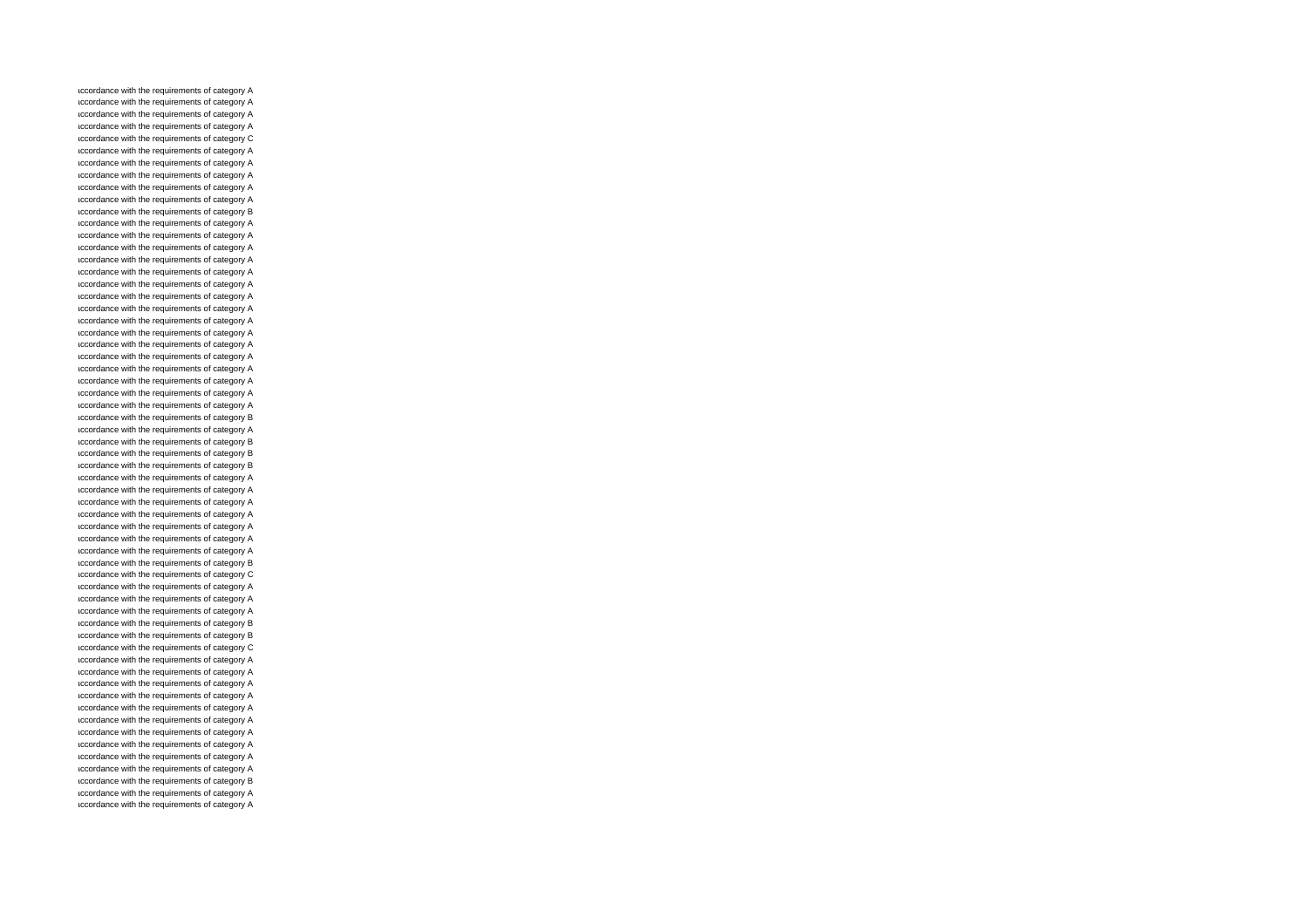accordance with the requirements of category A accordance with the requirements of category A accordance with the requirements of category A accordance with the requirements of category A accordance with the requirements of category A accordance with the requirements of category A accordance with the requirements of category A accordance with the requirements of category A accordance with the requirements of category A accordance with the requirements of category C accordance with the requirements of category A accordance with the requirements of category A accordance with the requirements of category A accordance with the requirements of category A accordance with the requirements of category A accordance with the requirements of category A accordance with the requirements of category A accordance with the requirements of category A accordance with the requirements of category A accordance with the requirements of category B accordance with the requirements of category B accordance with the requirements of category B accordance with the requirements of category A accordance with the requirements of category A accordance with the requirements of category B accordance with the requirements of category A accordance with the requirements of category A accordance with the requirements of category A accordance with the requirements of category A accordance with the requirements of category A accordance with the requirements of category A accordance with the requirements of category A accordance with the requirements of category A accordance with the requirements of category A accordance with the requirements of category A accordance with the requirements of category B accordance with the requirements of category B accordance with the requirements of category C accordance with the requirements of category A accordance with the requirements of category B accordance with the requirements of category A accordance with the requirements of category A accordance with the requirements of category A accordance with the requirements of category A accordance with the requirements of category A accordance with the requirements of category A accordance with the requirements of category A accordance with the requirements of category A accordance with the requirements of category A accordance with the requirements of category A accordance with the requirements of category A accordance with the requirements of category A accordance with the requirements of category A accordance with the requirements of category C accordance with the requirements of category A accordance with the requirements of category A accordance with the requirements of category A accordance with the requirements of category A accordance with the requirements of category A accordance with the requirements of category A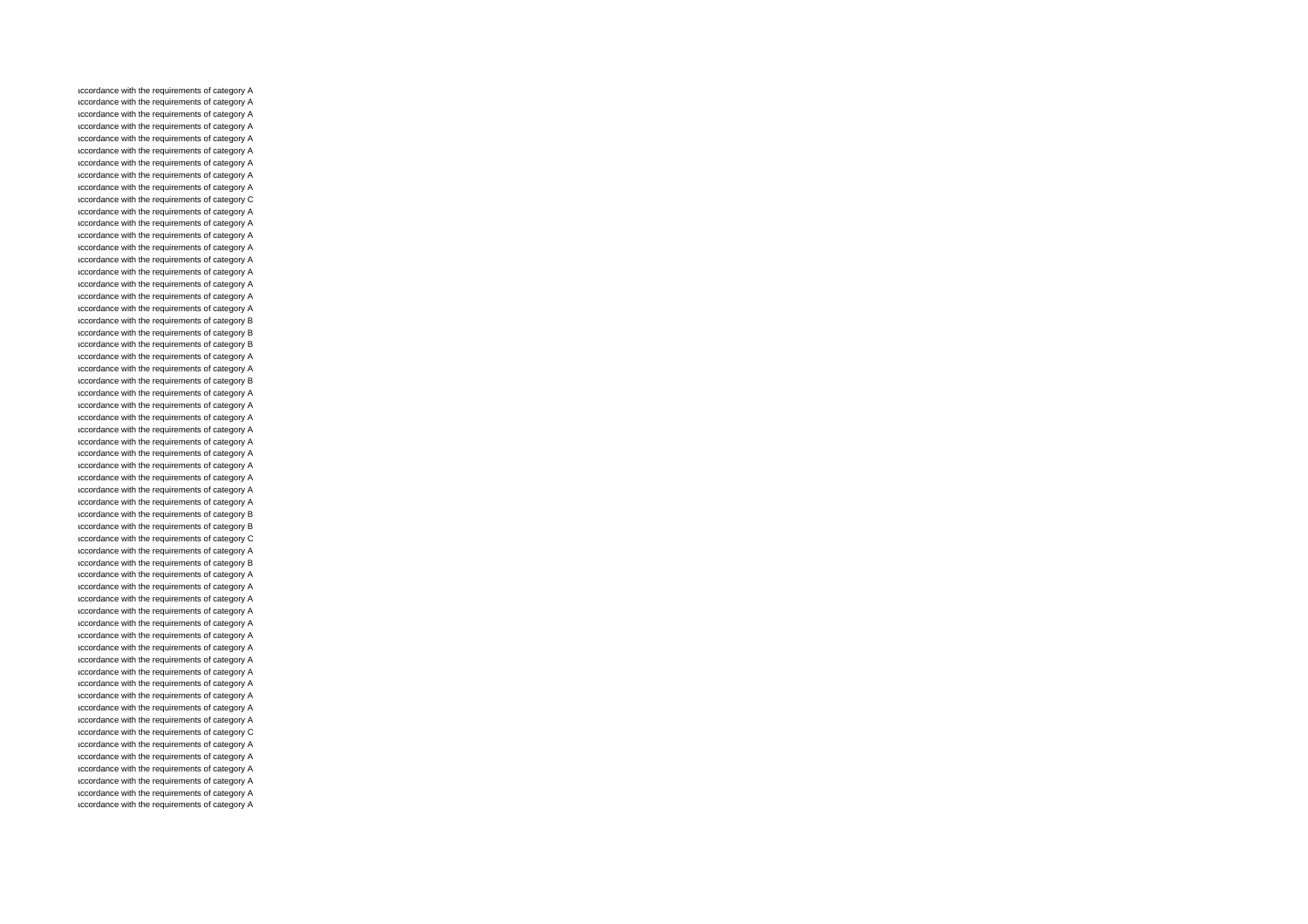accordance with the requirements of category A accordance with the requirements of category A accordance with the requirements of category A accordance with the requirements of category A accordance with the requirements of category A accordance with the requirements of category A accordance with the requirements of category A accordance with the requirements of category A accordance with the requirements of category A accordance with the requirements of category A accordance with the requirements of category A accordance with the requirements of category B accordance with the requirements of category B accordance with the requirements of category A accordance with the requirements of category A accordance with the requirements of category A accordance with the requirements of category B accordance with the requirements of category B accordance with the requirements of category A accordance with the requirements of category A accordance with the requirements of category A accordance with the requirements of category A accordance with the requirements of category A accordance with the requirements of category A accordance with the requirements of category A accordance with the requirements of category A accordance with the requirements of category A accordance with the requirements of category A accordance with the requirements of category A accordance with the requirements of category A accordance with the requirements of category A accordance with the requirements of category A accordance with the requirements of category A accordance with the requirements of category A accordance with the requirements of category C accordance with the requirements of category A accordance with the requirements of category A accordance with the requirements of category B accordance with the requirements of category A accordance with the requirements of category A accordance with the requirements of category B accordance with the requirements of category A accordance with the requirements of category A accordance with the requirements of category A accordance with the requirements of category B accordance with the requirements of category A accordance with the requirements of category A accordance with the requirements of category A accordance with the requirements of category A accordance with the requirements of category A accordance with the requirements of category A accordance with the requirements of category A accordance with the requirements of category A accordance with the requirements of category A accordance with the requirements of category A accordance with the requirements of category A accordance with the requirements of category A accordance with the requirements of category A accordance with the requirements of category A accordance with the requirements of category A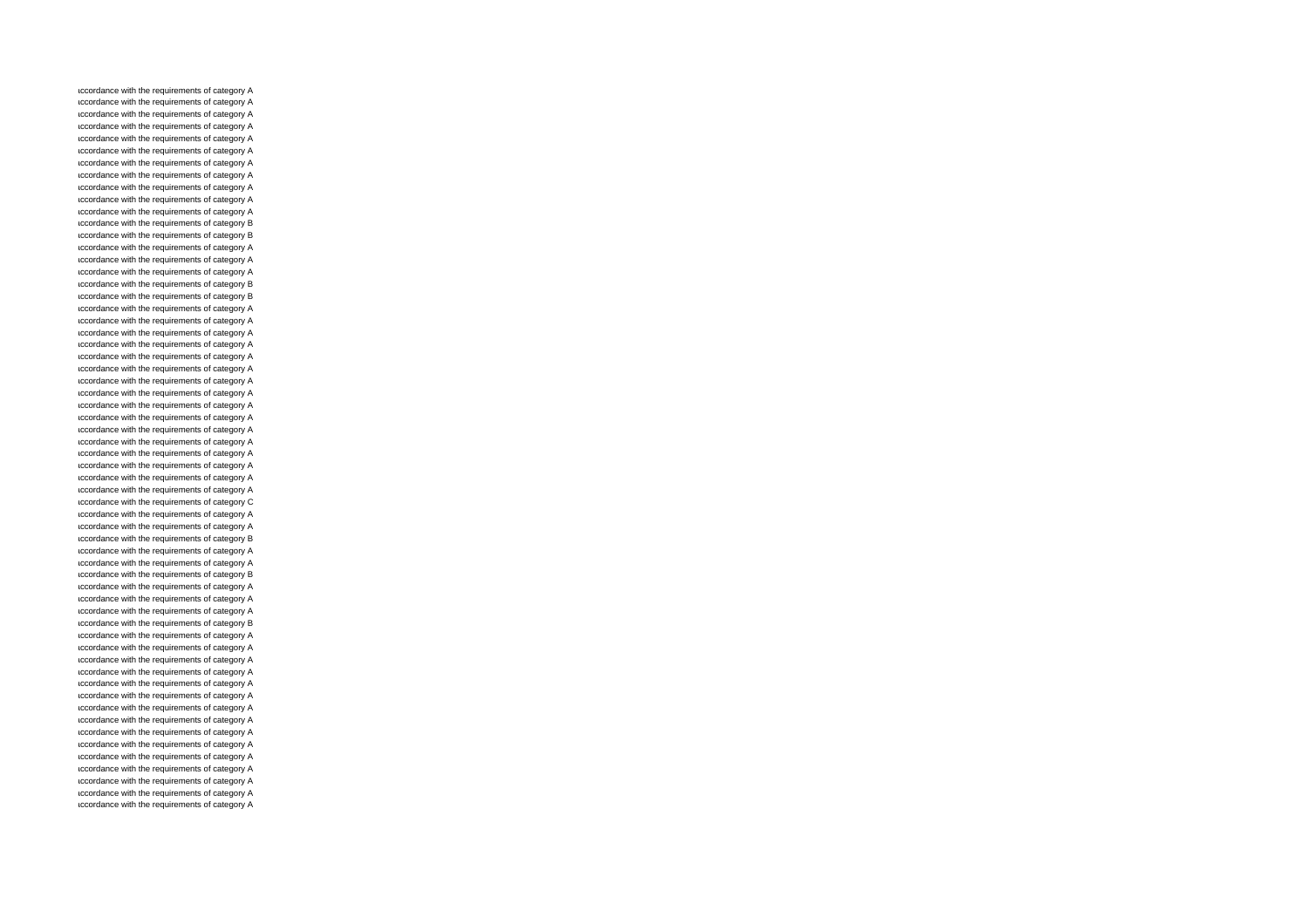accordance with the requirements of category A accordance with the requirements of category A accordance with the requirements of category A accordance with the requirements of category A accordance with the requirements of category A accordance with the requirements of category A accordance with the requirements of category B accordance with the requirements of category A accordance with the requirements of category A accordance with the requirements of category B accordance with the requirements of category A accordance with the requirements of category A accordance with the requirements of category B accordance with the requirements of category A accordance with the requirements of category A accordance with the requirements of category A accordance with the requirements of category A accordance with the requirements of category A accordance with the requirements of category A accordance with the requirements of category A accordance with the requirements of category A accordance with the requirements of category A accordance with the requirements of category A accordance with the requirements of category B accordance with the requirements of category B accordance with the requirements of category B accordance with the requirements of category B accordance with the requirements of category B accordance with the requirements of category A accordance with the requirements of category A accordance with the requirements of category A accordance with the requirements of category A accordance with the requirements of category A accordance with the requirements of category A accordance with the requirements of category A accordance with the requirements of category A accordance with the requirements of category A accordance with the requirements of category A accordance with the requirements of category B accordance with the requirements of category A accordance with the requirements of category A accordance with the requirements of category A accordance with the requirements of category A accordance with the requirements of category A accordance with the requirements of category A accordance with the requirements of category A accordance with the requirements of category B accordance with the requirements of category B accordance with the requirements of category A accordance with the requirements of category A accordance with the requirements of category A accordance with the requirements of category A accordance with the requirements of category A accordance with the requirements of category A accordance with the requirements of category A accordance with the requirements of category A accordance with the requirements of category B accordance with the requirements of category A accordance with the requirements of category B accordance with the requirements of category A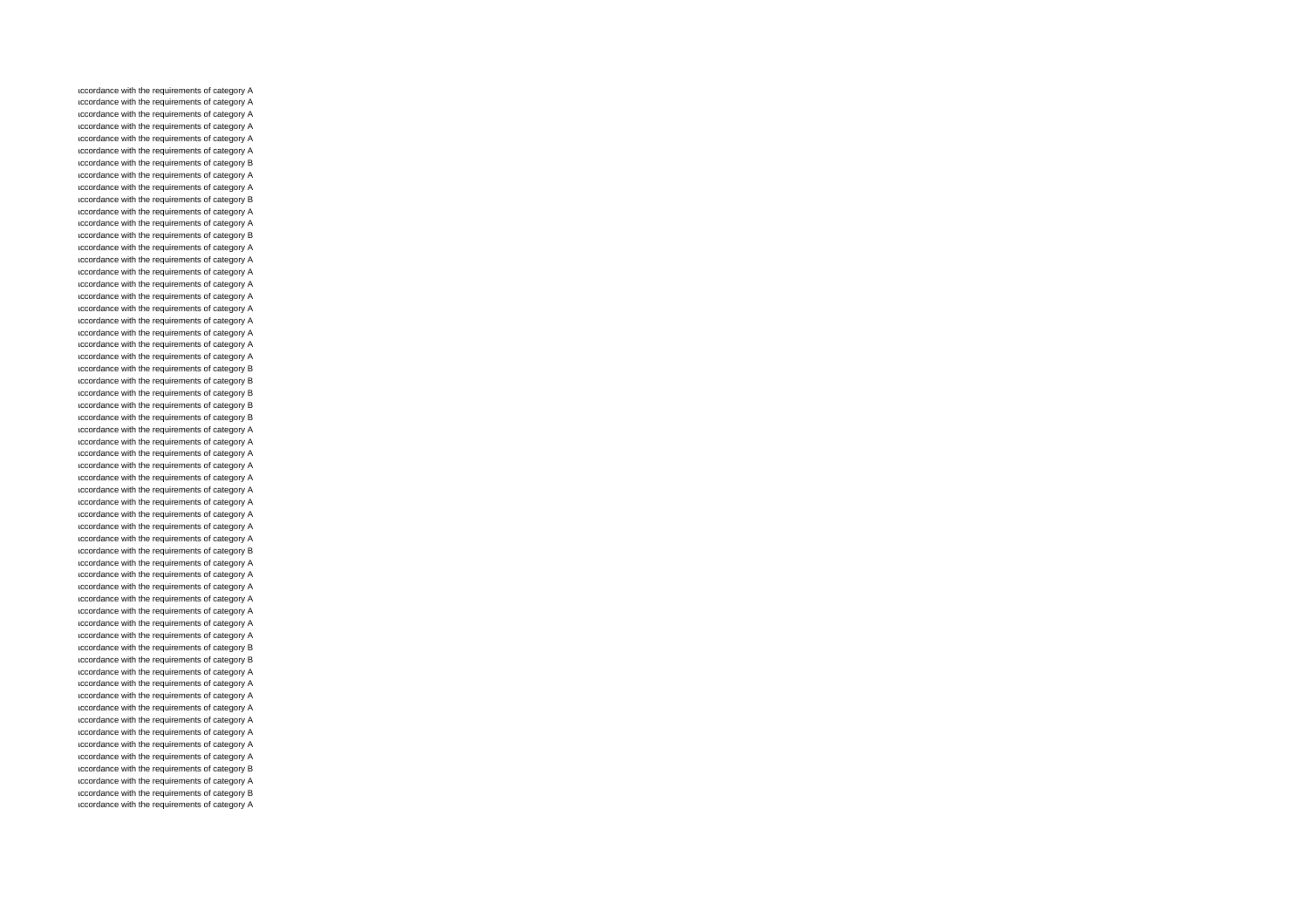accordance with the requirements of category A accordance with the requirements of category A accordance with the requirements of category A accordance with the requirements of category A accordance with the requirements of category A accordance with the requirements of category A accordance with the requirements of category A accordance with the requirements of category A accordance with the requirements of category A accordance with the requirements of category A accordance with the requirements of category A accordance with the requirements of category A accordance with the requirements of category A accordance with the requirements of category A accordance with the requirements of category A accordance with the requirements of category A accordance with the requirements of category A accordance with the requirements of category A accordance with the requirements of category A accordance with the requirements of category A accordance with the requirements of category A accordance with the requirements of category B accordance with the requirements of category A accordance with the requirements of category A accordance with the requirements of category A accordance with the requirements of category A accordance with the requirements of category A accordance with the requirements of category A accordance with the requirements of category A accordance with the requirements of category A accordance with the requirements of category A accordance with the requirements of category A accordance with the requirements of category A accordance with the requirements of category A accordance with the requirements of category A accordance with the requirements of category A accordance with the requirements of category A accordance with the requirements of category A accordance with the requirements of category A accordance with the requirements of category A accordance with the requirements of category A accordance with the requirements of category A accordance with the requirements of category A accordance with the requirements of category B accordance with the requirements of category A accordance with the requirements of category B accordance with the requirements of category C accordance with the requirements of category A accordance with the requirements of category A accordance with the requirements of category A accordance with the requirements of category A accordance with the requirements of category A accordance with the requirements of category A accordance with the requirements of category A accordance with the requirements of category A accordance with the requirements of category A accordance with the requirements of category A accordance with the requirements of category A accordance with the requirements of category A accordance with the requirements of category A